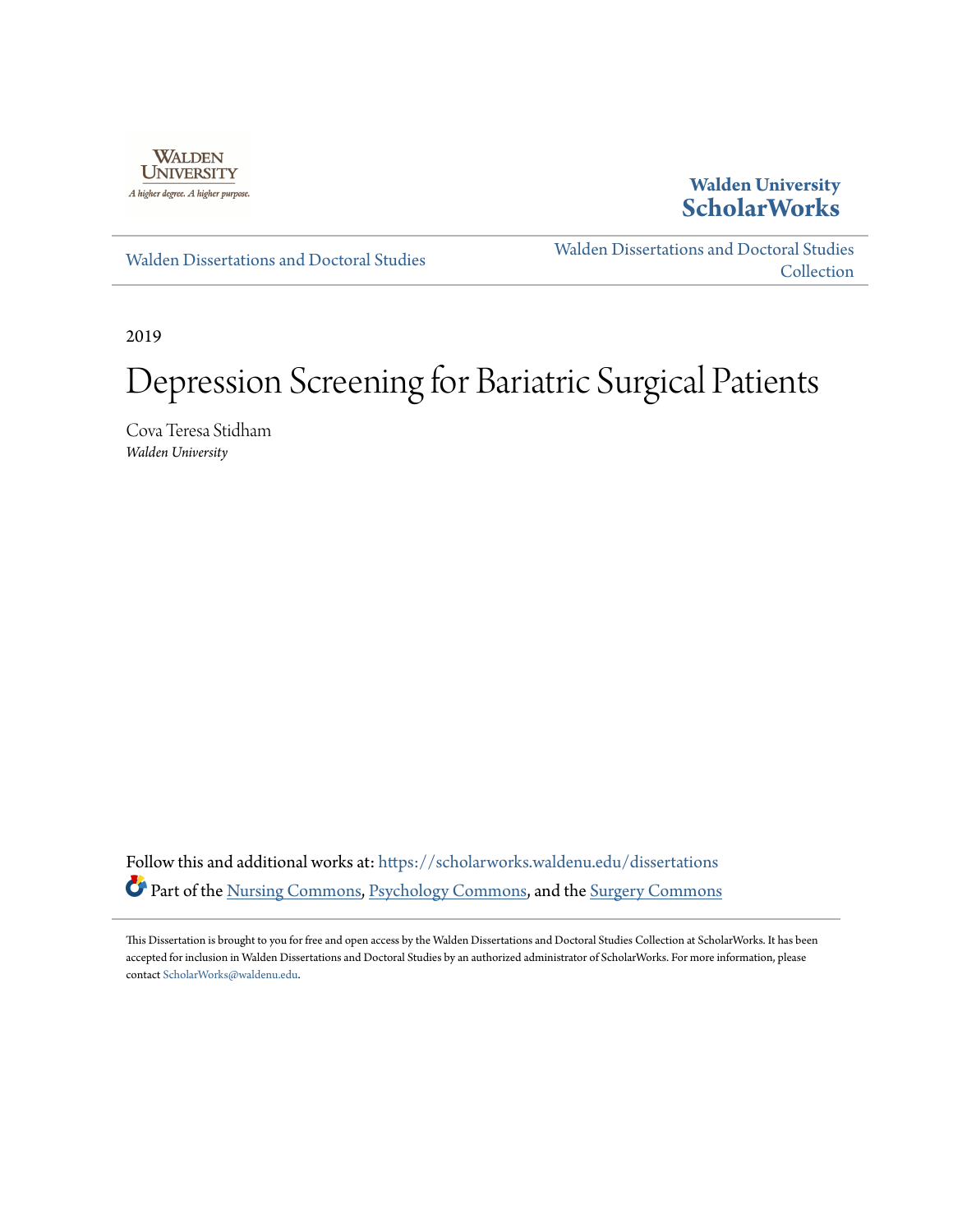## Walden University

College of Health Sciences

This is to certify that the doctoral study by

Cova Stidham

has been found to be complete and satisfactory in all respects, and that any and all revisions required by the review committee have been made.

Review Committee Dr. Barbara Niedz, Committee Chairperson, Nursing Faculty Dr. Diane Whitehead, Committee Member, Nursing Faculty Dr. Eric Anderson, University Reviewer, Nursing Faculty

> Chief Academic Officer Eric Riedel, Ph.D.

> > Walden University 2019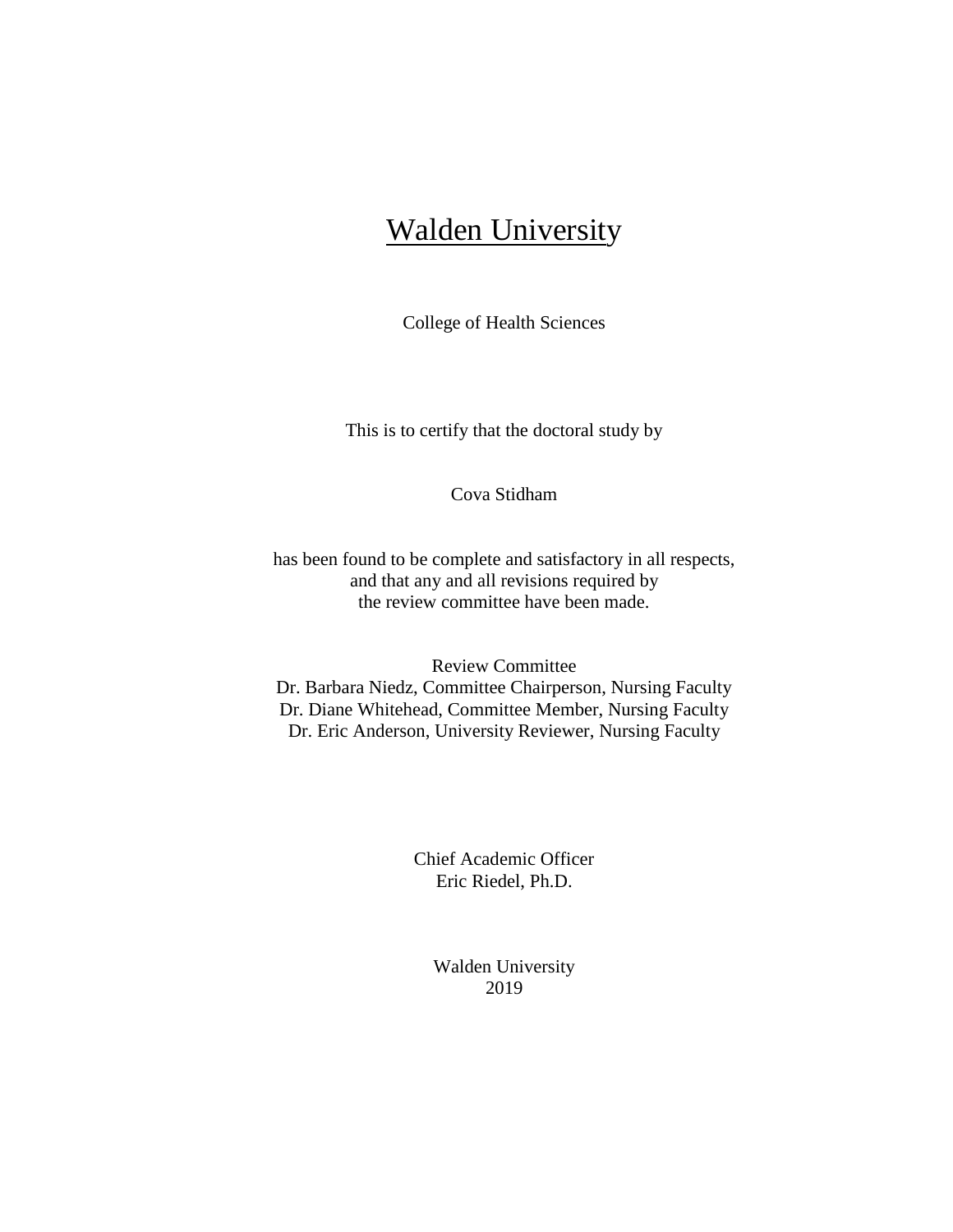Abstract

Depression Screening for Bariatric Surgical Patients

By

Cova Teresa Stidham

MS, Western Kentucky University, 2009

BS, Western Kentucky University, 2005

Project Submitted in Partial Fulfillment

of the Requirements for the Degree of

Doctor of Nursing Practice

Walden University

May2019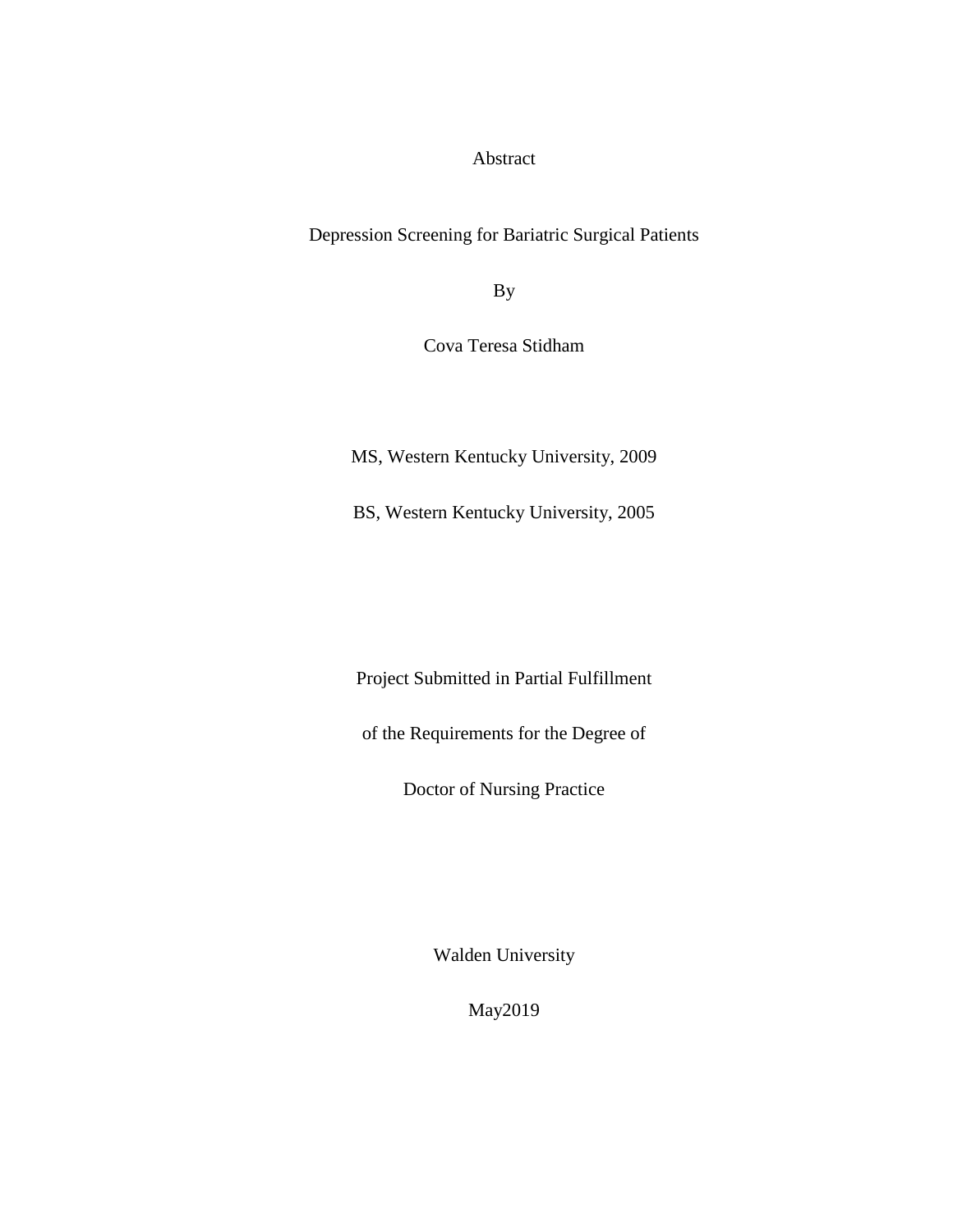#### Abstract

Obesity in the United States has increased to epidemic numbers over the last decade. Practitioners need to reverse the trend. To address the problem of depression in obesity, a practice guideline from a bariatric clinic for underserved populations was proposed to an expert panel. The Spell Out on First Use (PHQ-9) screening is a valid and reliable selfscreening tool to assist the practitioner in determining the level of depression if any. The PHQ-9 has nine questions. No formal screening existed at the bariatric clinic, and the practice guideline (with algorithm and revised workflow) was proposed for use at the clinic. The expert panel consisted of the medical director, a surgeon, a psychiatrist, and a nurse practitioner at the clinic. The expert panel reviewed the materials and made one recommendation: to implement the PHQ-9 upon intake when the patient is being admitted to the program, and the panel recommends administering PHQ-9 prior to assessment by practitioners All panel members were in agreement about full implementation of the practice guideline, provided that an educational program on the revised workflow in the clinic was first presented. The expert panel also reviewed and approved the algorithm and the treatment pathways identified for patients to use in the practice after the results of the PHQ-9 are compiled. It is expected that use of the depression screening tool and recommended guidelines in the bariatric clinic will result in more effective treatment for the patients and thus better outcomes—a significant positive social change.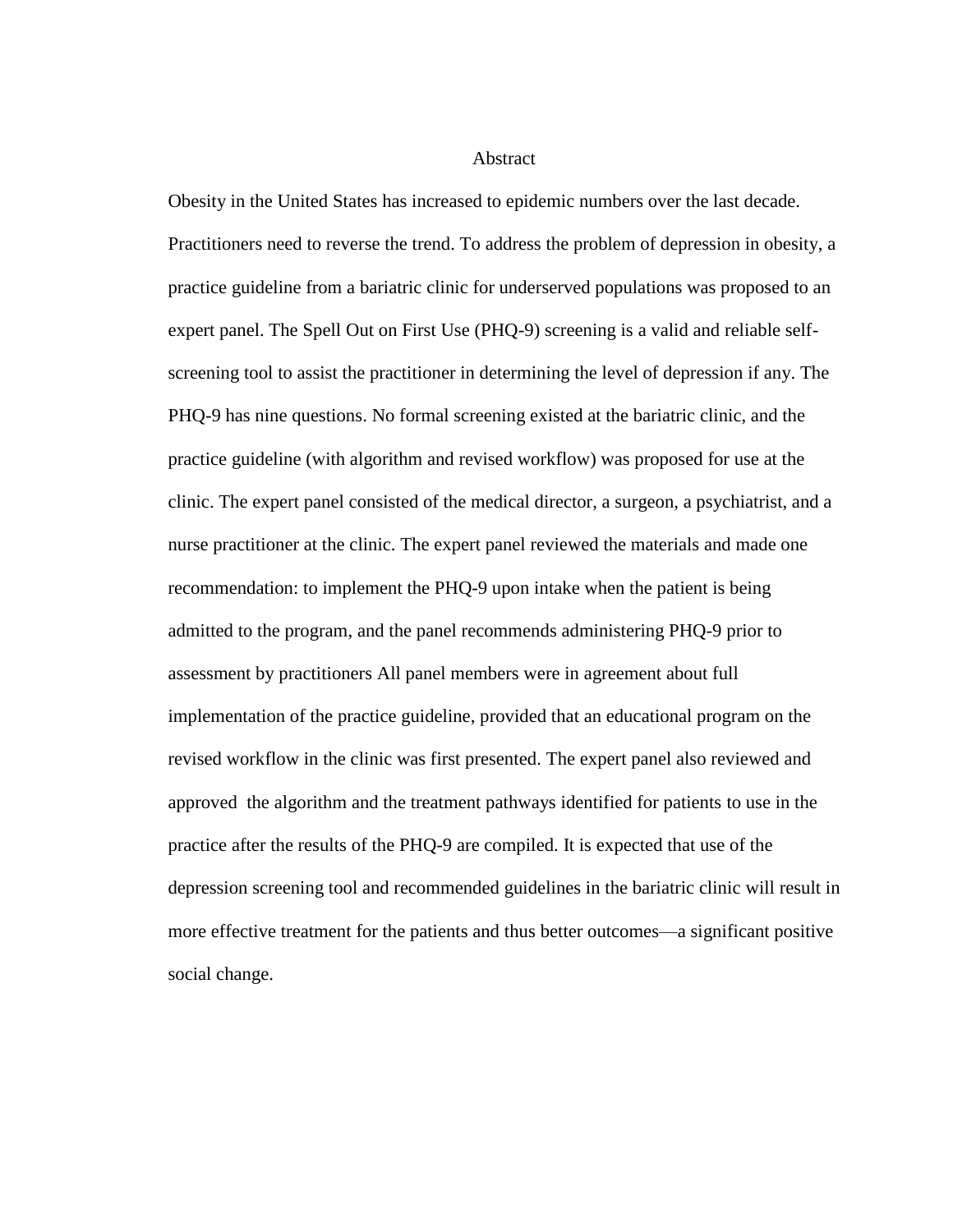Depression Screening for Bariatric Surgical Patients by

Cova Teresa Stidham

MS, Western Kentucky University, 2009

BS, Western Kentucky University, 2005

Project Submitted in Partial Fulfillment

of the Requirements for the Degree of

Doctor of Nursing Practice

Walden University

May 2019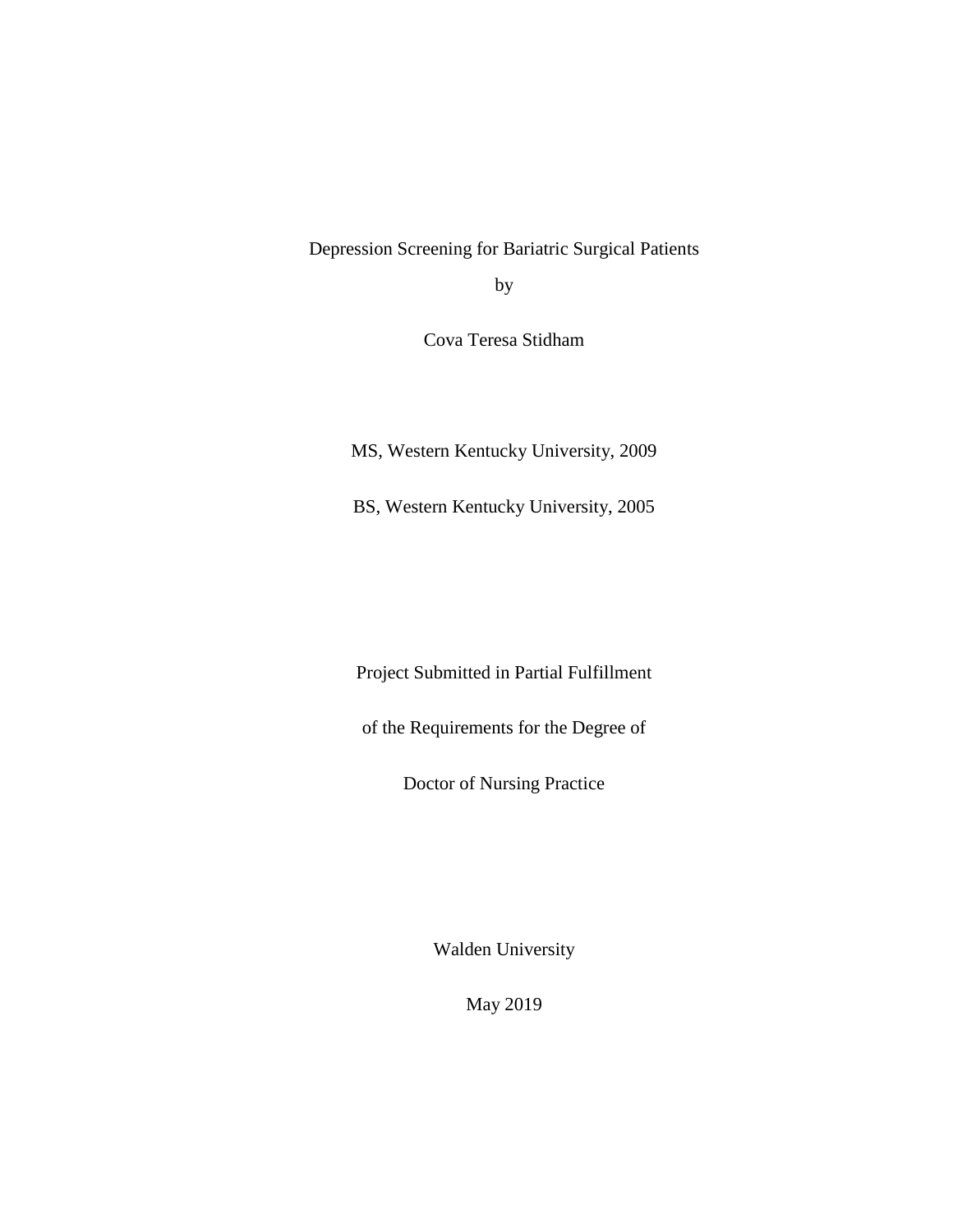### Dedication

Dedicated to my family for love and caring during this journey. I could not have made it through this journey in life without my GOD and the love of my family. I can never thank you all enough. The Lord has all the glory and praise. I am blessed.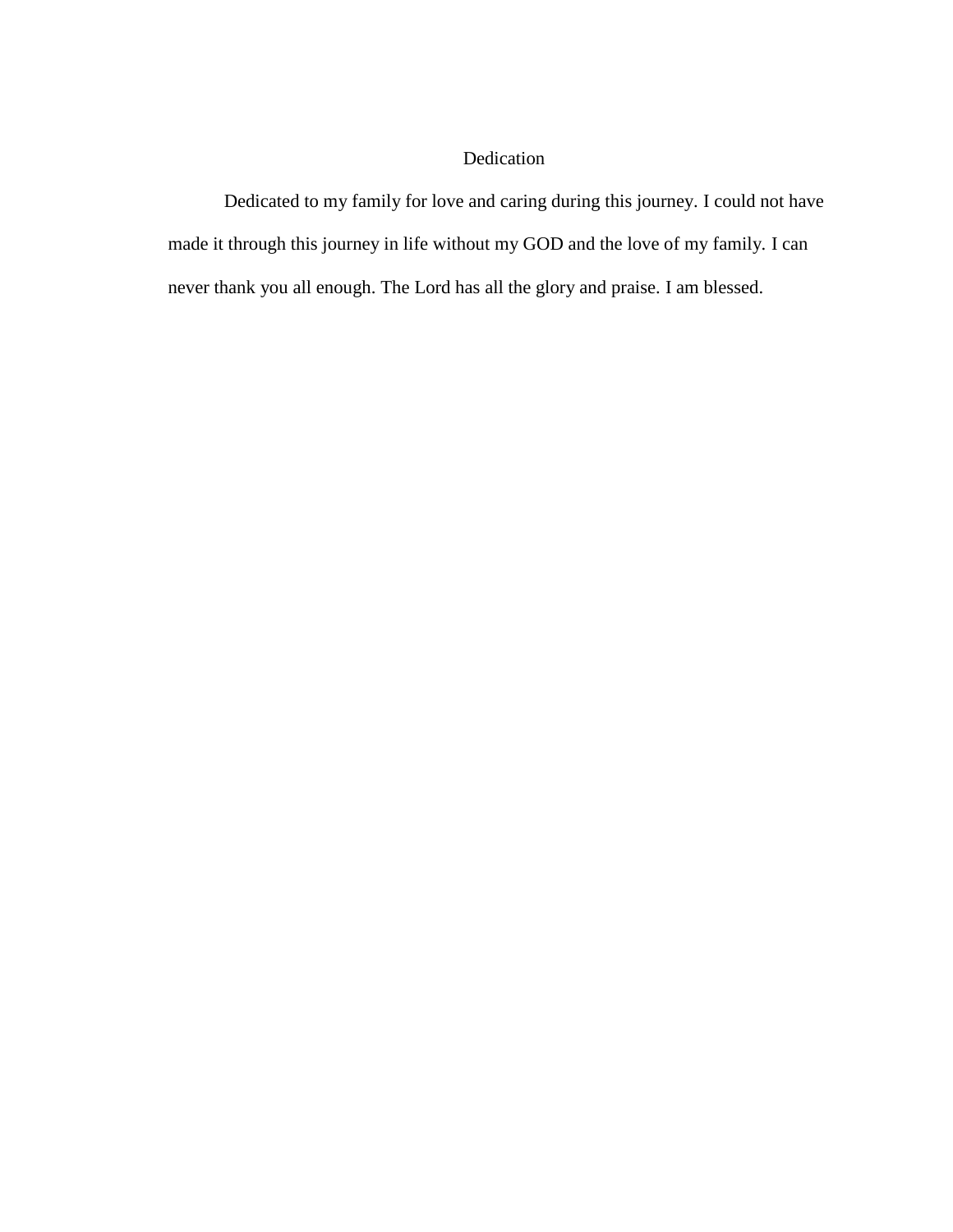### Acknowledgments

I would like to acknowledge my family for support and standing by me through my illness with love and care. I could have never done any of this without your help and support. I also want to acknowledge my professors for the help and encouragement given to achieve a dream.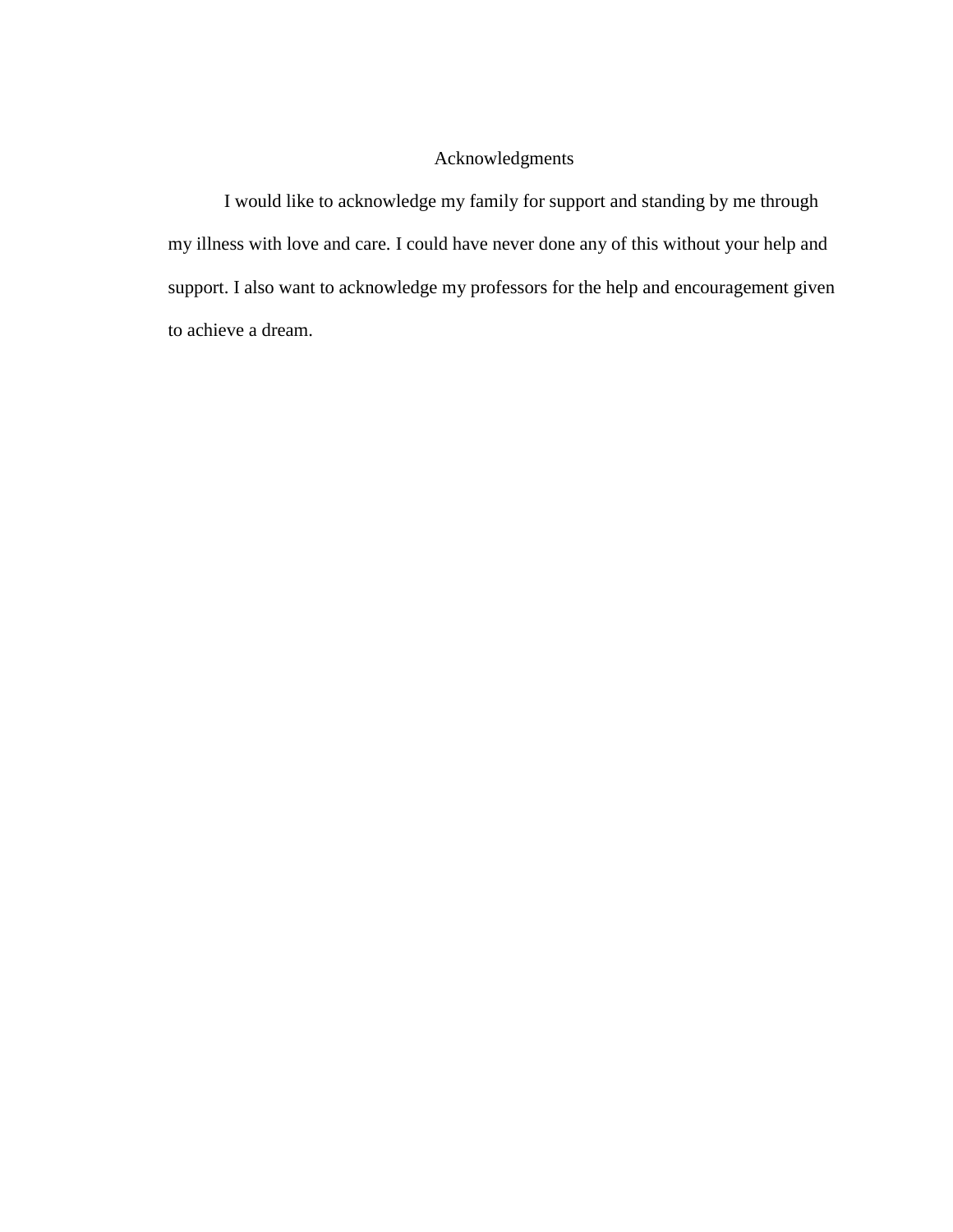| $\mathbf{i}$ |
|--------------|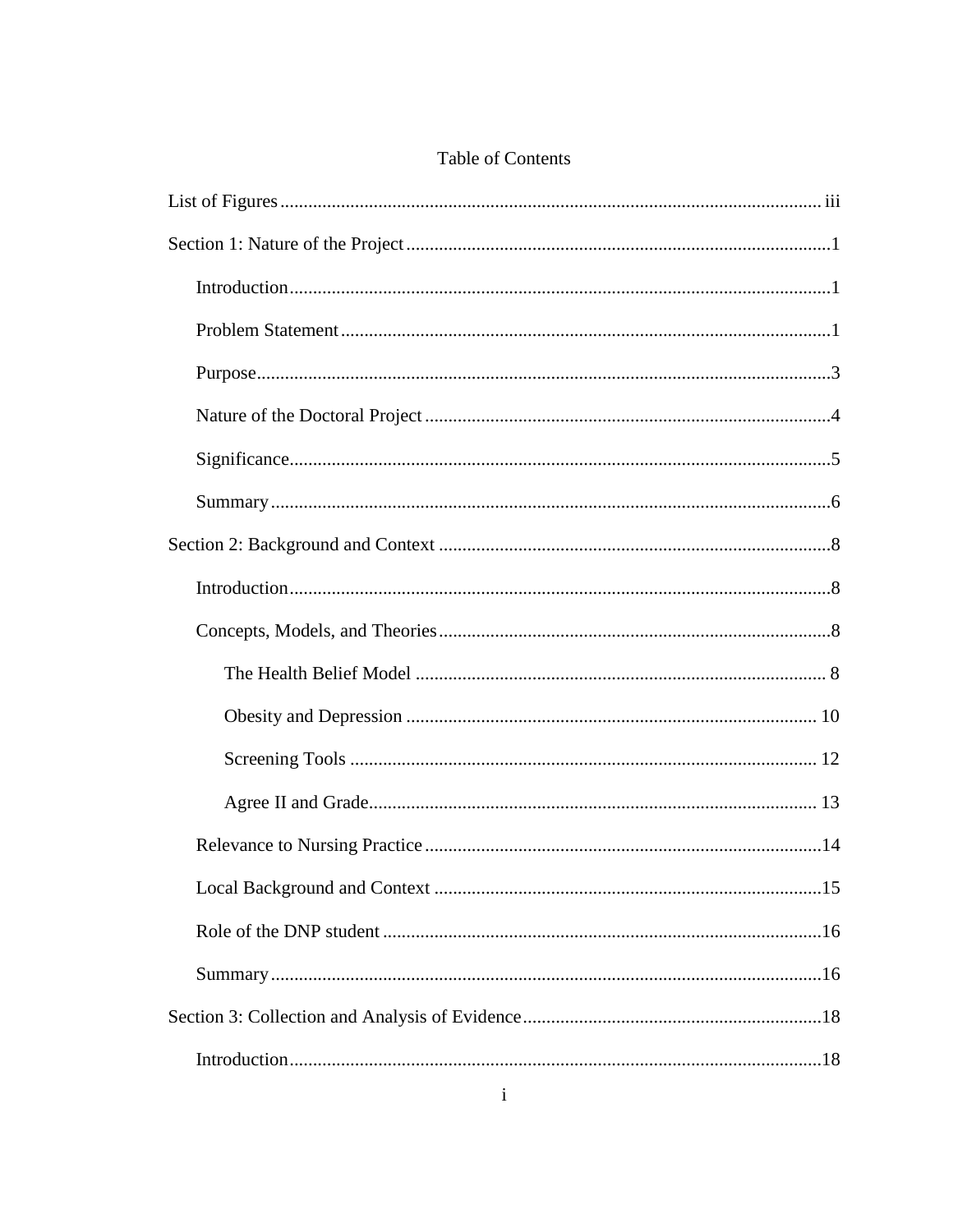| Appendix B: Practice Guideline Overview for Presentation to Expert Panel 39 |  |
|-----------------------------------------------------------------------------|--|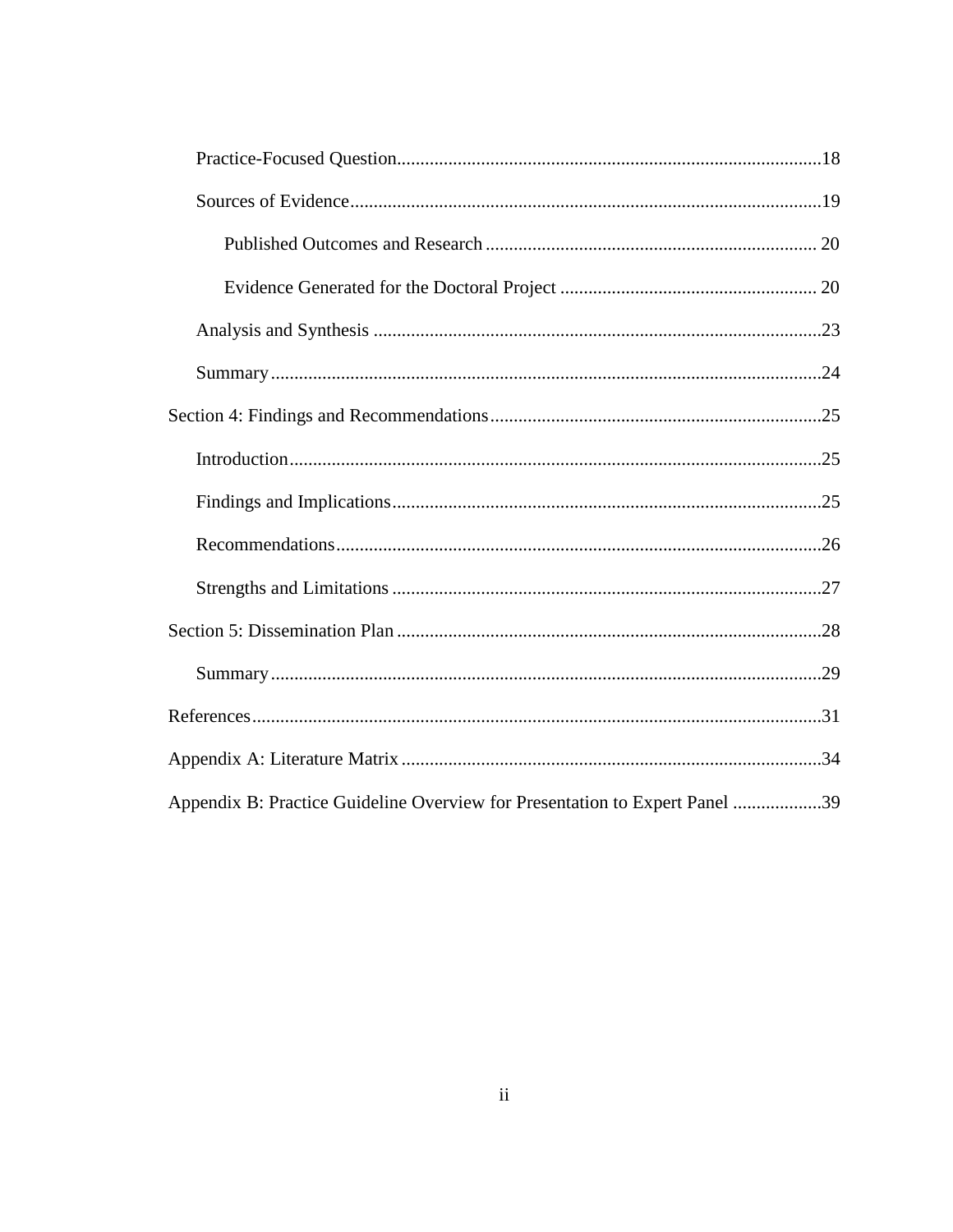## <span id="page-9-0"></span>List of Figures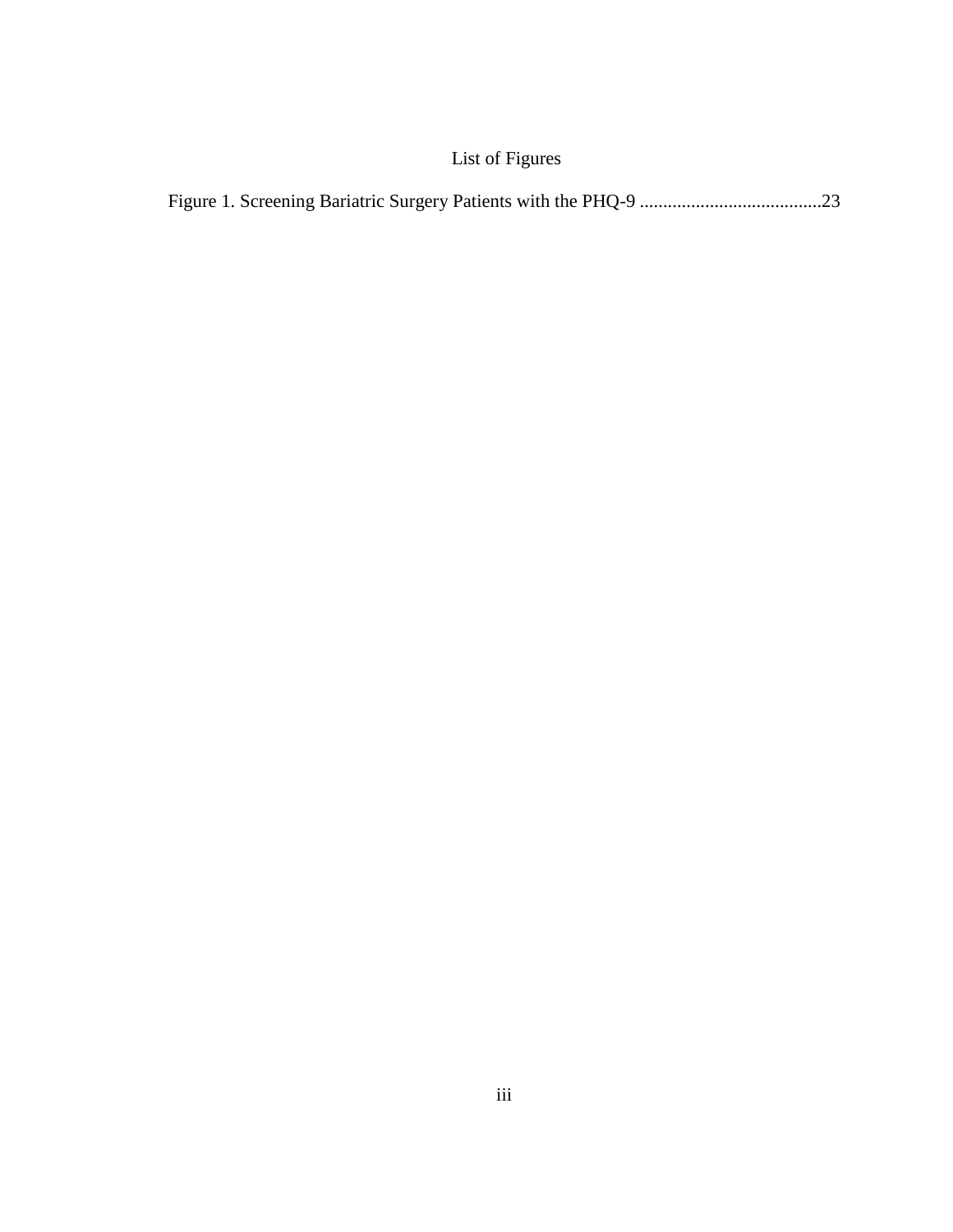#### Section 1: Nature of the Project

#### **Introduction**

<span id="page-10-1"></span><span id="page-10-0"></span>This project involved the prevalence of obesity and depression. Obesity has become a major global public health problem. The problem focus was on identifying depression related to obesity. The potential of positive implications in using the depression screening with the obese patients will be the focus of the project (Stevelos, 2014). The bariatric clinic used a screening tool to help determine depression in obese patients and, based on an algorithm, to provide referrals, as needed, to address it.

The costs of obesity and depression are estimated in the billions of dollars of direct medical expense for all stakeholders in the United States (Centers for Disease Control and Prevention, National Center for Health Statistics, 2014). Depression increases the cost of health care and treatment, and hampers patient progress with obesity (Kessler, 2012). In addition to the cost of depression, the impact on the patient's quality of life can be significant. Nurse practitioners help proactively identify depression early on, before it becomes debilitating. Identifying undiagnosed depression is expected to contribute to positive social change by improving the quality of life of patients who are obese.

#### **Problem Statement**

<span id="page-10-2"></span>The local nursing practice has not adequately addressed the problem of screening for depression in patients being managed at the bariatric clinic. The clinic, located in a metropolitan area of southeast United States, was established in August of 2012. It has seen over 2,500 patients and performed over 1,000 surgical weight loss procedures. The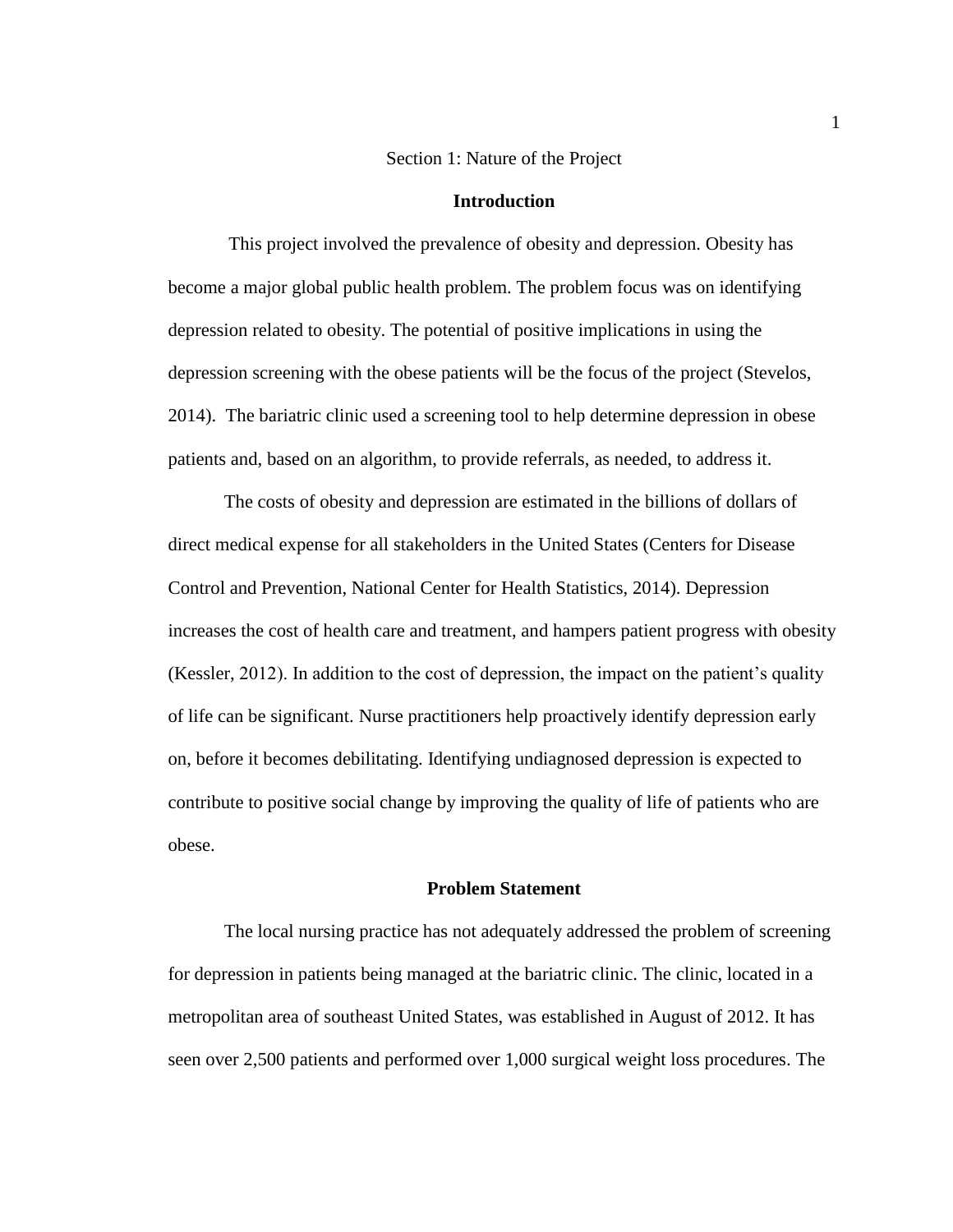correlation between obesity and depression has been identified in some practices by means of a screening tool, but the target bariatric clinic has not done so. The project will use the patient health questionnaire, with nine questions (PHQ-9), in the bariatric clinic upon admission to the program (Stevelos, 2014). The follow up screenings will be completed as needed, as but not longer than a period of 6 months after the initial screening. Prior to and after surgery, these patients have routine visits to the clinic. The average patient will return for follow-up visits at 1 month, 3 months, 6 months, 9 months, and 12 months. The patient will then return yearly for the next 5 years. Presently, no screening tools or processes are used in the target bariatric clinic. In the bariatric clinic using depression screening and a practice guideline with an algorithm should contribute to positive social change by providing optimal treatment for the patient and improving her or his quality of life (Stevelos, 2014)

This project is significant because it can determine the extent of depression in the obese patients served by the clinic and by enhancing the quality of nursing practice for each patient's individual treatment plan. This project will allow opportunities for the nurse practitioners to manage individual patients with a specialty care plan to improve their physical and mental behavior (Stevelos, 2014). Typical bariatric clinics serve an obese patient who has already been on antidepressant medication: This is the case in 85% of the clinic population (Sharp & Lipsky, 2002). A weight loss reduction program post bariatric surgery becomes compromised when the patient is hampered by depression (Stevelos, 2014). Nurse practitioners have an opportunity to work within the bariatric clinic to identify patients with undiagnosed depression using a tool, PHQ-9, with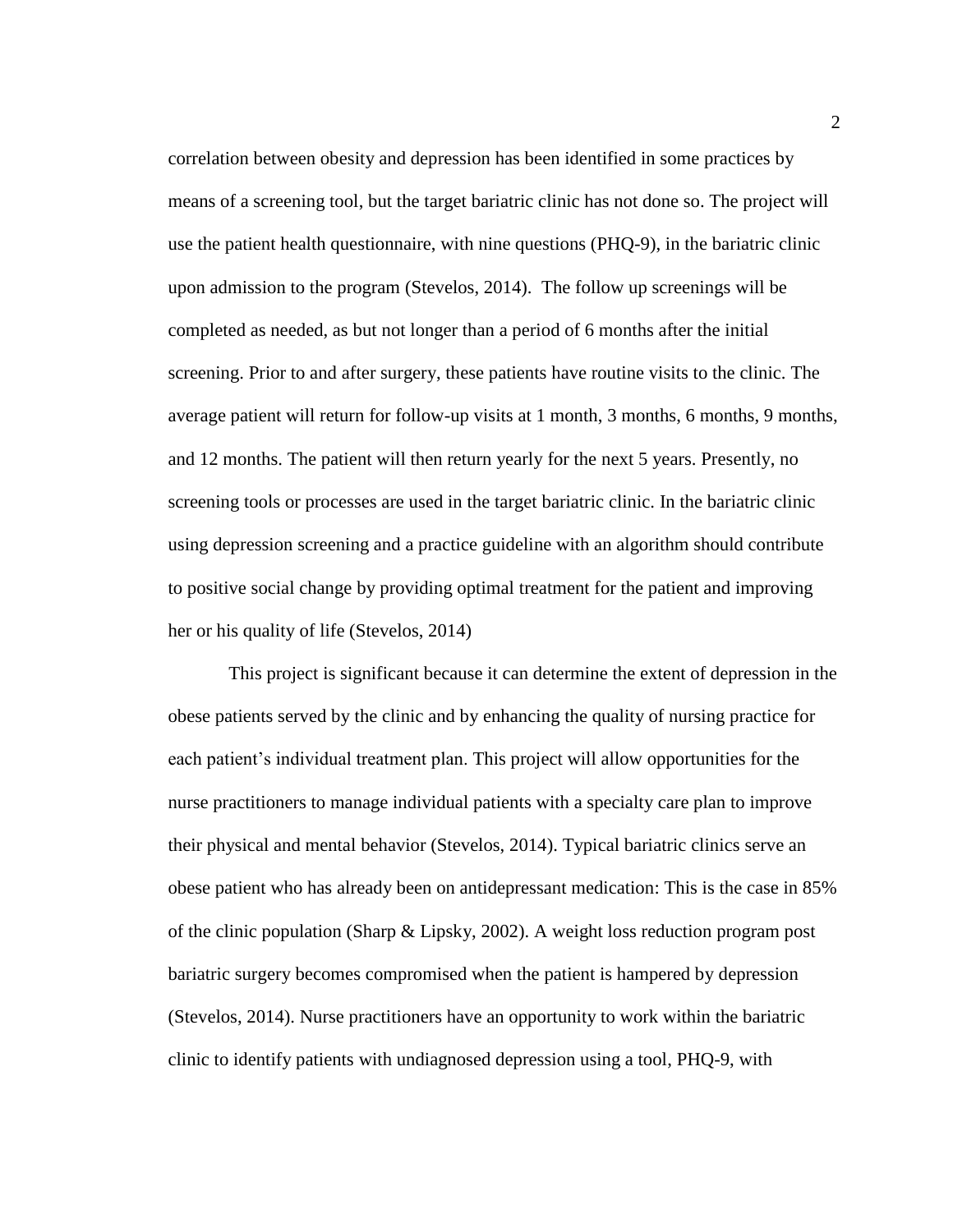established reliability and validity to screen for depression. Identification of depression in obese patients will assist in the treatment plan and the overall success of the bariatric program. This success will then increase patient satisfaction with their overall progress.

#### **Purpose**

<span id="page-12-0"></span>The purpose of this practice project is to increase the number and percentage of patients with undiagnosed depression by developing a practice guideline for implementation at the clinic. The purpose of this project was to develop a practice guideline for depression screening in obese patients and revised workflow for an expert panel review with the intention of implementing it within a bariatric clinic Thus, the ultimate goal for the project includes full implementation of a practice guideline including an algorithm for better treatment for the bariatric patients in the program. This practice guideline will potentially be met outside the scope of the project. Presently, there is no formal process to screen for depression or any other mental illness. Yet, the incidence of depression accompanying obesity is common (Stevelos, 2014).The presence of depression in an obese patient hampers compliance with the weight loss regimen, so the screening will allow the practitioners to treat the patients both mentally and physically (Stevelos, 2014). The tool proposed for the staff is the PHQ-9, which will identify levels of depression (Kroenke, Spitzer, & Williams, 2001). The screening and treatment for bariatric patients will improve the quality of care and patient outcomes. The results of the project will add to the knowledge base of other practitioners in helping to establish proper depression treatment for other bariatric clinics.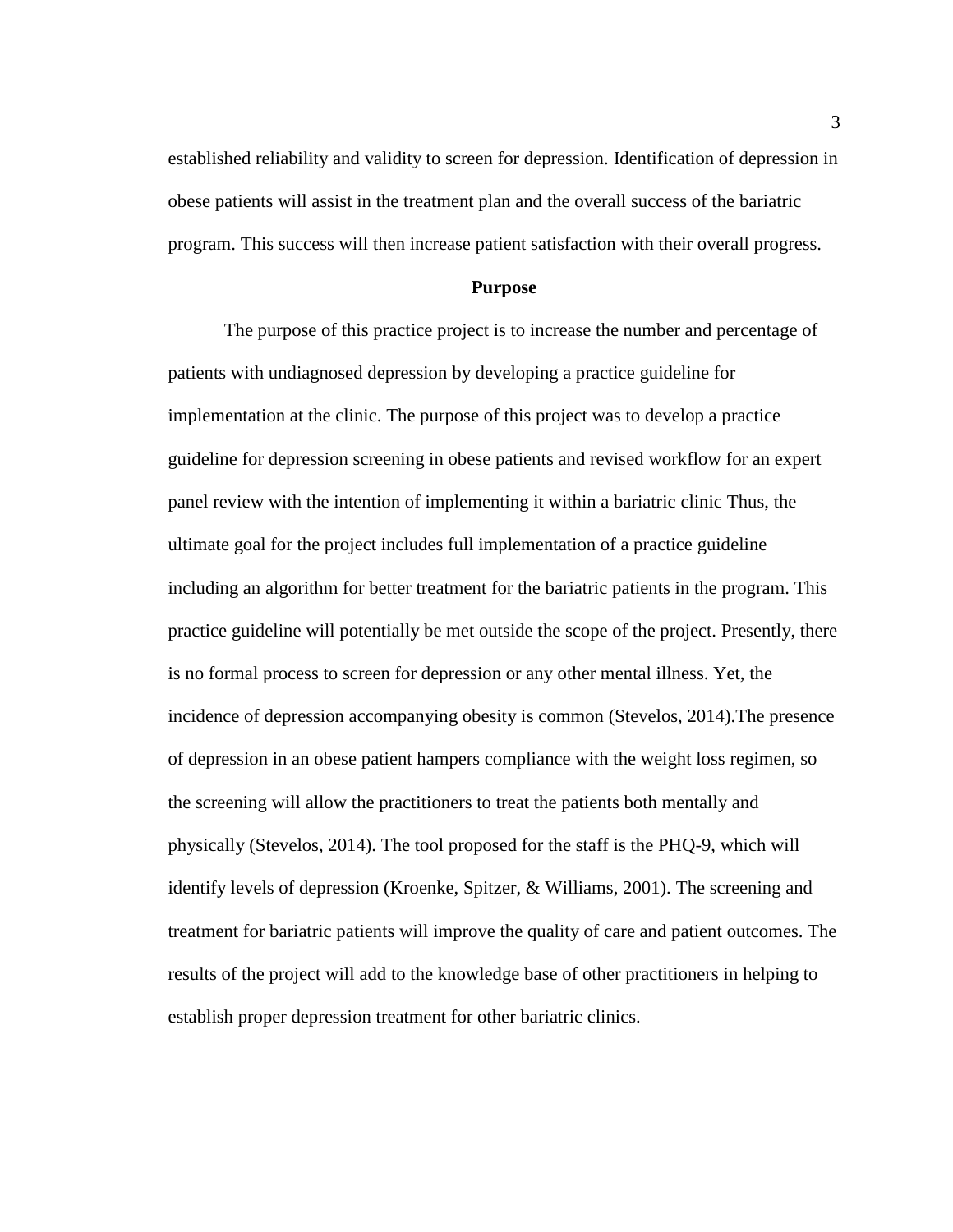The doctoral project will provide other practitioners the tool to close the gap in practice with development of a practice guideline which includes the use of a screening tool (PHQ-9). The PHQ-9is an established reliability and validity tool to determine depression for the bariatric clinic patients with implementation of proper treatment plan and referral to additional medical and psychological services. This system will assist these patients and all stakeholders involved in treatment at the bariatric clinic.

The practice question is as follows: Will an algorithmic practice guideline that includes the use of the PHQ-9 be approved for implementation at the clinic to identify bariatric patients with undiagnosed depression? Follow-up activities outside the scope of the DNP project include additional staff education and full implementation of the practice guideline.

#### **Nature of the Doctoral Project**

<span id="page-13-0"></span>To develop and implement the practice guideline, including the screening tool and referral process, a thorough and comprehensive review of published outcomes [word(s) missing here]. For the review of the scholarly evidence, the following databases were used: CINAHL, Medline, and PubMed databases will be presented. The following keywords were used in the searches: *depression, obesity, depression screening, PHQ-9, depression management in obesity*. The literature review supported the validity of the problem, and nursing theory provided the framework for the project.

To treat bariatric patients holistically, it is necessary to treat their mental health as well as their physical well-being. The nature of this doctoral project involves developing an algorithmic practice guideline to guide the treatment plan for the patient.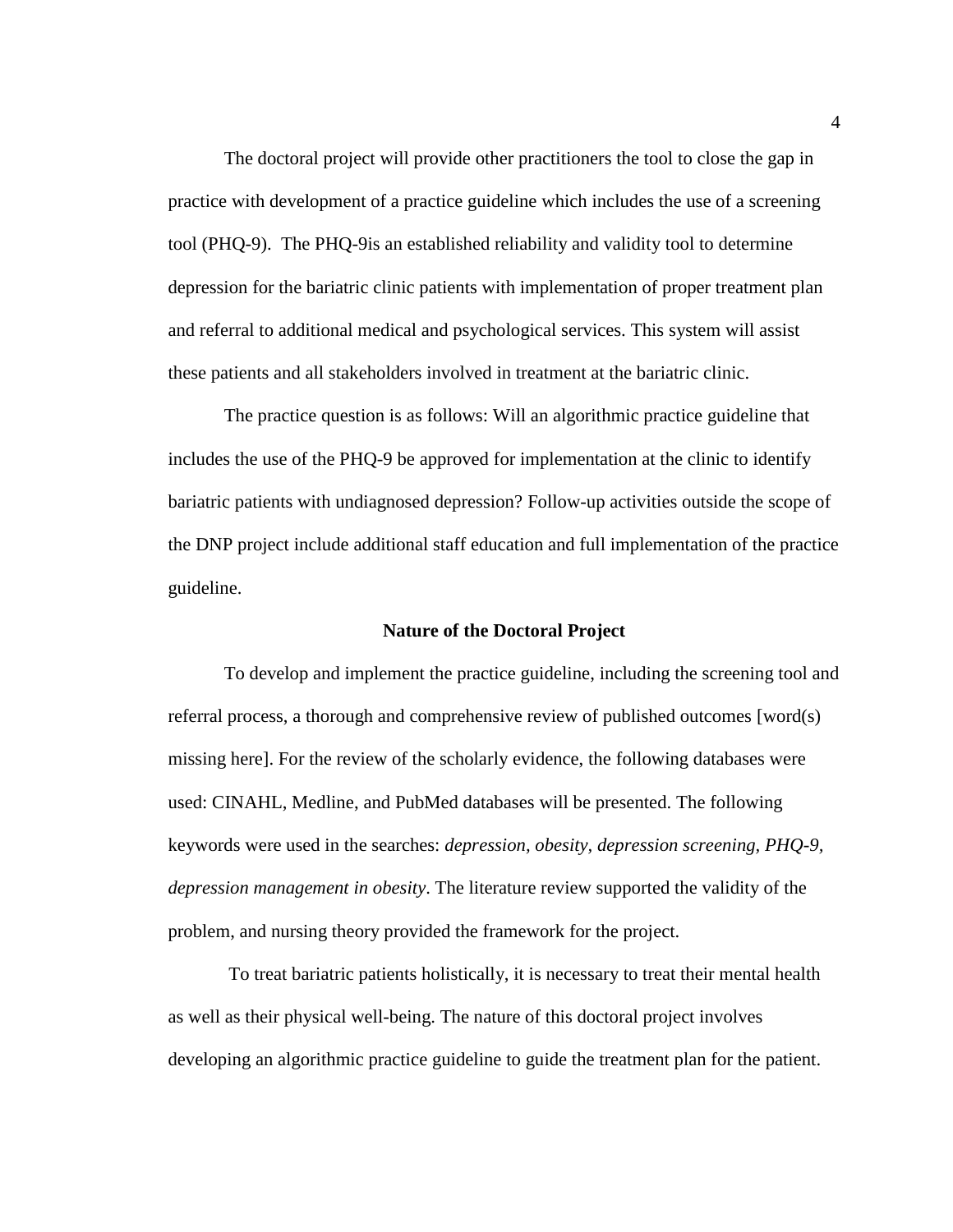The tool for the staff to use in the clinic is the PHQ-9 (Kroenke, Spitzer, & Williams, 2001). The scope of this DNP project is a practice guideline for patients who are obese and screening them to determine clinical depression. The practice guideline has been presented to an expert panel made up of the medical director, a surgeon, a psychiatrist, and a nurse practitioner at the clinic. The expert panel reviewed the materials and the recommendations within the practice guideline. The expert panel approved the algorithm and the treatment pathways identified for patients after the results of the PHQ-9 are compiled. The education and training program will be provided to the nurse practitioners working at the clinic on the administration and use of the screening tool and on implementing the practice guideline, which will include a referral process for patients who score greater than 10 on the PHQ-9.

#### **Significance**

<span id="page-14-0"></span>The patient is the most important stakeholder in this DNP project as their success with the treatment plan is at risk. Patients who are obese often have depression, which hampers their ability to be successful in reducing their weight before and after they experience bariatric surgery (Stevelos, 2014). In addition, family members of an obese patient need to be able to understand the issues facing their loved one and the role that depression plays in weight loss. Family dynamics may be impacted by addressing the problem of depression as it is with obesity.

The nurse practitioners at the site are important stakeholders in the project. They will adhere to the procedure of giving each patient the depression screening survey, which is the PHQ-9 at intake to determine level of depression if any and provide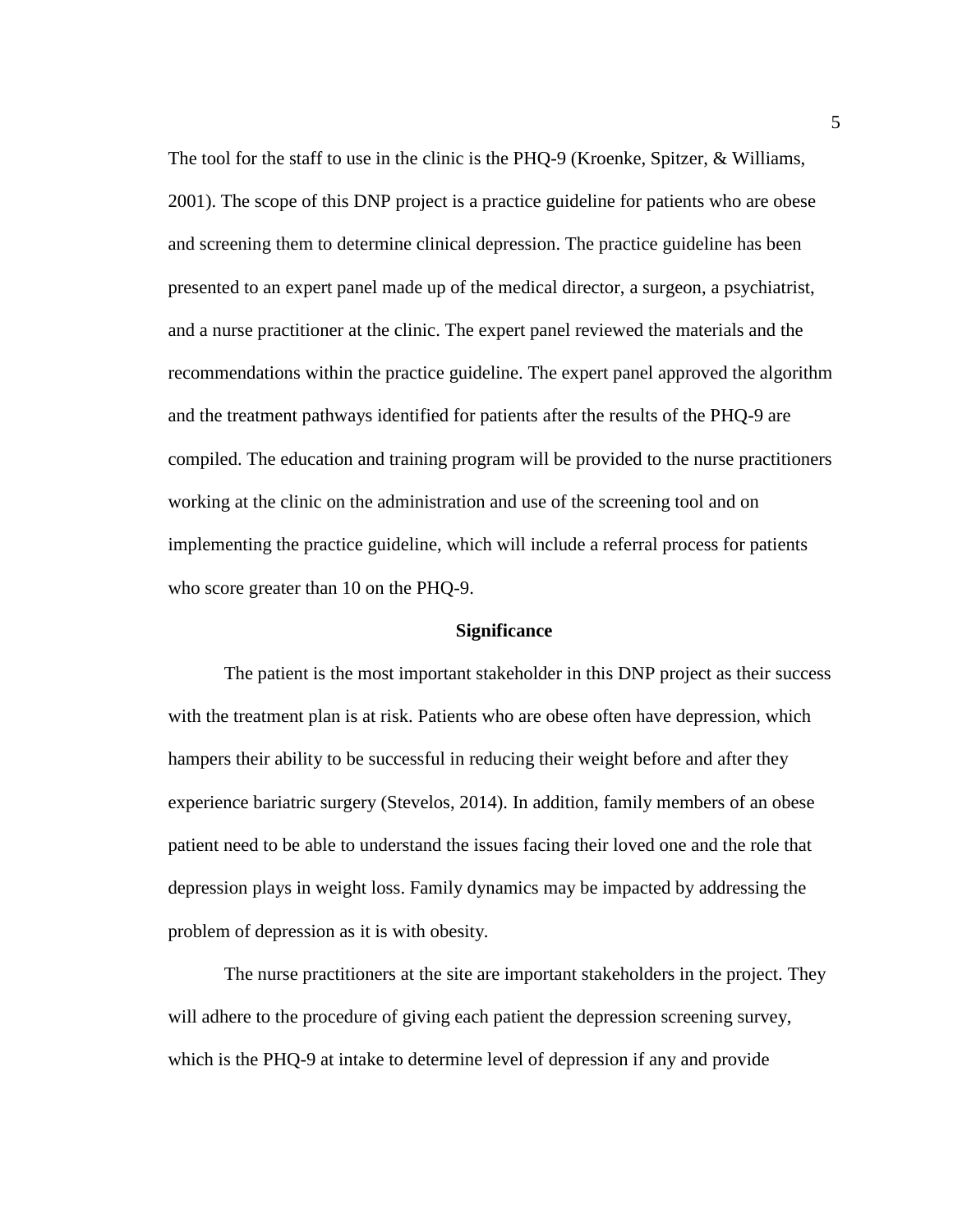additional opportunities in the patient treatment plans., at additional opportunities as the treatment plan This may include more frequent monitoring, maintaining medication compliance, and an active referral list of psychiatric offices within the community. The staff will take part in an informative session to implement depression screening for new bariatric patients on admission to the clinic. The intervention will be to provide adjunctive referral for the treatment of depression according to the algorithm, and the score on the PHQ-9. This individual treatment plan allows for counseling, group therapy, and education, and medication management. The staff will use proper evaluation tools to assist in determining depression with obese patients, and guidance on implementing the practice guideline in referring the right patients for treatment.

The positive social change for the stakeholders should have a domino effect with the success of the patient. The purpose of this project was to develop a practice guideline for depression screening in obese patients and revised workflow for an expert panel review with the intention of implementing it within a bariatric clinic. The patients will have better treatment plans within the bariatric clinic and the staff will be better educated in working with a proper tool for evaluation of depression in the clinic (Engstrom, 2016). The nurse practitioners will be impacted by implementing the practice guideline: determining the significant level of depression, and following through with proper referral to complete the treatment plan for each bariatric patient within the clinic.

#### **Summary**

<span id="page-15-0"></span>The development of a practice guideline to identify undiagnosed depression in bariatric patients with approval by an expert panel is a worthy goal for the DNP project. By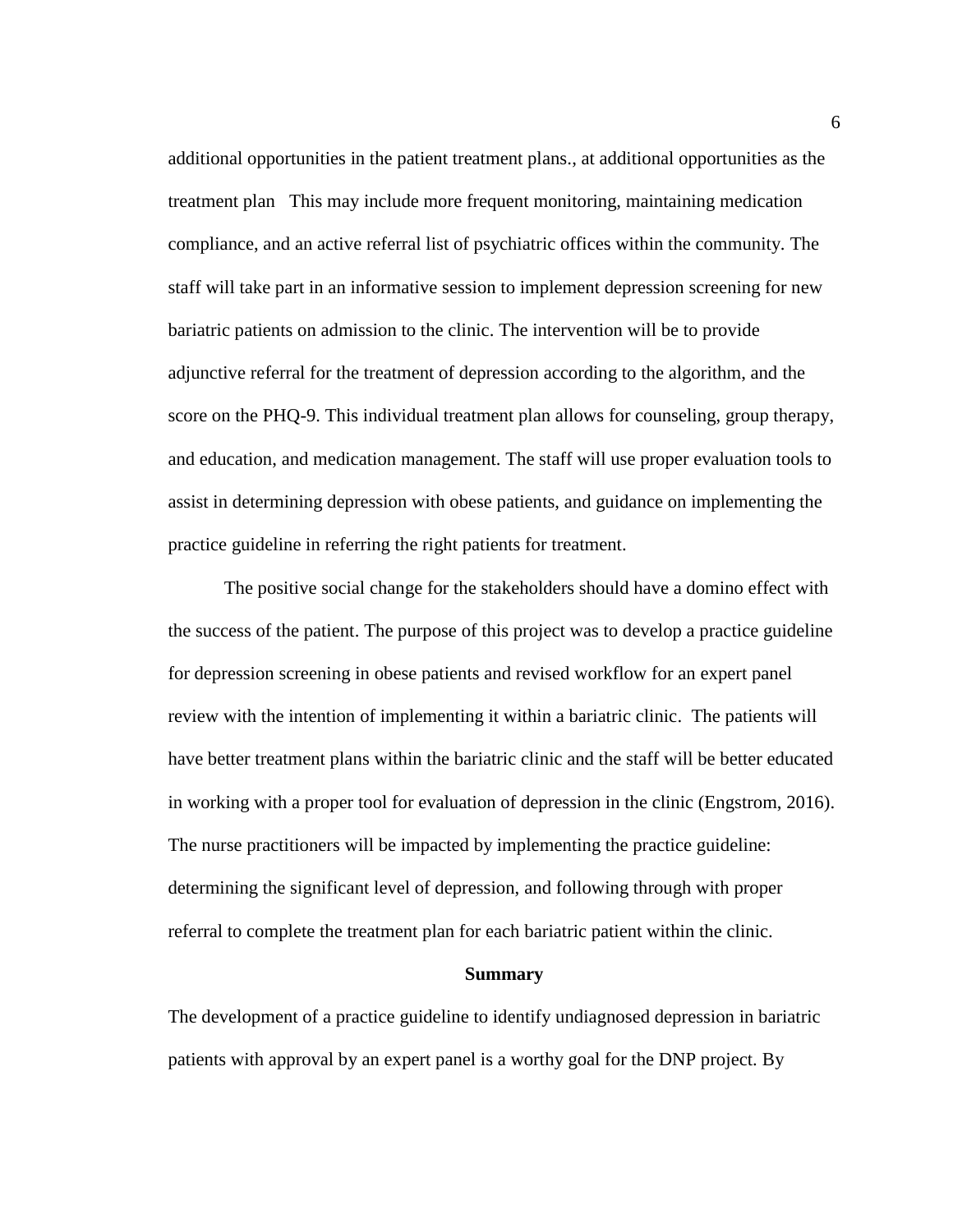completing the PHQ-9 depression screening tool, there will be a systematic approach that the nurse practitioners can use to evaluate for depression. This evaluation will allow the nurse practitioner and physicians to have patients referred to what exactly? According to the practice guideline algorithm and thus receive treatment for depression. This will allow the patients a more complete treatment plan for better outcomes within the bariatric program and for their success.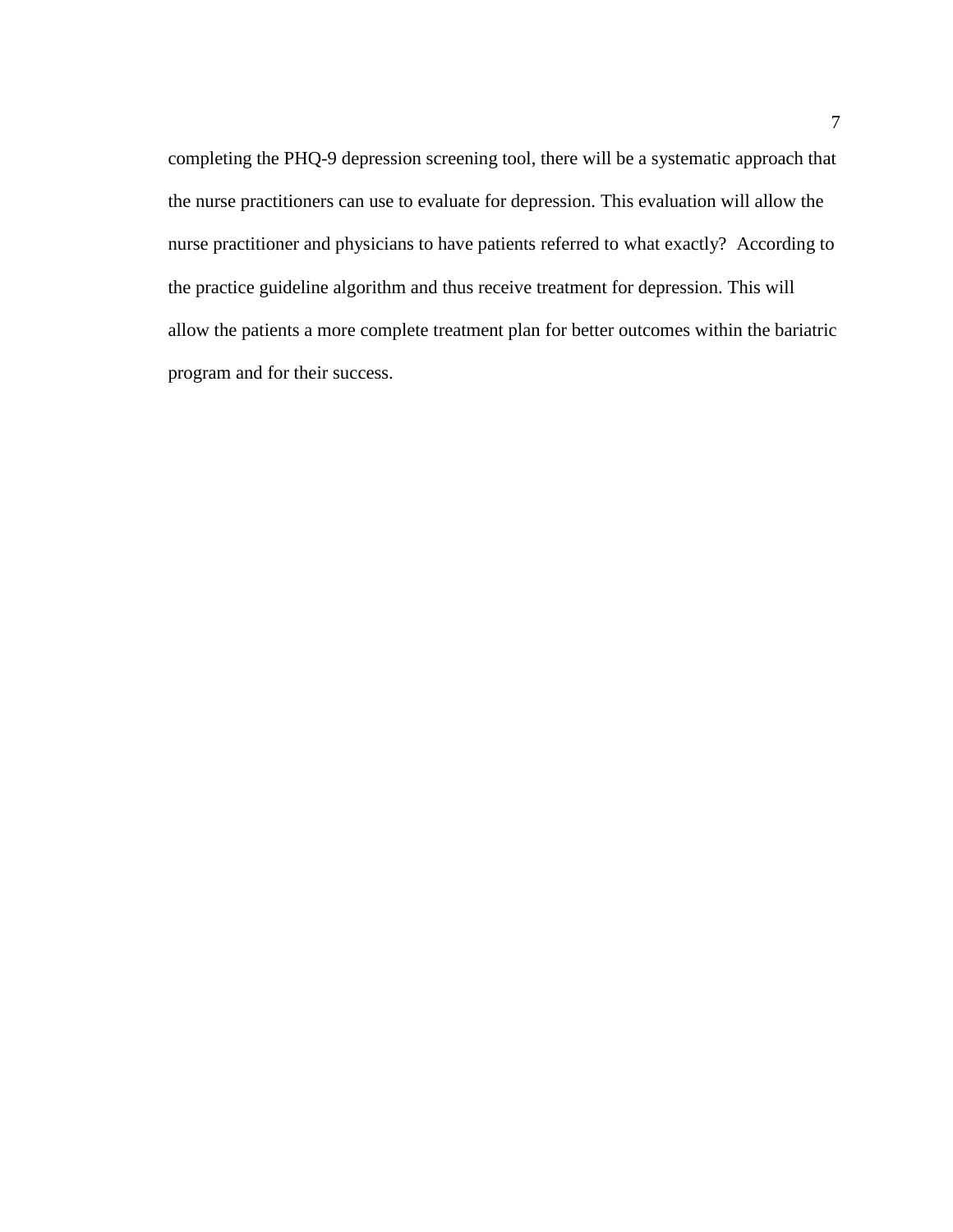#### Section 2: Background and Context

#### **Introduction**

<span id="page-17-1"></span><span id="page-17-0"></span>Depression represents a persistent problem for the obese patient. The nature of this project is related to the prevalence of obesity and mental health issues. Obesity has become a major global public health problem (Stevelos, 2014). The problem focus is to identify depression in the obese patient in the bariatric program. The potential of positive social change in using the depression screening with the obese patients will be the focus of the project.

#### **Concepts, Models, and Theories**

#### <span id="page-17-3"></span><span id="page-17-2"></span>**The Health Belief Model**

The health belief model (HBM) theory was developed in the 1950s by a group of U.S. Public Health Service social psychologists. The HBM helps to explain why so few people were participating in programs that help to prevent disease (Banning, 2008). The framework is an ideal model for developing a process using the PHQ-9 survey with the obese patients in the bariatric clinic. The severity described in the model relates to the how serious the consequences of the behavior can be for the individual. The result of depression for the obese patient can produce serious consequences in physical health (Pratt & Brody, 2014). Pratt and Brody (2014) explained that obesity and depression often co-exist in the patient, and result in a vicious, self-destructive cycle.

Stevelos (2014) explained that obese people are about 25% more likely to suffer from mood swings and depression as compared with those who do not have a weight problem. Obesity can result in poor view of the self and can be socially isolating. These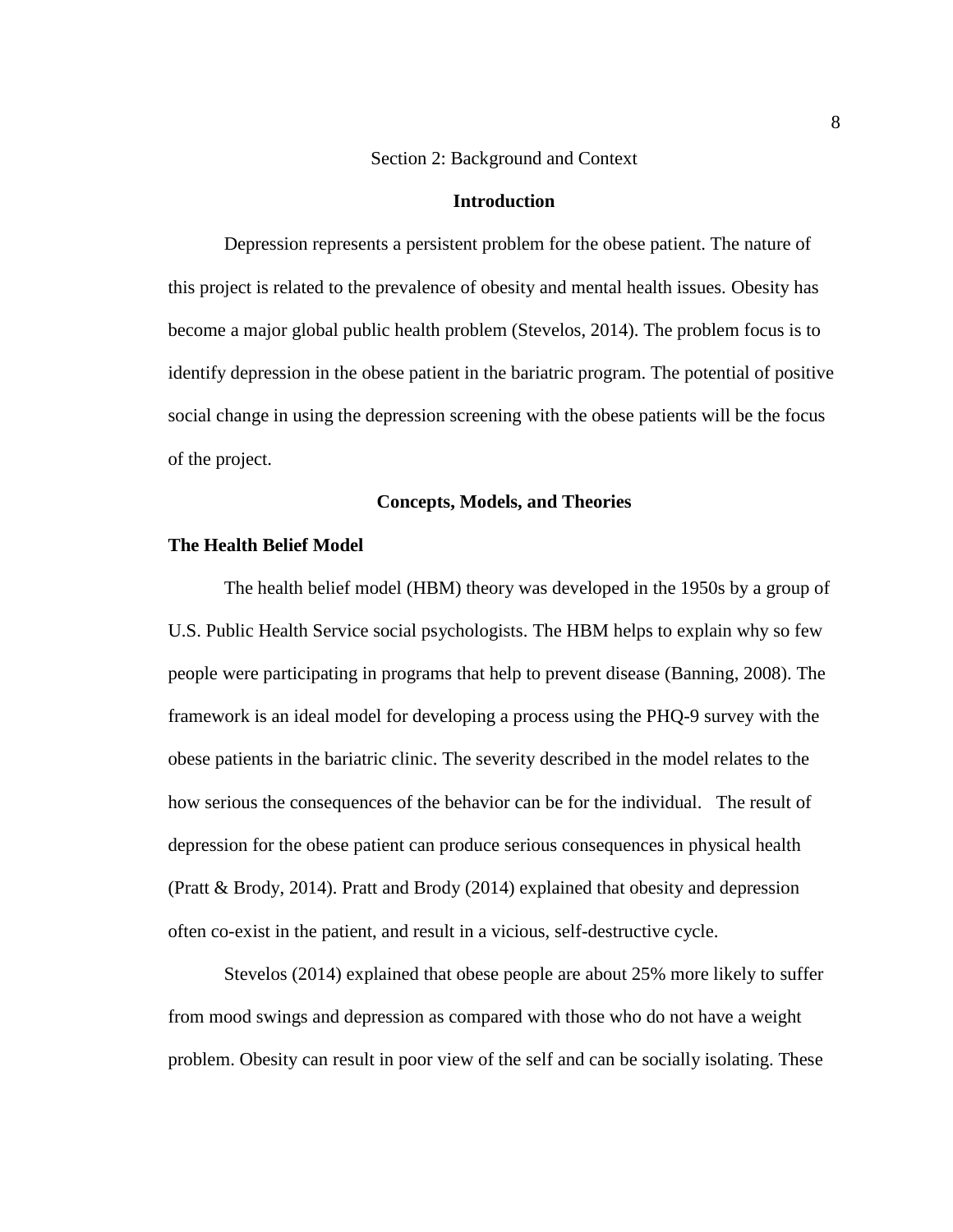characteristics are known to contribute to depression. People who are obese often find that they are left out, stereotyped, or discriminated against.

Pratt and Brody (2014) explained that people with depression are more likely to overeat or make poor food choices, avoid exercising, and become more sedentary. They have also found that depressed people with decreased levels of serotonin may eat in an attempt to self-medicate and restore their serotonin levels to normal (Pratt & Brody, 2014).

As practitioners attempt to understand the link between depression and obesity, there are efforts to determine a way to treat both conditions that will produce positive results overall. For example, Pratt and Brody (2014) conducted a study of people who underwent bariatric surgery for their obesity and found that as they shed pounds, they also shed their depression. A year after surgery, the subjects had experienced a 77% loss of excess body weight, and an accompanying 18% reduction in symptoms of depression. Younger people, women, and those who experienced greater weight-loss results were more likely to feel less depressed (Pratt & Brody, 2014). The negative psychosocial effects of obesity can cause financial burden, problems with family members or significant others, and other relationships. Family dynamics and stress play an integral role in mental health (Pratt & Brody, 2014).

The HBM will provide the framework for the project. It centers on an individual's beliefs about their health, which can predict specific behaviors. The model's predictive ability varies according to the ability to judge various factors in the individual, including but not limited to the presence of perceived susceptibility, perceived severity, and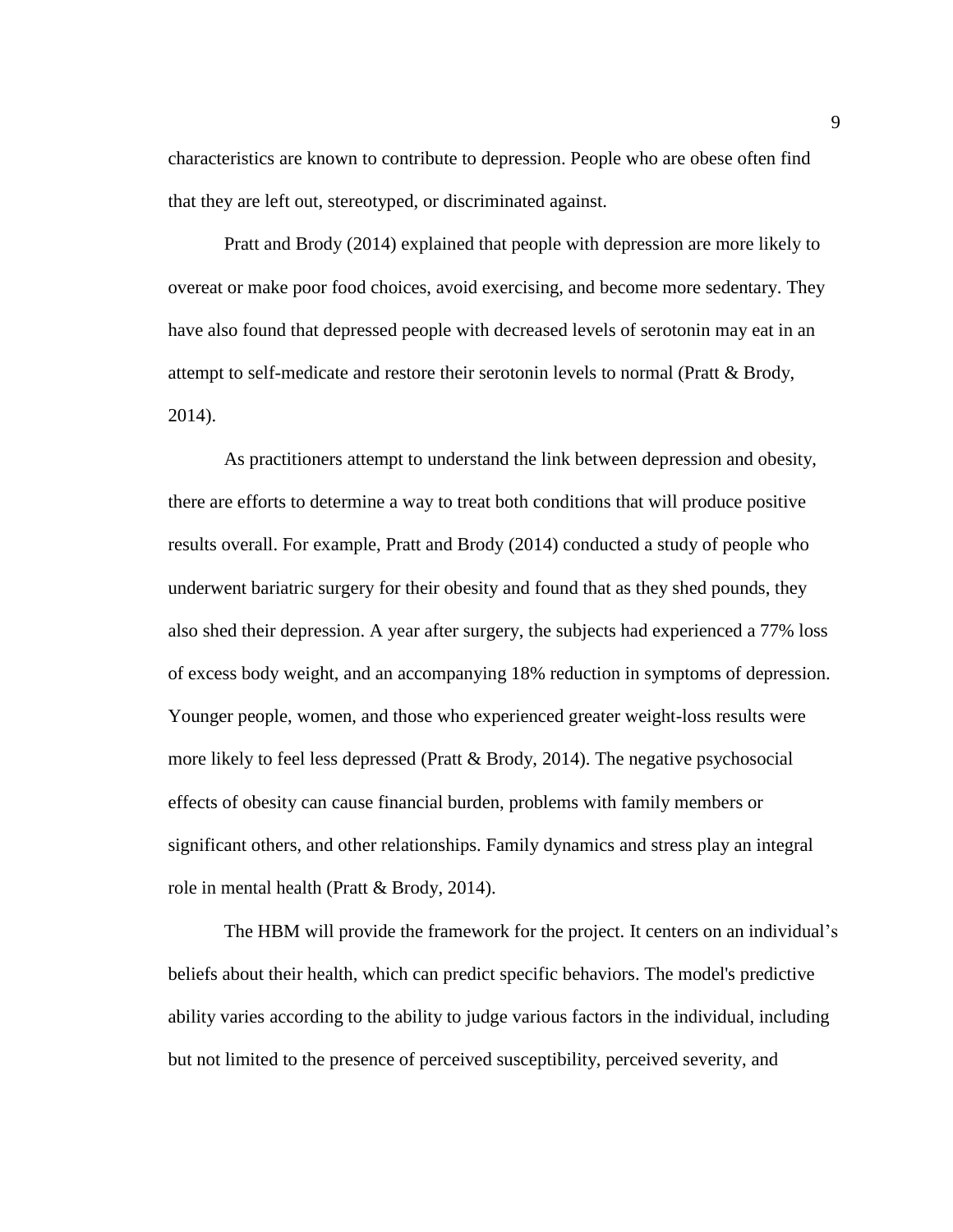perceived benefits of action, perceived barriers to action, cues to action, and the sense of self-efficacy among the target population (Pratt & Brody, 2014).

HBM is one of the oldest and widely used health behavior theories in the health field (Glanz, Rimer, & Lewis, 2002). The effect of lifestyle training based on the HBM for obese patients produce a realization regarding obesity-related behaviors that need to be changed to break the cycle (Glanz, Rimer, & Lewis, 2002). The HBM focuses changing behavior and reinforcement of the behavior to affect the individuals' lifestyle. The three main categories of this model is perception, modification of behavior and reinforcement of behavior to maintain the change (Glanz, Rimer, & Lewis, 2002).

#### <span id="page-19-0"></span>**Obesity and Depression**

The incidence of obesity and depression impact the population yielding needs to manage depression and obesity in practice. The detection rates in hospital and practices indicate the lack of education and training among staff regarding the need for screening procedures to identify the patients at risk (Arroll, Khin, & Kerse, 2003). There are not enough screenings being done within the hospital or primary care offices to detect possible depression in patients (Kolotkin et al., 2012). Depression before bariatric surgery has subsequent health related outcomes such as stress which increases blood pressure, insomnia, IBS (Albert, 2016). Bariatric surgery will improve self-esteem and decrease depressive symptoms after weight loss (Mitchell et al., 2014).

Kolotkin et al., (2012) indicated that detection of depression in the outpatient area is poor due to lack of education regarding symptoms and lack of time to evaluate and treat patient in this setting. In Kolotkin et al. (2012) there were 347 obese patients who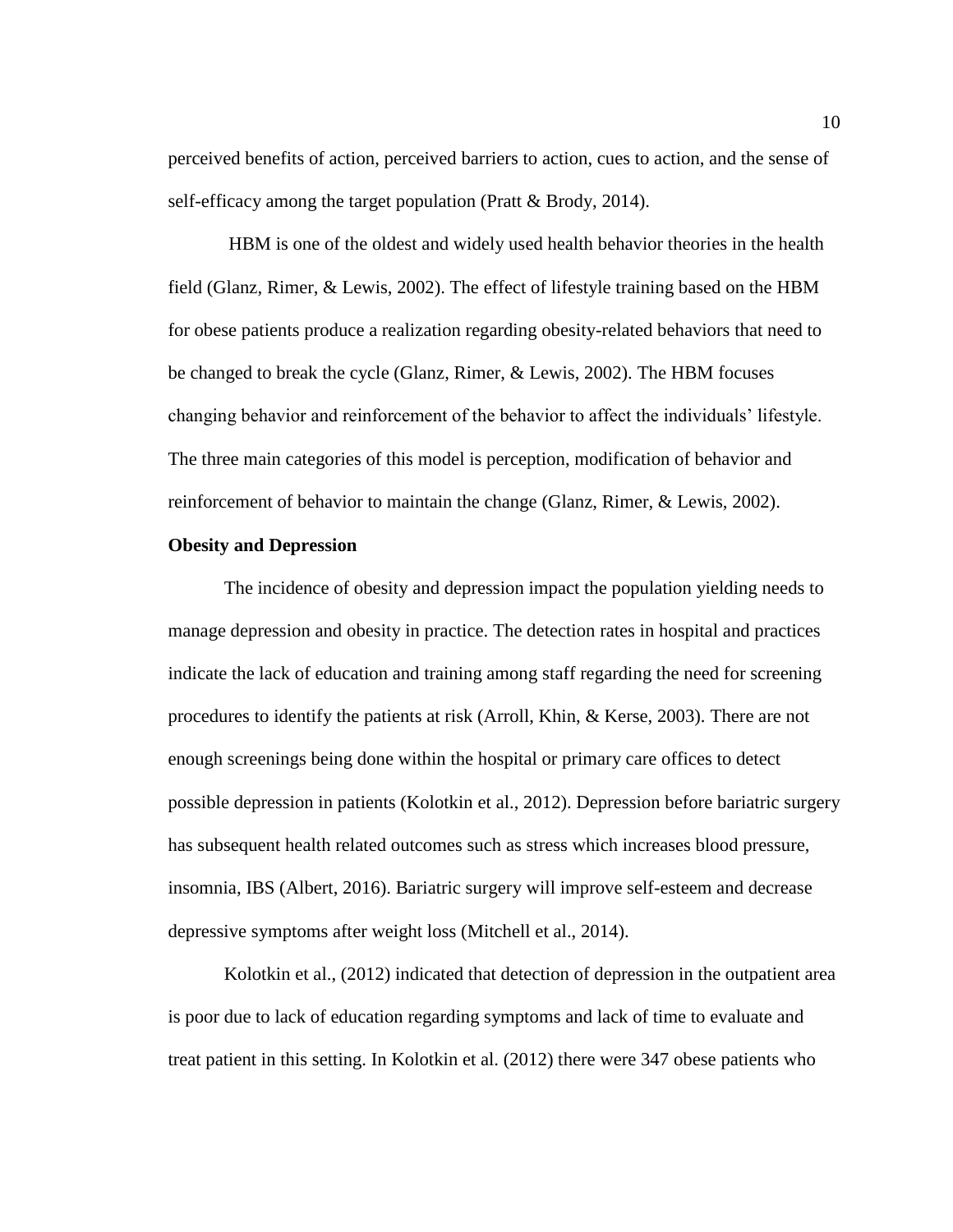were being evaluated for bariatric surgery and of this sample, 25% had symptoms of depression, however there was no consistency in depression screening by providers, as only 10% were actually screened. Despite recommendations to assess all adults for overweight and obesity with body mass index measurement, many primary care providers underdiagnose and undertreat patients (Kolotkin et al., 2012).

Obese patients have issues with low self-esteem and depression. When these mental health conditions are treated by the primary care physician with medication alone, this represents inadequate treatment (Kroenke, Spitzer, & Williams, 2001). Stevelos (2014) conducted a longitudinal assessment of 204 bariatric surgery patients over a oneyear period of time and found that obese patients who lost weight before and after a bariatric surgical procedure had reduced symptoms of depression, some to the extent that antidepressant medication was no longer needed in some members of the sample. In summary, when providing psychotherapy for patients with depression the patients selfesteem and moods improve.

Obese people are about 25% more likely score a positive screening for depression compared with those who are not obese (Kroenke, Spitzer, & Williams, 2001). Kroenke, Spitzer and Williams (2001) suggested that active participants in weight loss programs that include counseling and behavioral management result in positive and long-term outcomes for patients with obesity. Obesity can cause poor self-image, low self-esteem, and social isolation, all known contributors to depression (Luppino, Wit, & Bouvy, 2010).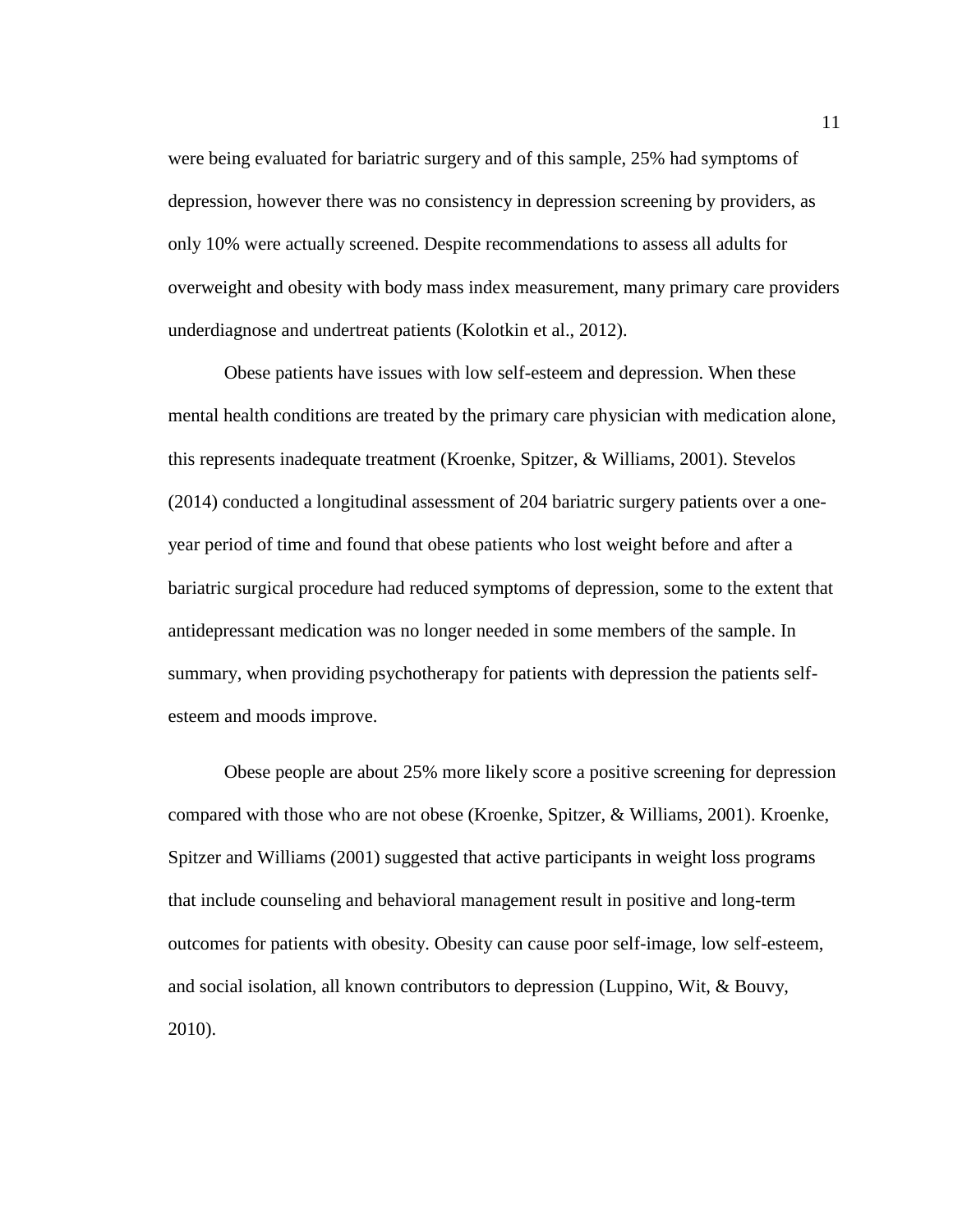#### <span id="page-21-0"></span>**Screening Tools**

According to the American Psychiatric Association (APA, 2017), a diagnosis of major depression is based on the identification of at least one of two core symptoms. Depression screening instruments must be able to identify depressive symptoms in the obese patient. Screening instruments are broken down into two categories: categorical or diagnostic interview screening instruments and dimensional or self-reporting instruments (Kroenke, Spitzer, & Williams, 2001). Categorical depression screening instruments are used by a systematically trained interviewer; however, dimensional instruments are based upon self-reporting and ranking of symptom severity by the patient (Cassin et al., 2013) The PHQ-9 analyzes depression for the bariatric patients using the patient report, dimensional approach. Depression is the most common psychiatric disease and the depression found in obese patients had been noticed by physician providers within the clinic; however, no standardized approach to the use of any screening tool has been implemented at the DNP project site.

The PHQ-9 is recommended for bariatric candidates and assessment of the presence or absence of depressive symptoms (Pratt & Brody, 2014). The PHQ-9 depression screening tool denotes severity of depression on a scale of 0 to 3, identifying the frequency of each of the nine *DSM-IV* criteria which diagnose depression as "0" (not at all) to "3" (nearly every day). The total score for each individual patient is summed across all of the nine items, (a) 0-4 indicates that no depression is present, (b) a score between 5 and 9 indicates mild depression (c) a score between 10 and 14 would indicate the presence of moderate depression, (d) scores higher than 15 but 19 or less indicates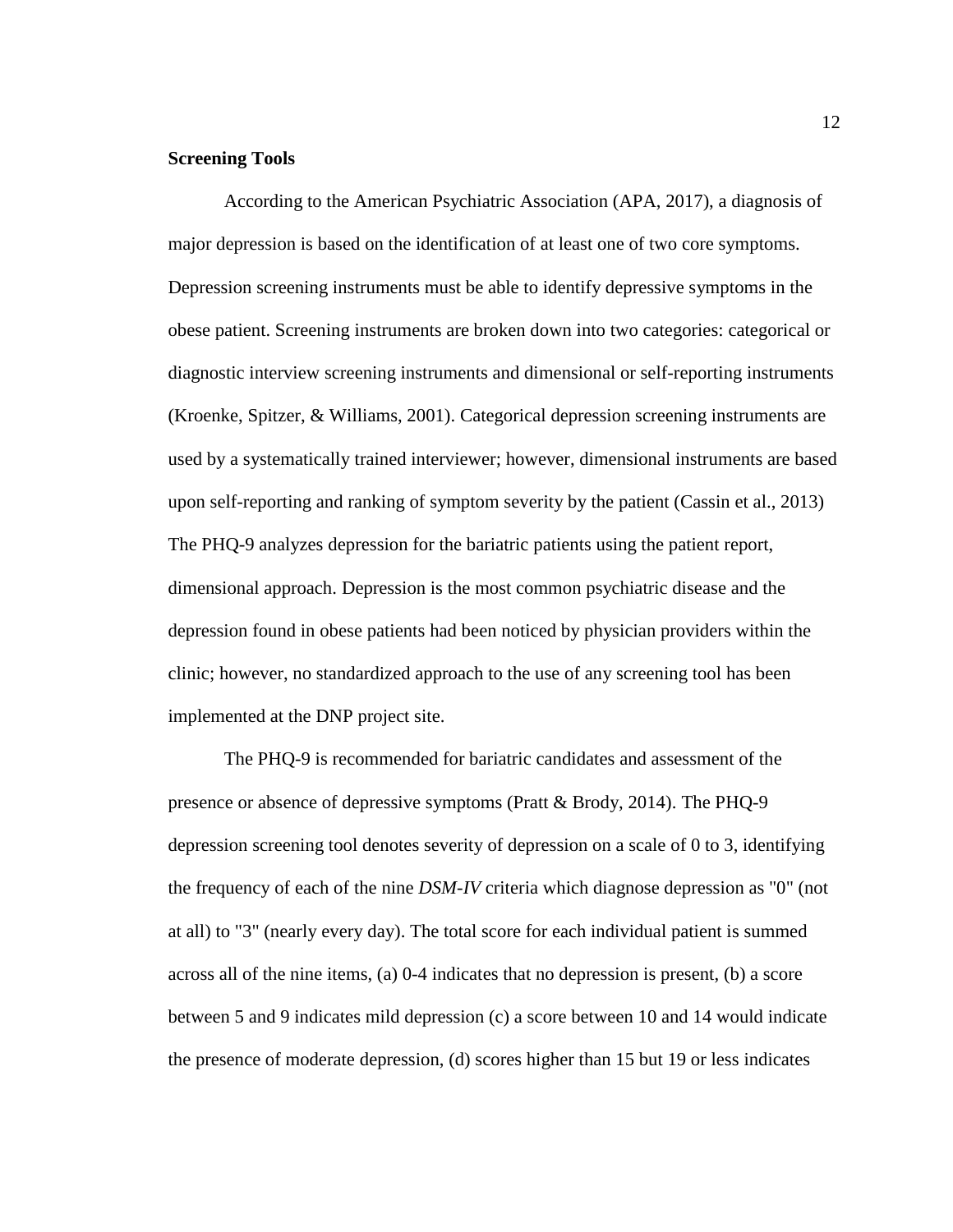moderately severe depression (e) and scores between 20 and 27 predict the presence of severe depression (Mulder, 2017). The PHQ-9 has been validated for use with high risk patients for depression with 61% sensitivity and 94% specificity in adults (Mulder, 2017). PHQ-9 remains a good choice of a screening tool for depression. The PHQ-9 would enable practitioners to screen a large number of patients, and refer a fair number of patients who are positive in the tool as a diagnosis of depression (Mulder, 2017). Clearly, the results of the PHQ-9 can point the direction to treatment options and a referral pathway depending on patient severity. These scoring guidelines will form the basis of the practice guideline algorithm which will be customized to the site.

#### <span id="page-22-0"></span>**Agree II and Grade**

Guidelines are designed to support the decision process in patient care (Singleton & Levine, 2008). In order to appraise the standard of practice the Appraisal of Guidelines for Research and Evaluation (AGREE II) tool is used by policy makers and healthcare providers to guide evaluation (Singleton & Levine, 2008). According to Singleton and Levin (2008), the AGREE II instrument which includes a seven point scale (the scope, the purpose, the stakeholders, involvement, development, clarity and presentation, application, and summary or editorial). The AGREE II consists of 23 key items organized by a seven-point scale followed by 2 global rating items ("Overall Assessment"). Each one of the seven points improves the guideline and overall quality. Overall assessment includes the rating of the overall quality of the guideline and whether the guideline would be recommended for use in practice (Brouwers et al., 2010). A summary of the literature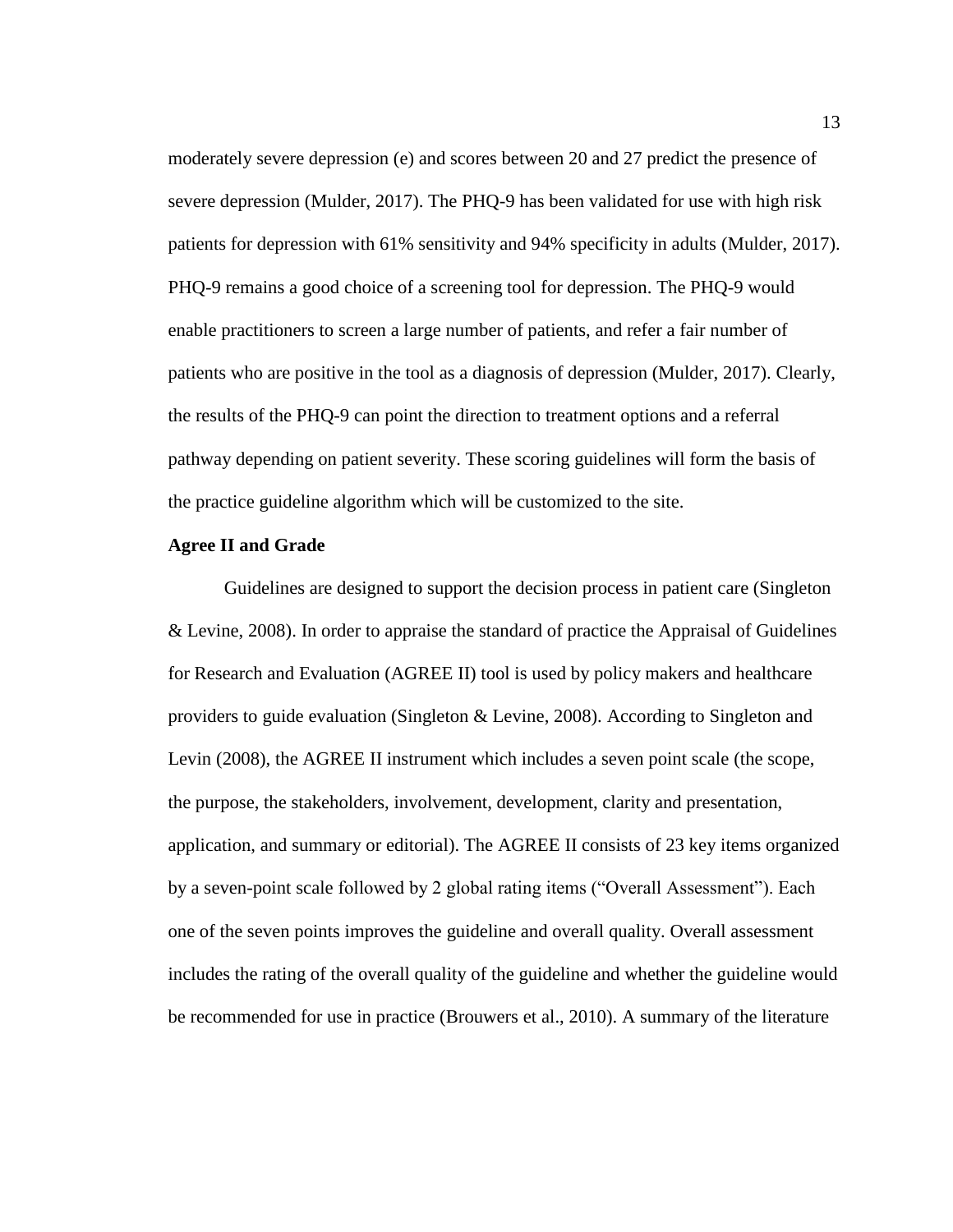presented in Section 2 can be found in Appendix A, with scoring using the GRADE method (Terracciano, Brozek, Compalati, & Schunemann (2010).

#### <span id="page-23-0"></span>**Relevance to Nursing Practice**

Patients with depression do not make as much progress in their weight loss program as patients who are not depressed (Stevelos, 2014). The mental health screening tool forming the basis of the practice guideline to be developed in this DNP project is the patient questionnaire instrument used as screening tool for depression. Patient outcomes, including significant weight loss, can be achieved if the patient is managed holistically. Effective screening measures including the PHQ-9 have been shown to help identify symptoms of depression. This identification can improve treatment for individual patients (Stevelos, 2014).

Depression is associated with social stressors, and chronic medical problems such as fatigue, chronic pain, migraine headaches. Research in the recent past, however, has uncovered many mediating variables that relate depression and obesity. The local bariatric clinic is not currently using a screening tool for depression. The practice in treatment of the patients has a holistic goal of treating the mental and physical well-being of the patient. The management of depression will be enhanced by using the screening tool in the bariatric clinic (Singleton & Levine, 2008).

The PHQ-9 screening tool is a valid and effective tool that can be used to screen for depression symptoms in patients presenting at the bariatric clinic (Albert, 2016). This screening tool detects if the depression symptoms increase or decrease allowing the nurse practitioner to monitor and guide the patient treatment plan. The PHQ-9 can also be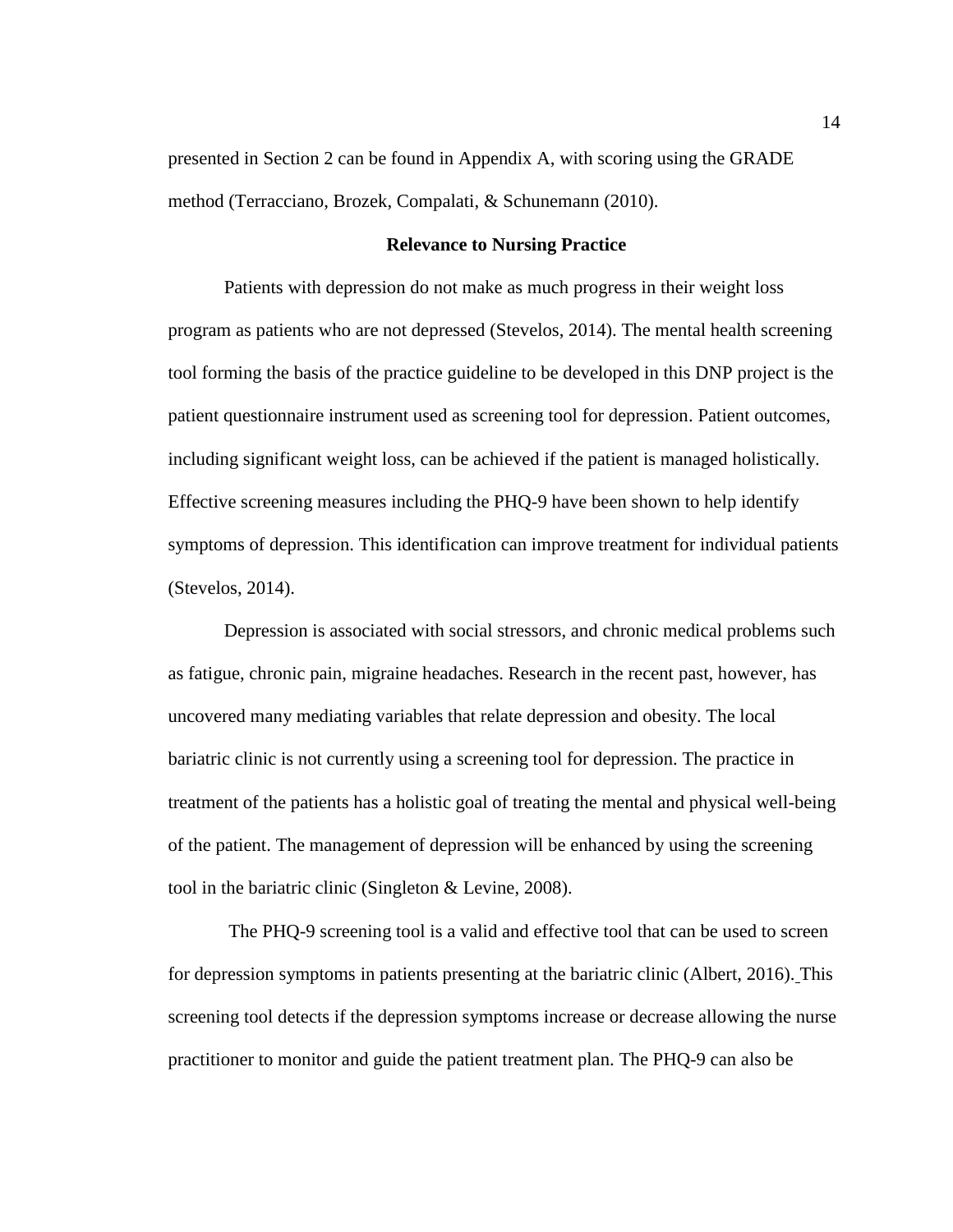linked to the patient electronic health record so the communication and multiinterdisciplinary areas will be able to assess and provide additional information on the treatment plan (Sharp & Lipsky, 2002).

Despite many types of treatments, depression has an estimated prevalence of 5.4– 8.9% within the United States, and affects 5–13% of patients seen in primary care settings (Pratt & Brody, 2014). Depression is projected to become the second largest cause of disability by 2020 (CDC, 2016). The Patient Health Questionnaire (PHQ)-2 and PHQ-9 are commonly used and validated screening tools. The PHQ-2 has 97%sensitivity and 67%specificity in adults, whereas the PHQ-9 has 61%sensitivity and 94%specificity in adults (Pratt & Brody, 2014).

#### **Local Background and Context**

<span id="page-24-0"></span>The clinic is located centrally in a metropolitan area of a southern state and was established in August of 2012. There are a total of five bariatric clinics within the organization. This clinic has since seen over 2,500 patients and performed over 1,000 surgical weight loss procedures. The staff within the clinic consists of 10 employees. The volume seen within the year is approximately 850 with 300 gastric surgeries performed. The correlation of obesity and depression has been identified with the use of a screening tool for some practices, but not for this bariatric clinic (Onyike et al., 2010). Prior to and after surgery, these patients have routine visits to the clinic, and the screening tool will be administered to patients according to the practice guideline. The average patient will return for follow up visits at one month, three months, six months, nine months, and twelve months. The patient will then return yearly for the next five years. Presently, no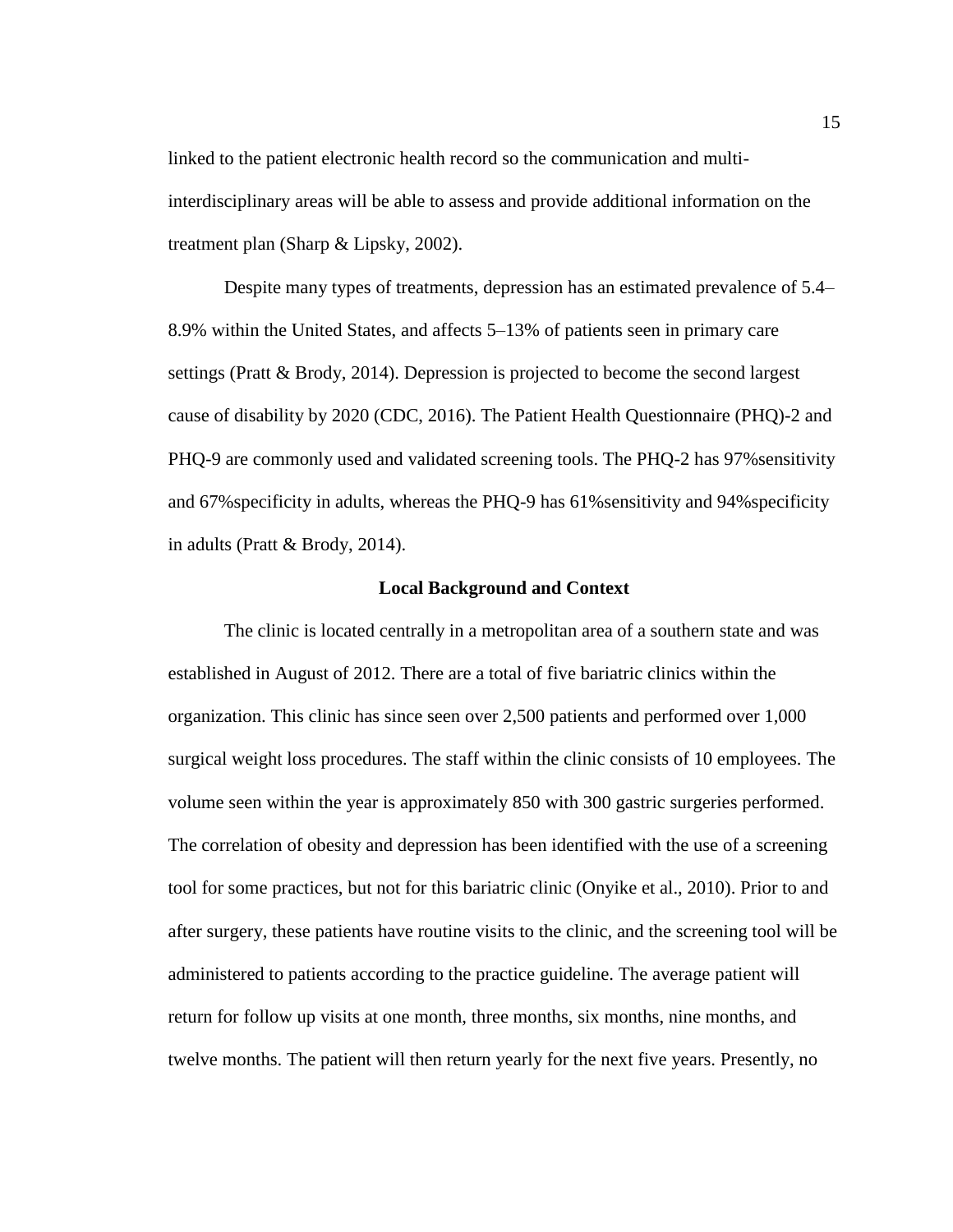screening tools or processes are used in the bariatric clinic that is the subject of this DNP project.

#### **Role of the DNP student**

<span id="page-25-0"></span>In the past, I had experience at a neighboring bariatric clinic and helped to ensure that all of the bariatric patients were screened using the PHQ-9 tool upon intake and at follow up for the sixth month. I have motivated the program to use the screening tool to identify the depression for patients and provide treatment necessary for this mental health issue. The practice guideline has been approved by an expert panel at the DNP project site. The education of the staff and implementation of the practice guideline will begin upon intake of the bariatric patients. The potential bias with the project is a risk of the patients not answering the screening tool honestly because they do not want to disappoint the nurse practitioners or other staff members in the program.

#### **Summary**

<span id="page-25-1"></span>The practice guideline will describe the usefulness of the PHQ9 in the bariatric patient population and will provide guidance for the staff on how to use it, when to refer and how to better manage depression in the bariatric patient population. However, once the practice guideline is in full implementation mode, the gap in practice at the site will close and identification of the bariatric patient with undiagnosed depression helping the nurse practitioners in the program better treat the obese patients with evidence-based research. The patients will be treated holistically, both physically and mentally (Pratt & Brody, 2014).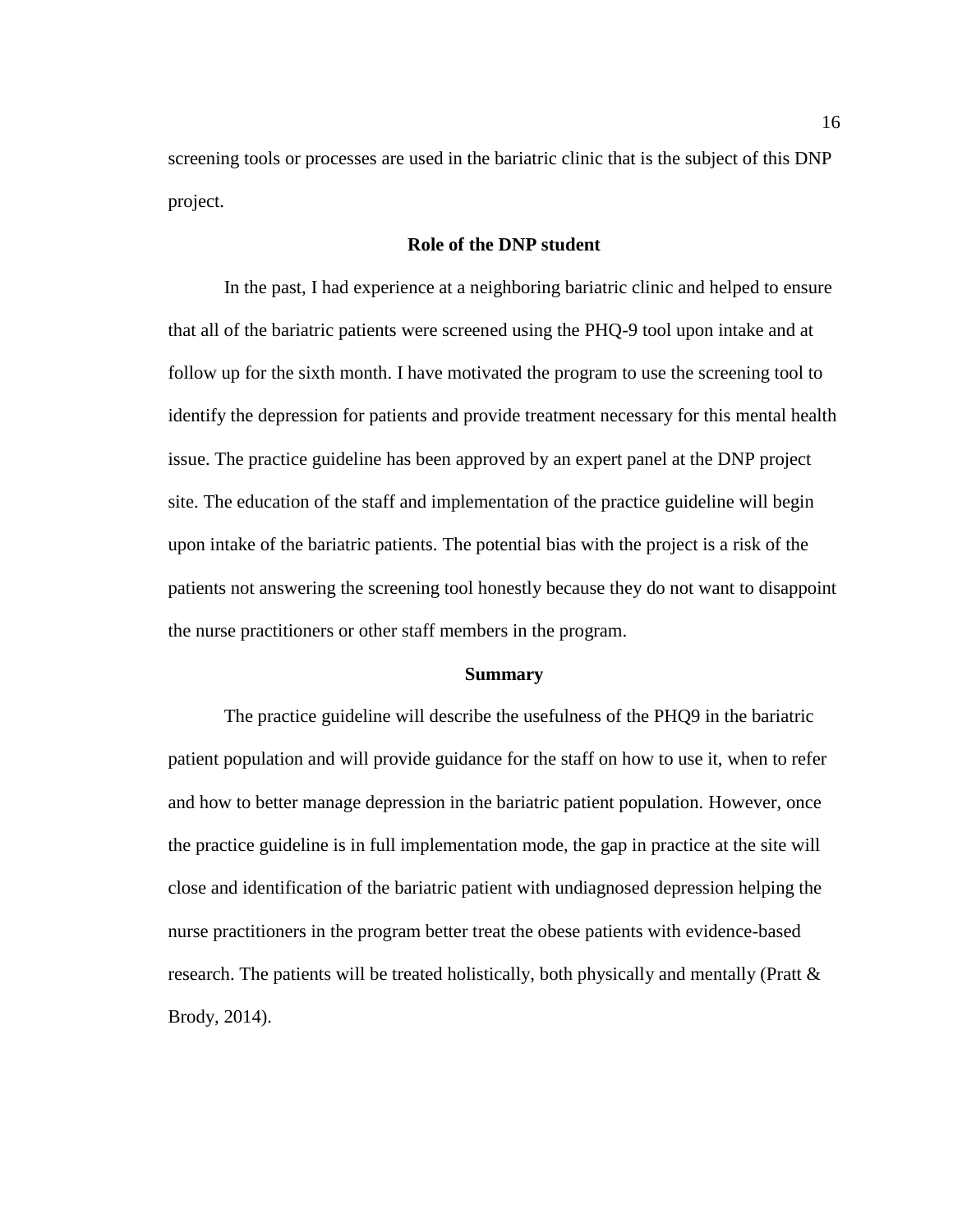The key to success of the project will be utilizing the expert panel to approve the practice guideline and implement it in the practice, which will ultimately result in screening all the obese patients within the bariatric clinic for depression and utilizing the algorithm as direction in treating appropriately. Depression cannot be ignored in this population and must be addressed by providers. Once the policy change is complete and the depression screening in place, there will be a better treatment plan assigned to the obese patients within the bariatric clinics. The outcomes should reveal a higher level of compliance and success for the patients. Further studies will be implemented to continue the improved quality of care (Chisholm, 2001). The treatment needs to be timely in treatment for the depressed patient. The focus treating both the mental and physical of the bariatric patient will enhance the behavior changes needed in promoting healthy lifestyle changes. Identifying depression in bariatric patients using a valid screening tool will assist the practitioner in diagnosis and proper referral for treatment.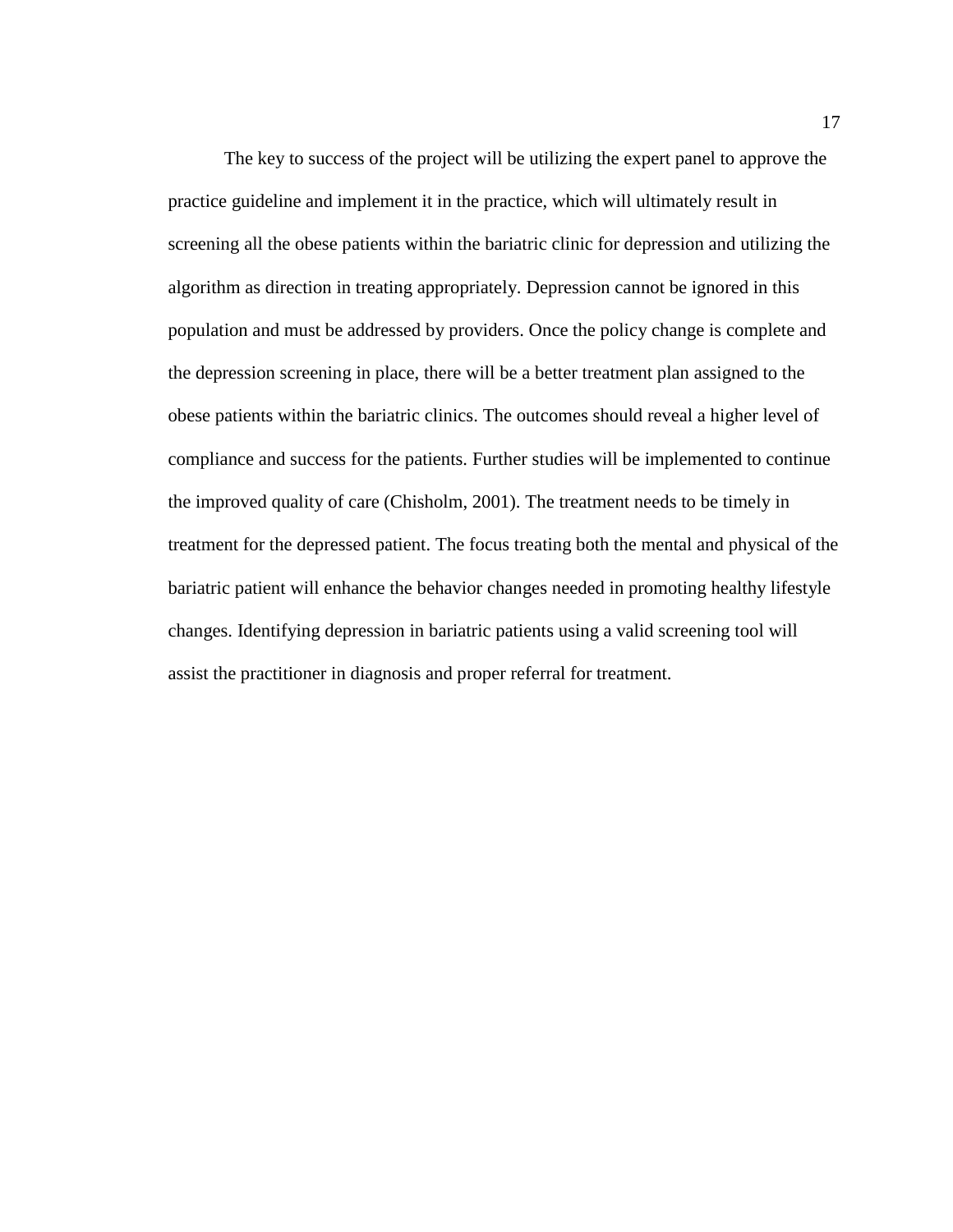Section 3: Collection and Analysis of Evidence

#### **Introduction**

<span id="page-27-1"></span><span id="page-27-0"></span>The development of an algorithmic practice guideline for approval by an expert panel is the primary focus of this DNP project. The use of the PHQ-9 to screen for depression in the bariatric patient population, and thus identify underdiagnosed patients, provides a holistic approach and will be a prominent feature in the practice guideline (Pratt & Brody, 2014). The algorithmic approach solidifies a treatment plan with options linked to each level of depression and provides the nurse practitioner with a sanctioned approach.

#### **Practice-Focused Question**

<span id="page-27-2"></span>The practice-focused question that guided this doctoral project is: Will an algorithmic practice guideline that includes the use of the PHQ-9 be approved for implementation at the clinic to identify bariatric patients with undiagnosed depression? The gap-in-practice is with the use of the practice guideline and algorithmic procedure, which includes the use of a screening tool for depression of the obese patient. A screening tool will help the staff to develop a focused, individualized treatment plan for each bariatric patient. The newly developed practice guideline will include the use of the PHQ-9 to screen for depression among obese patients with each assessment of new patients admitted to the program. The implementation of the practice guideline and the use of the algorithm will allow the practitioners to properly guide the bariatric patients in the resources needed for complete treatment in the clinic. The use of this depression screening will allow obese patients to be treated effectively; however, the scope of the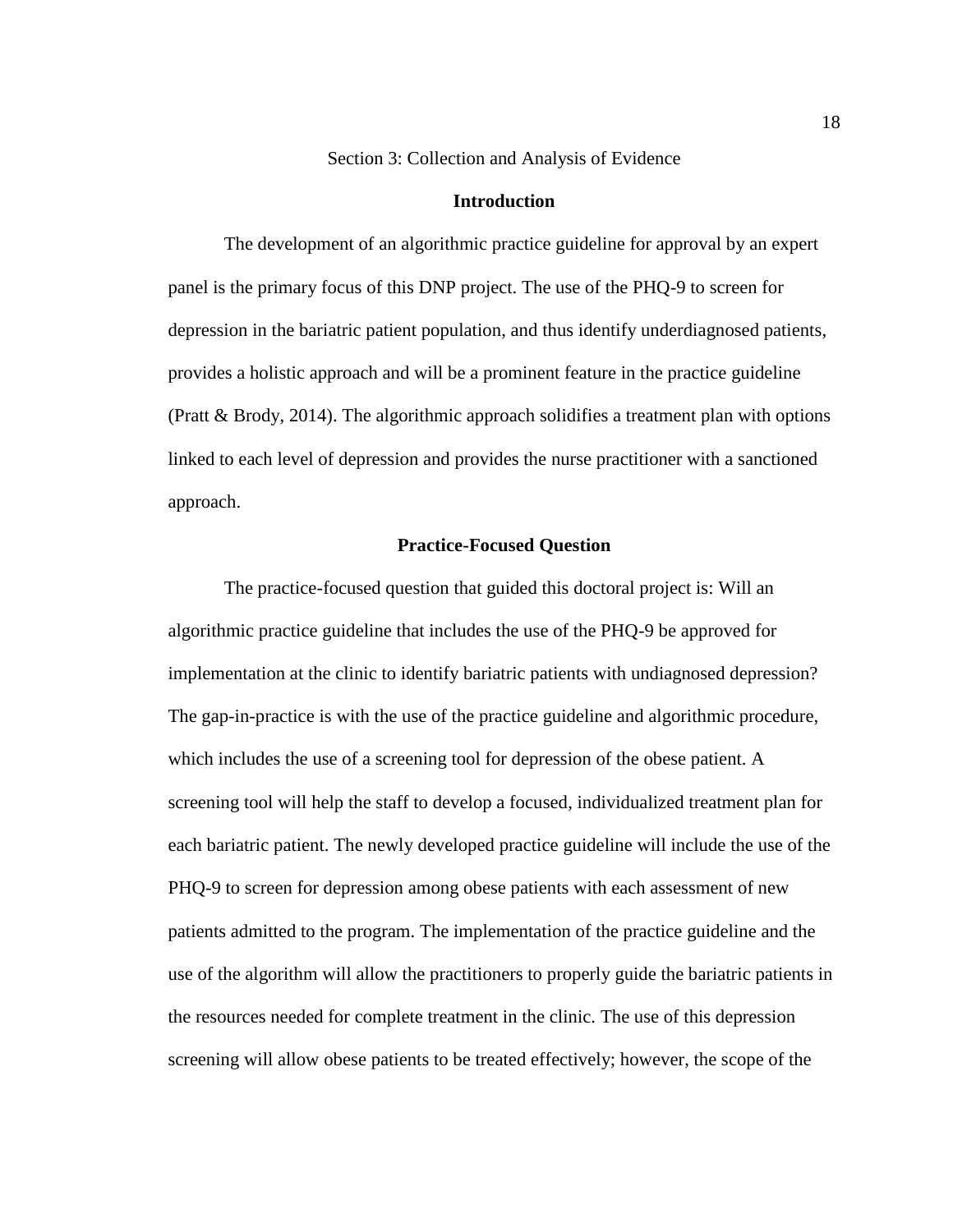DNP project includes the development of the guideline and approval by an expert panel. The project provides a treatment algorithm derived from the PHQ-9 screening to guide practitioners in the evaluation, prevention, and management of obesity and depression in their patients at the bariatric clinic. The algorithm incorporates recommendations for referral and treatments for depression.

The expert panel has served as the resource to clarify the roles of team members and to define the proper referral method with the help of the algorithm. Staff meetings are planned so all staff can share important patient information and promote effective teamwork.

#### **Sources of Evidence**

<span id="page-28-0"></span>Depression is a common condition in bariatric surgery candidates and approximately 85% of the bariatric patients are already clinically depressed, which is a significant indicator of poor quality of life (Mitchell et al., 2014). Updated evidencebased practice guidelines are needed to guide practitioners. The tool used for screening will help identify and treat depression. Obese patients are 25% more likely to experience depression compared to those without obesity (Gilbody, Richards, & Barkham, 2007). From the evidence, the PHQ-9 has been shown to be useful in primary care clinics and in bariatric clinics (Gilbody, Richards, & Barkham, 2007). The screening instrument recommended in the practice guideline is the PHQ-9, which is used to obtain input from patients regarding their symptoms related to depression. Generally, these tools are selfadministered and then reviewed by the practitioner. Treatment of depression is needed to improve compliance and to manage the course of this condition (Gilbody, Richards,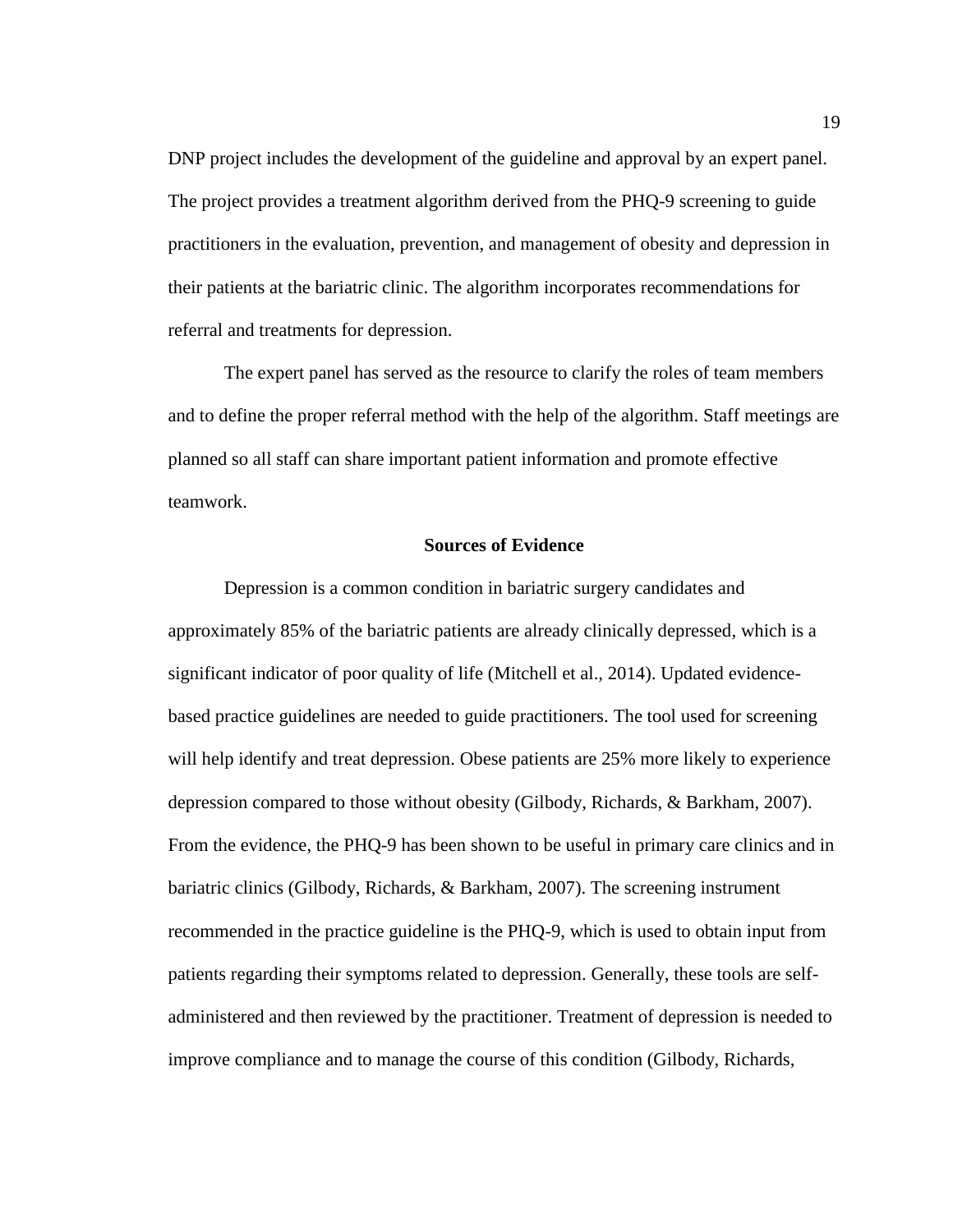Barkham, 2007). Early recognition and appropriate identification will allow the practitioner to improve management of depression with compliance in weight reduction, thereby enhancing quality of life (Mitchell et al., 2014). The primary outcome of the project, full implementation has the potential to improve the health and overall wellbeing of the obese patients.

#### <span id="page-29-0"></span>**Published Outcomes and Research**

For the review of the scholarly evidence, numerous electronic searches and these databases were used: CINAHL, PubMed and Medline. A systematic, computerized, literature review was performed searching for studies on depression and obesity from March 2008 up to March 2018, combining the following key words and medical subject headings: *depression, PHQ-9, depressive disorders, depression, metabolic syndrome, obesity, body mass index*. A computerized literature search using the abovementioned databases and using the search terms revealed a total of 4,287 publications. Many of these articles were excluded because there were not published in English, did not include peer reviewed research or addressed co-morbidities other than depression which were also related to obesity. Excluding these articles yielded 10 articles that were specific to obesity and depression and were selected to develop the practice guideline. The evidence-based research presented in this project supports the use of a specific tool to identify depression in obese patients which should improve the health of this population (Stevelos, 2014).

#### <span id="page-29-1"></span>**Evidence Generated for the Doctoral Project**

**Participants.** The ultimate beneficiaries of the practice guideline will be the obese patients at the bariatric clinic upon admission to the practice. The practice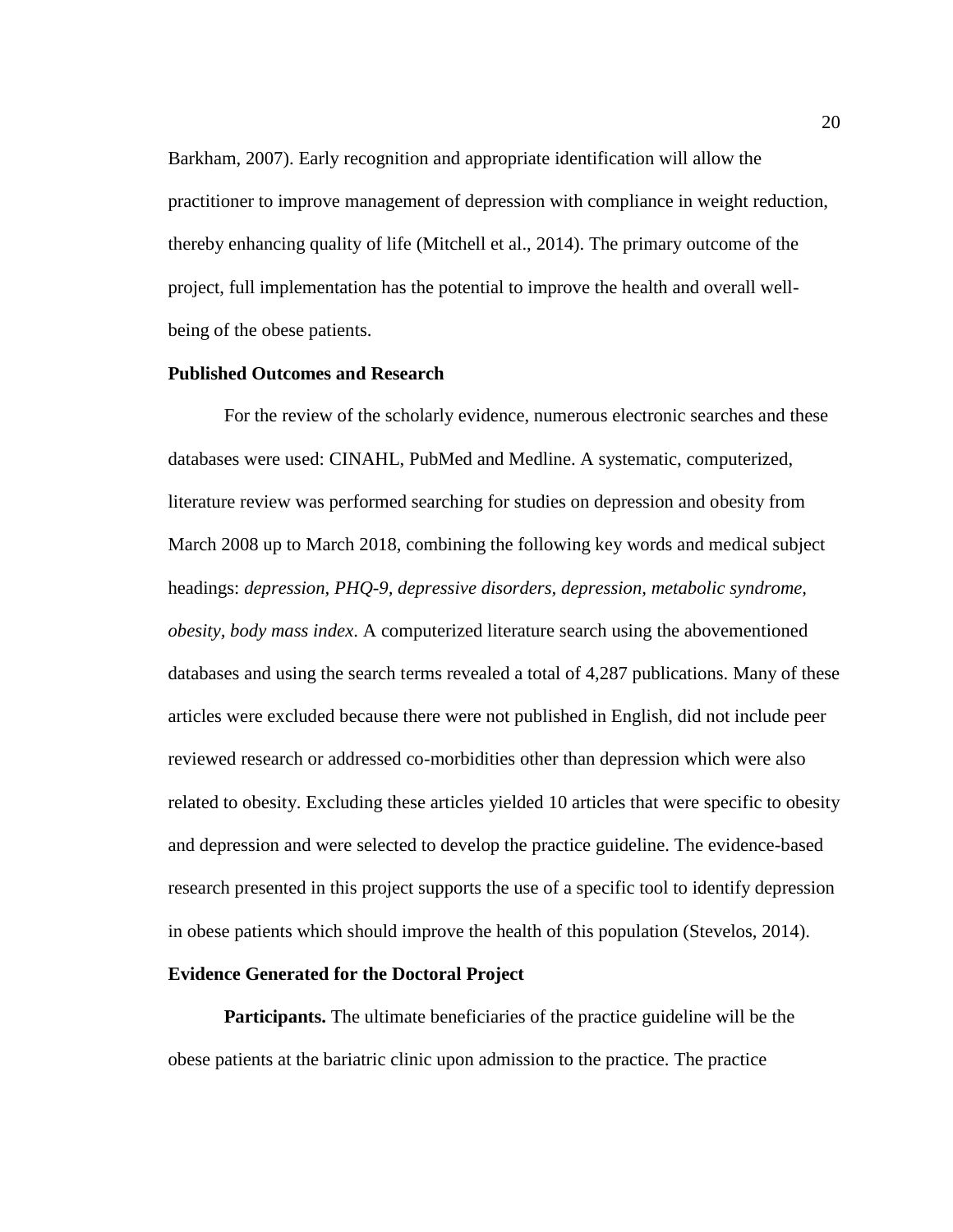guideline was presented to expert panel which consists of five key individuals. These five people are in ownership and in positions of authority at the bariatric clinic to change the practice pattern and adopt the use of the practice guideline. The members of the expert panel include: (a) a physician medical director (b) a physician co-owner of the practice (c) a PRN (d) a psychiatric physician. The primary purpose of this project is to use the algorithmic practice guideline using the PHQ-9 and to implement the guideline in the clinic to improve care of the obese patient.

Staff members at the clinic will be on the receiving end of the practice guideline and will put it to use in the day to day. The staff members who will be impacted by the implementation of the practice guideline include two surgeons, two nurse practitioners, and two registered nurses, and ultimately, the obese patients managed in the bariatric clinic. There are also three medical assistants who work at the clinic and will have a role in facilitating patient completion of the PHQ-9. The medical assistants will help give the PHQ-9 screening tool to each patient at intake. Though these participants will all benefit from an educational program on the implementation of the practice guideline.

**Procedures.** The practice guideline with its accompanying algorithm will be presented to the expert panel in a 1-hour meeting (see Appendix B).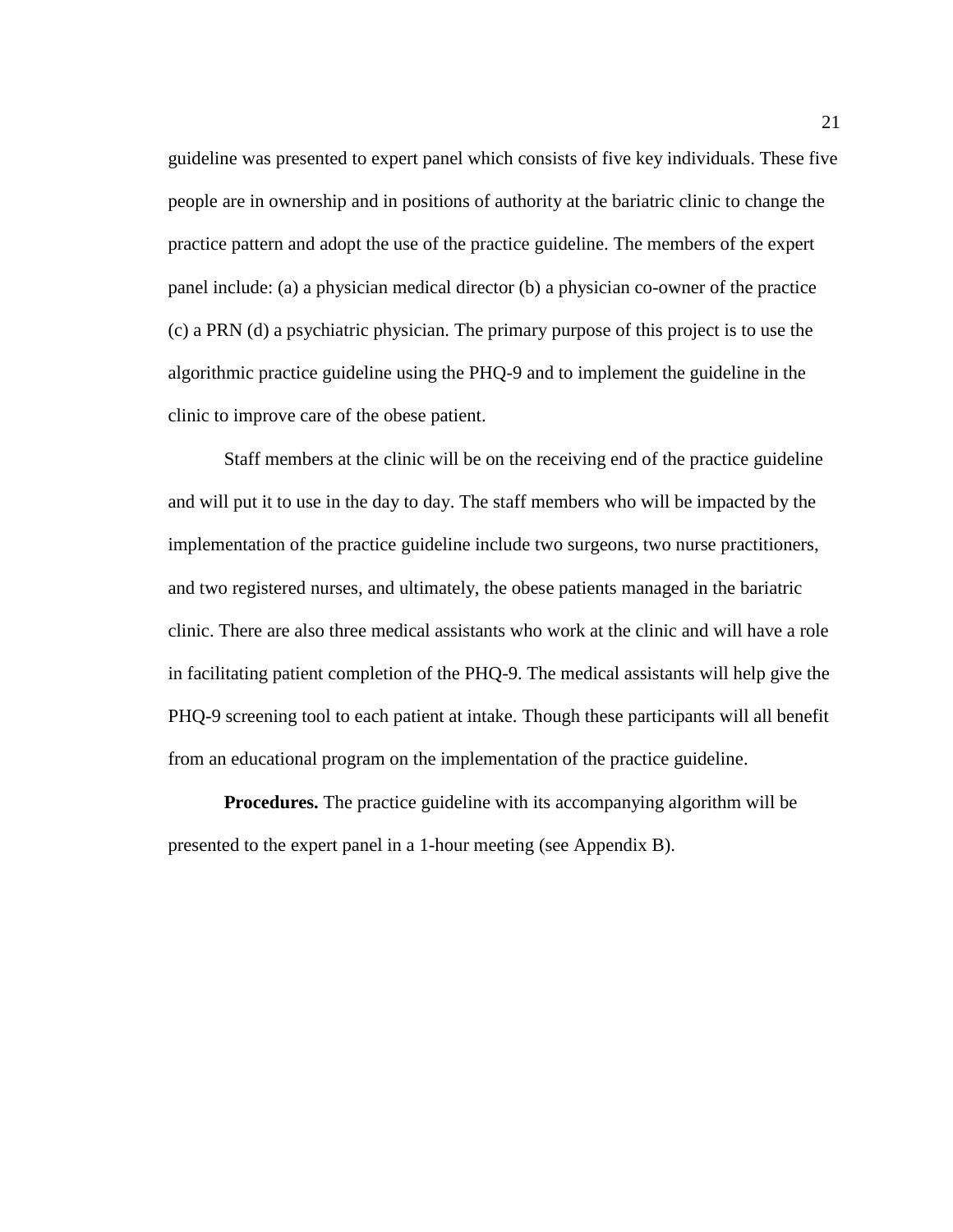

*Figure 1.* Screening bariatric surgery patients with the PHQ-9.

The practice guideline, with its supporting evidence and algorithm are compiled in a descriptive PowerPoint presentation that will be used to review its key components and to trigger discussion with the expert panel (see Appendix B).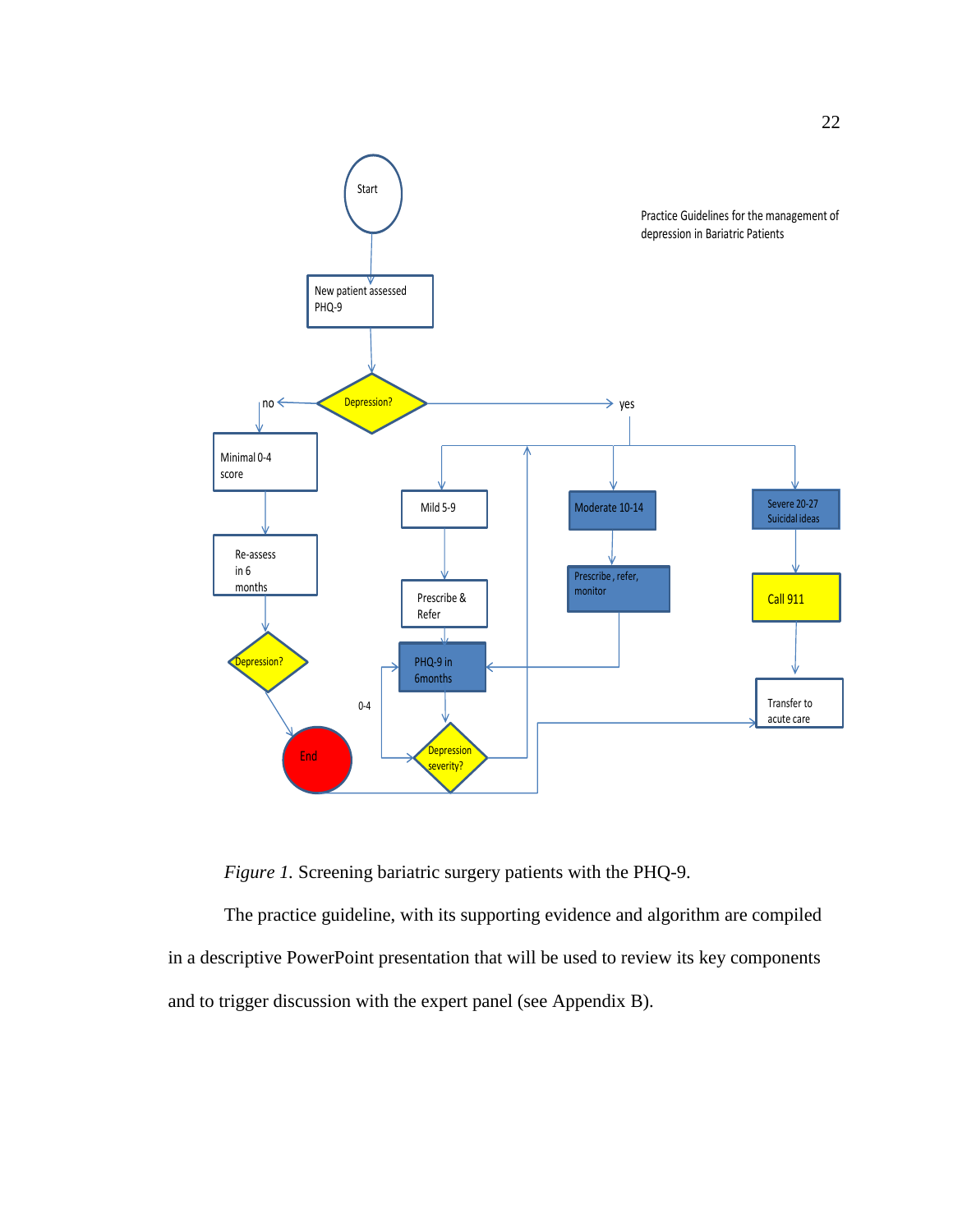To facilitate consensus on the practice guideline for implementation, the expert panel will use the Delphi technique (See Appendix C) and use this to explore pros and cons of implementation, an implementation project plan, and consider educational needs of the staff (Dalkey & Helmer, 2017). All recommendations for changes to the practice guideline will be captured and the practice guideline will be revised, as needed. The group will be able to use the decision- making process to provide others with shared information and less bias. In addition, the result becomes more accurate as biases may be removed from the expert panel's decision-making process. The expert panel session can use the Delphi technique to achieve agreement and consistency in decision making process. The responses of the expert panel, the details of the discussion, and any changes needed to the practice guideline will be captured qualitatively, summarized as evidence generated for the doctoral project and presented in Section 4.

**Protections**. The expert panel's anonymity will be protected as all notes will be de-identified. The clinic will be protected from identification, and all data collected in the expert panel presentation and discussion will be held as confidential information. Furthermore, I assure that all requirements in the Walden manual for practice guideline development will be met, and the project will be submitted to the Walden institutional review board (IRB) for required approvals.

#### **Analysis and Synthesis**

<span id="page-32-0"></span>The Delphi Technique will be used with the expert panel to achieve consensus regarding the details of the practice guideline and agreement on its implementation. The Delphi technique consists of open-ended questions discussion about a given topic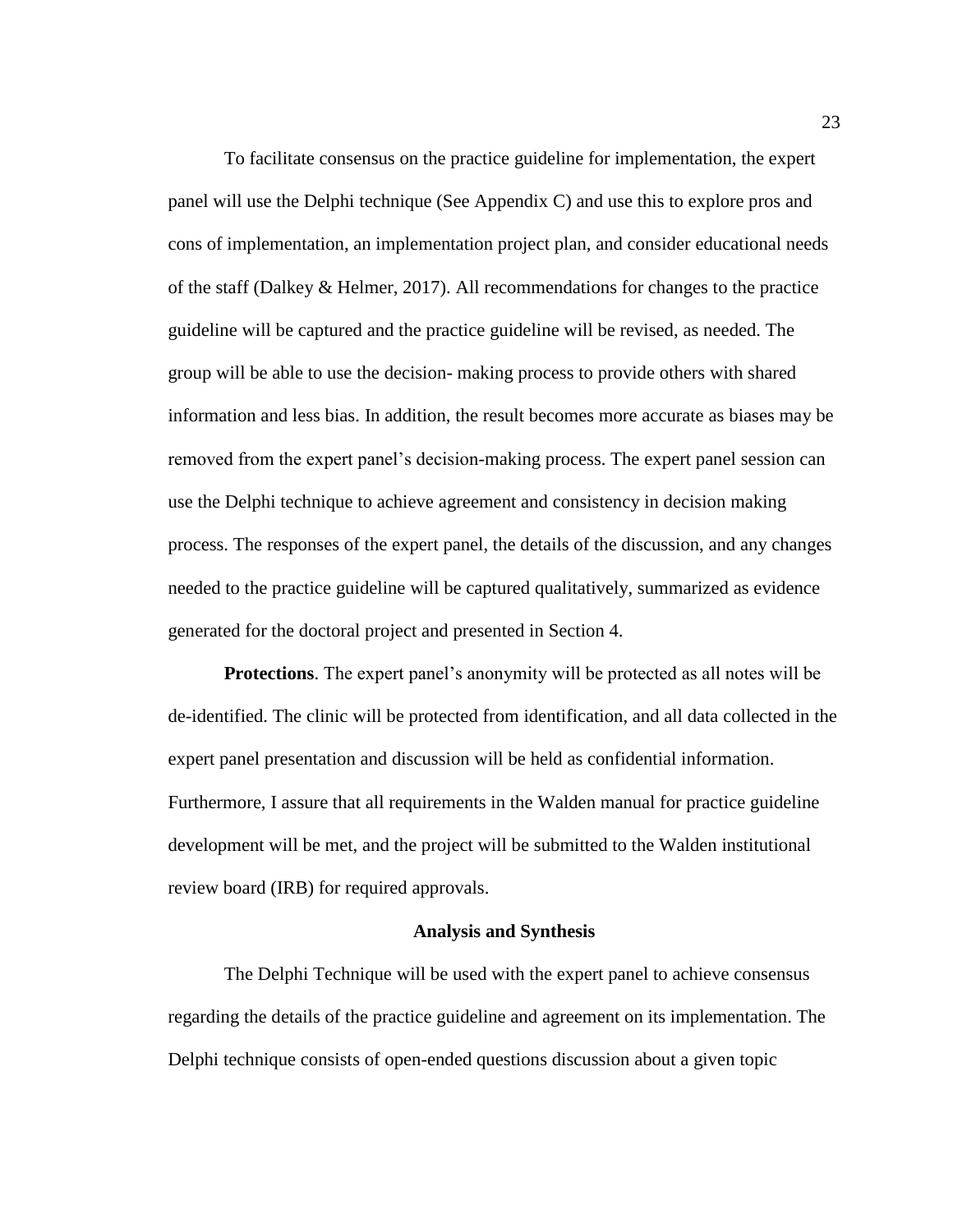(Mulder, 2017). Multiple rounds of discussion may be needed to allow all members of the expert panel to air their concerns, identify barriers to implementation as well as suggesting ways to overcome these obstacles. The goal of the Delphi technique discussions is to achieve consensus about the practice guideline and an implementation plan. The Delphi Method allows individuals to think about the problem and see a better solution. As members of the expert panel are all in leadership positions at the site, they have a shared decision making about the practice guideline implementation. The technique will allow the group to make changes in the practice guideline needed which can guide better decisions about the identification and care of the depressed patient (Mulder, 2017).

#### **Summary**

<span id="page-33-0"></span>The need for screening for depression to construct a positive health outcome for the bariatric patient is crucial in holistic (Engstrom, 2016). This change in practice with the development and approval of an evidence-based practice guideline advocating for the use of the PHQ-9 and the algorithm will influence positive outcomes for both the patient and the bariatric clinic. Ignoring the issue of the linkage between obesity and depression can compromise the patient's overall health when depression in the bariatric patient is not identified and not properly (Engstrom, 2016).

Add preview of Section 4?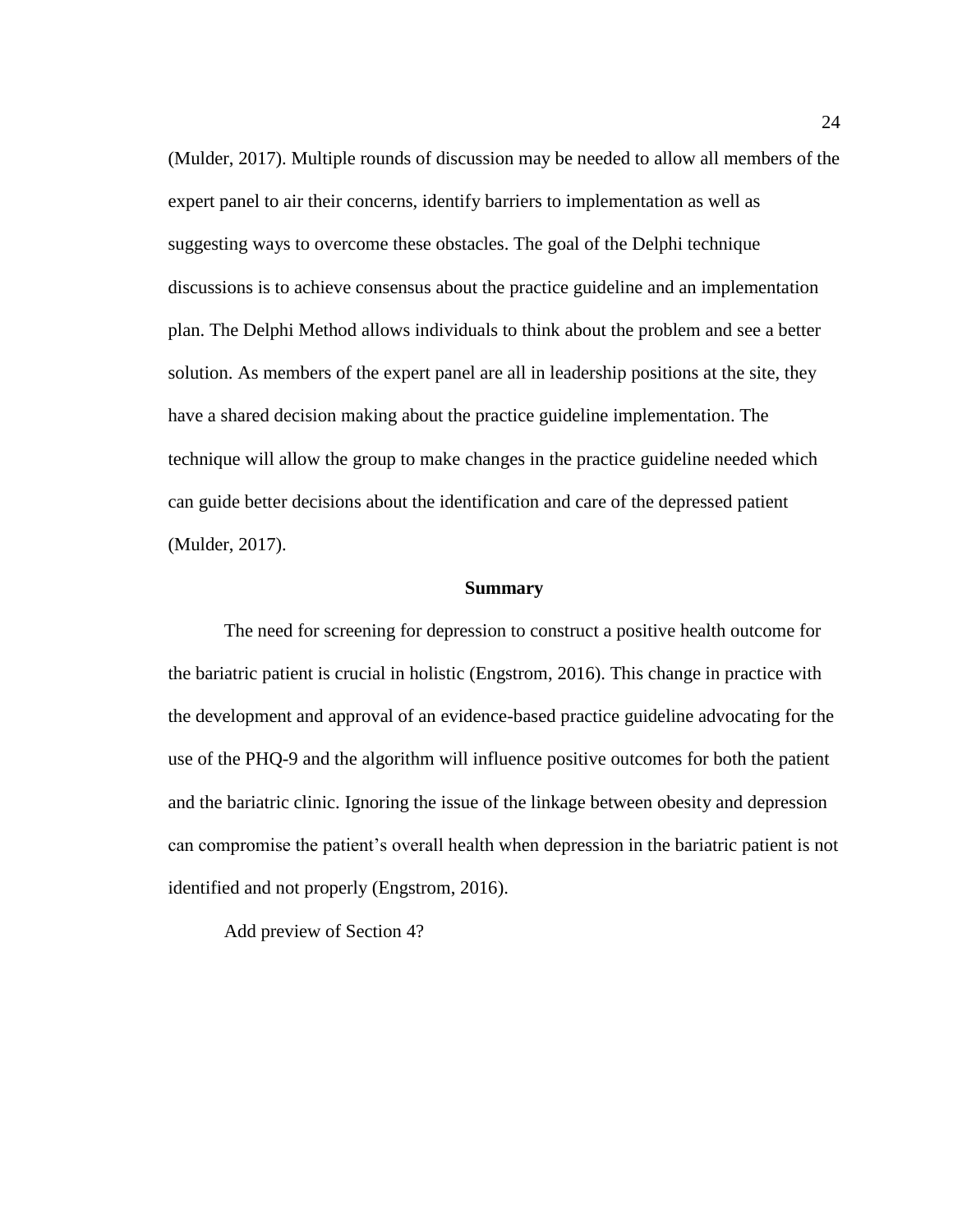Section 4: Findings and Recommendations

#### **Introduction**

<span id="page-34-1"></span><span id="page-34-0"></span>The purpose of this project was to develop a practice guideline for depression screening in obese patients and revised workflow for an expert panel review with the intention of implementing it within a bariatric clinic. Developing a practice guideline can result in effective treatment and care plans for the bariatric patients who are screened positive for depression (Engstrom, 2016). The practice guideline helps to plan for successful treatment both on admission to the bariatric program and every 6 months thereafter. The practice guideline was presented to an expert panel which consisted of five key individuals who were in ownership and in other positions of authority at the bariatric clinic and thus able to change the practice pattern and adopt the use of the practice guideline.

#### **Findings and Implications**

<span id="page-34-2"></span>The need for clinical practice guidelines in bariatric clinics has never been greater than now due to the increase in the obesity in our community. The obesity epidemic has been described by the National Center for Health Statistics (2016) as the No. 1 preventable disease in the United States. Obesity in America has increased to epidemic numbers over the last ten years. Practitioners need to address the need for patients to reverse this trend. This project was developed and presented to an expert panel. The project is intended for initiation in practice in the bariatric clinic to address the problem of depression in obesity where underserved populations are treated. An established clinical practice guideline for the bariatric clinic, algorithm, and revised workflow will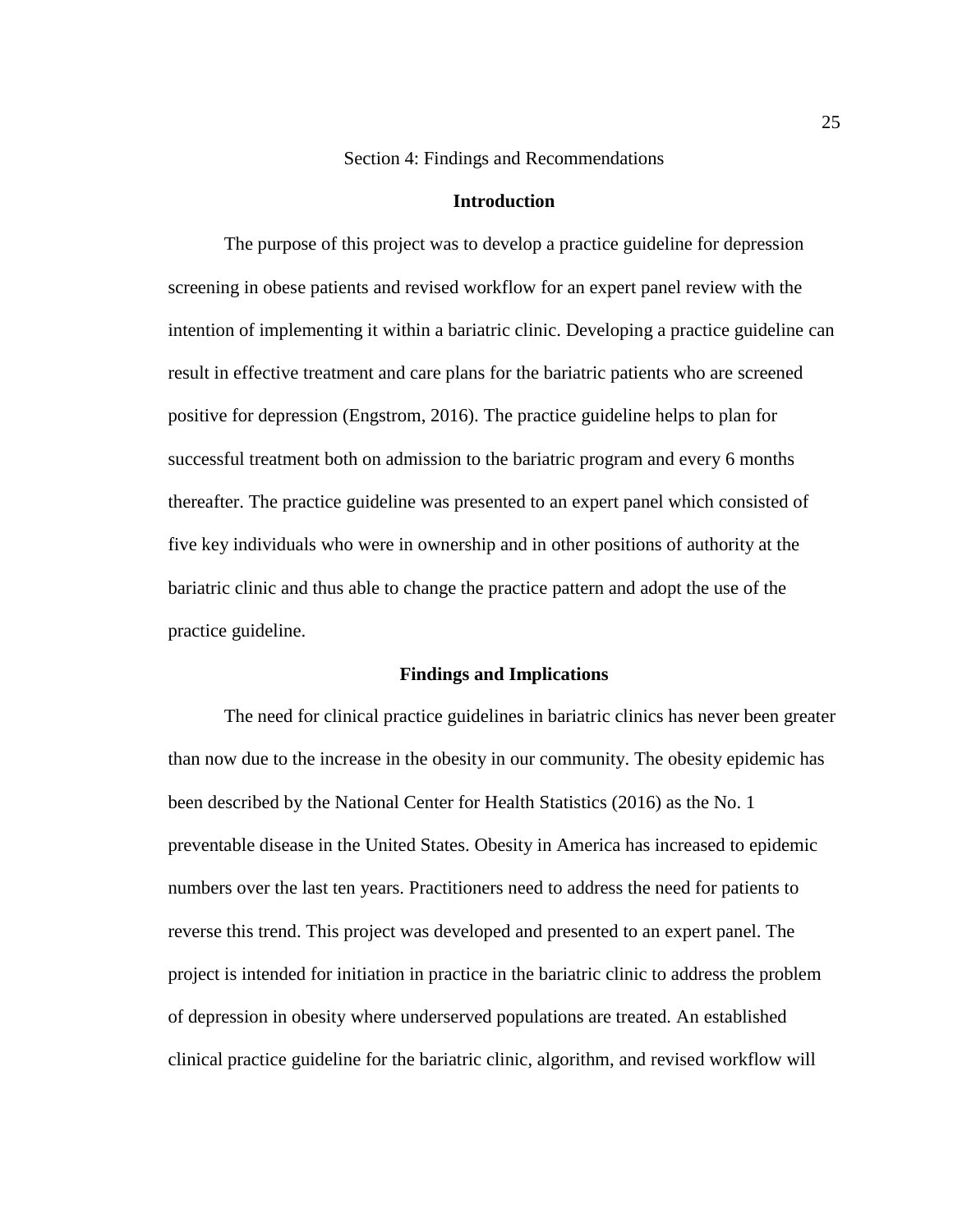help the practitioner to (a) better determine the presence of depression with the use of the PHQ-9 screening tool upon admission to the program and then (b) treat it. The medical director was very interested in the outcomes of this project, "I would like to submit the outcomes as a podium presentation to the American Society for Metabolic & Bariatric Surgery national conference within the year." I will request to be a co-author as part of the presentation. I will present this project to the Obesity Coalition as a poster presentation at the national conference this summer.

#### **Recommendations**

<span id="page-35-0"></span>In the bariatric clinic, using depression screening and a practice guideline with an algorithm is expected to contribute to positive social change by providing optimal treatment for the patient and by improving quality of life (Stevelos, 2014). This project is significant because it can determine the extent of depression in the obese patients served by the clinic and enhancing the quality of nursing practice for each patient's individual treatment plan. This project will allow opportunities for nurse practitioners to manage each individual patient with a specialty care plan to improve physical and mental behavior (Stevelos, 2014). The development of this practice and use of the guidelines will improve the outcome measurements and patient satisfaction measurements. As a result of the positive response from the expert panel, an implementation date for the practice guideline has been set after the educational program for the staff members and a review of the revised workflow and algorithm have been completed. The other issue emerged during the expert panel presentation as staff was concerned about time constraints during assessment of the new patient in the program and the workflow associated with this new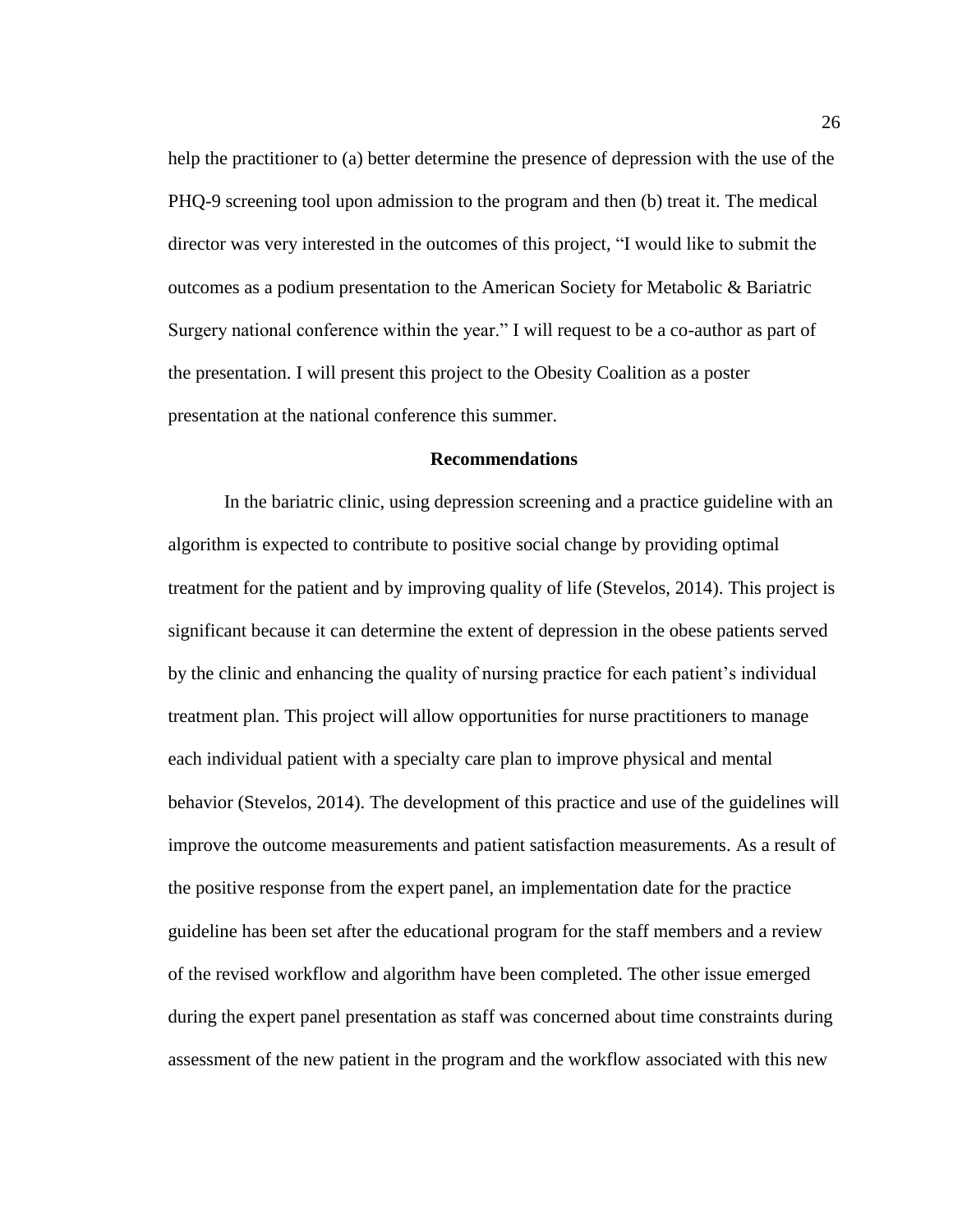process. Thus, the panel recommended that the PHQ-9 survey be self-administered during the wait time before the practitioner sees the patient.

#### **Strengths and Limitations**

<span id="page-36-0"></span>The evaluation of depression using the PHQ-9 screening tool will be used in the bariatric clinic upon initial patient assessment and every six months thereafter. The goal of screening is to identify people who have depression so that they can get the help they need. The accompanying algorithm provides guidance and a referral path. The common screening test for depression is the PHQ-9. The PHQ-9 is a short questionnaire that asks patients to report how often they are bothered by problems such as a lack of pleasure in doing things, sad or hopeless feelings, sleep problems, or trouble concentrating. People who screen positive for depression should be further evaluated to determine how severe their depression is, whether they have any physical illness that may be contributing to the symptoms, and if they have any other mental health disorders, such as anxiety. There are many different approaches for treating depression, including psychotherapy, medications, or a combination of these approaches.

<span id="page-36-1"></span>One limitation within the project is the lack of full implementation within the scope of the project at this time. I will continue to work with the medical director to improve in our bariatric clinic as well as the other four clinics within the organization. In addition, the clinic will institute a quality improvement project to count the number of patients with undiagnosed depression and follow up with referrals to make sure that needy patients are getting the care they need.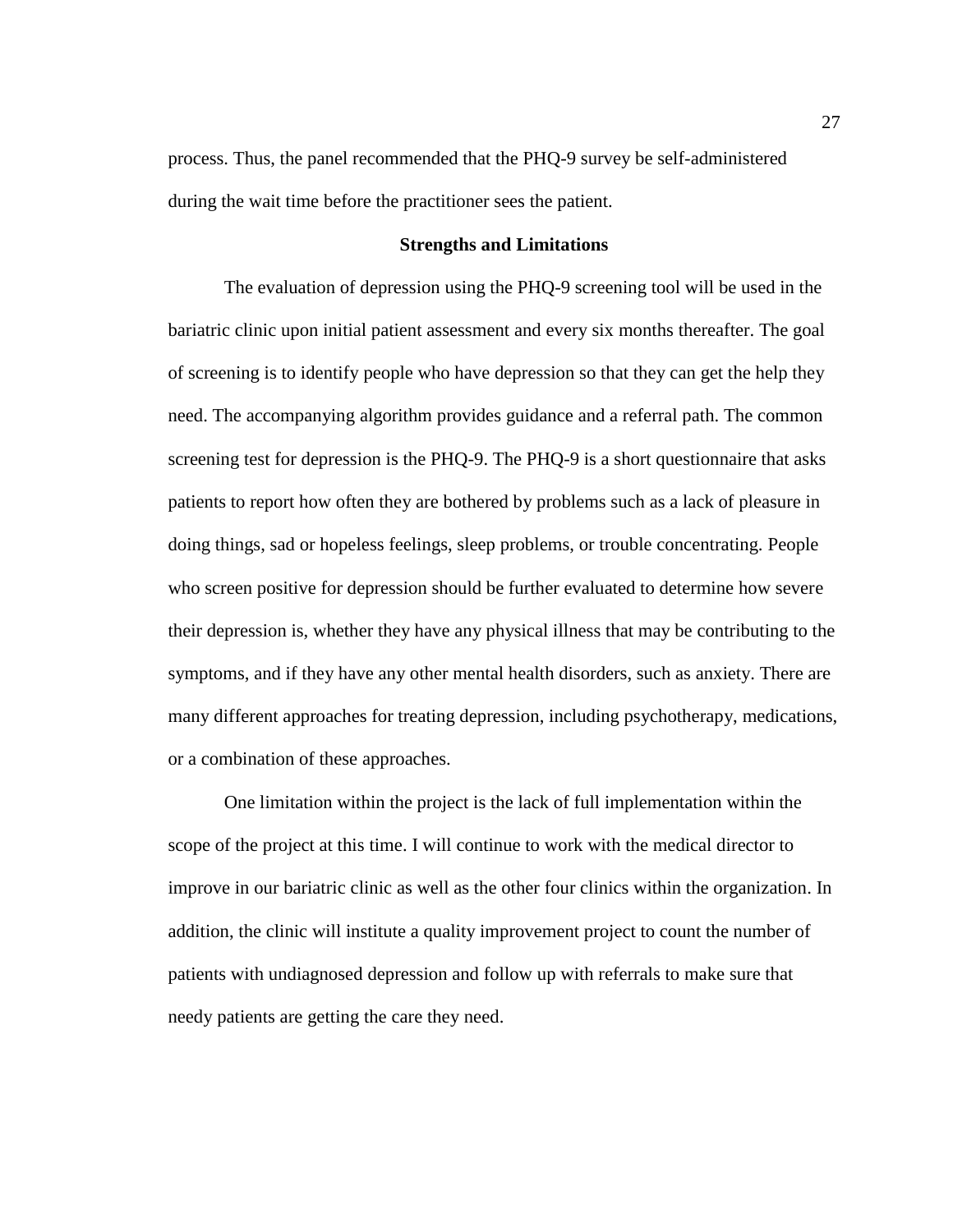#### Section 5: Dissemination Plan

Singleton and Levin (2008) clearly show that interventions are frequently overlooked; hence, these authors advocate for the use of practice guidelines. The practice clinical guideline was developed, reviewed and presented to expert panel for use in all the bariatric clinics within the organization. The expert panel accepted the practice guideline and the algorithmic procedure without further revisions. An implementation plan has been devised and an educational plan for the staff is currently underway. My plans for disseminating the project include providing the education and implementing the clinical practice guideline placed in all five of the bariatric clinics. The PHQ-9 will be used on entry into the bariatric program, and every six months thereafter across all five of the bariatric clinics in the system (Engstrom, 2016). We will track all referrals made to a higher level of care depending on the outcome of the PHQ-9 to measure and monitor progress with the implementation across all of the bariatric clinics in the organization.

I also believe that the practice guideline for bariatric patients will be a useful diagnostic tool implemented and available for all the bariatric patients within the primary care offices near the facility. According to Singleton and Levin (2008), dissemination does not occur unless it is shared among scholarly audiences. I believe that treatment plans for the bariatric patients will benefit from the administration of depression screenings upon admission into the program (Engstrom, 2016). I plan on offering the presentation and sharing the project with other programs at the seminars and annual conference of the Obesity Coalition which is a national organization for bariatric clinicians and bariatric patients.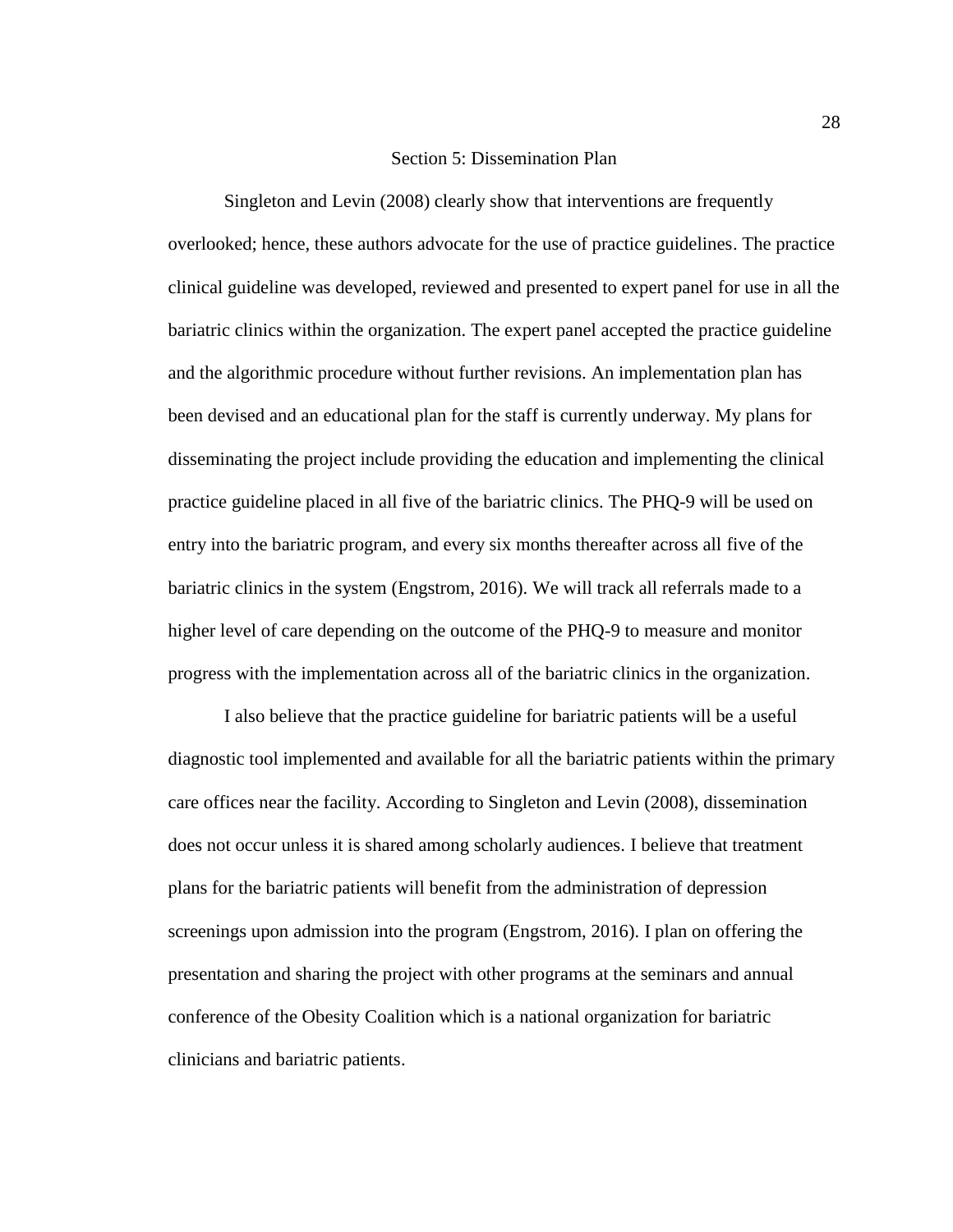My goal as a DNP within the bariatric clinic is to see the clinical practice guideline implemented for obese patients and successful outcomes. The obese patients' screening for depression upon intake will improve treatment plans and outcomes related to this project in a systematic manner. I will continue to be a patient advocate and leader within the bariatric program. I want to use the clinical practice guideline to improve healthcare in the bariatric clinic and with each individual patient.

I will focus on improving the care provided to the obese patients. I will continue to evaluate the findings of this project, measure the use of the PHQ-9 at the bariatric clinics, count the number of referrals and track the progress of patients in both their depression levels and their weight loss, as these are intricately linked (Cassin et al., 2013). As a DNP-prepared NP, I will continue to use my knowledge and expertise in the bariatric practice. I have a positive outlook on implementing other important health care projects based on the outcomes from this project.

#### **Summary**

<span id="page-38-0"></span>The practice guideline developed to screen obese patients for depression is an effective way of treatment for mental illness (Albert, 2016). The implementation of the practice guideline for practitioners to use in the bariatric clinic will improve the treatment plan and outcomes for the patients. Future research and potential projects will be part of the bariatric clinics' quality improvement endeavor. The development of a follow-up treatment plan after bariatric surgery is necessary to monitor patients' outcomes. Therefore it is strongly recommended that each patient receive education about depression and proper referral using the algorithm provided with this project.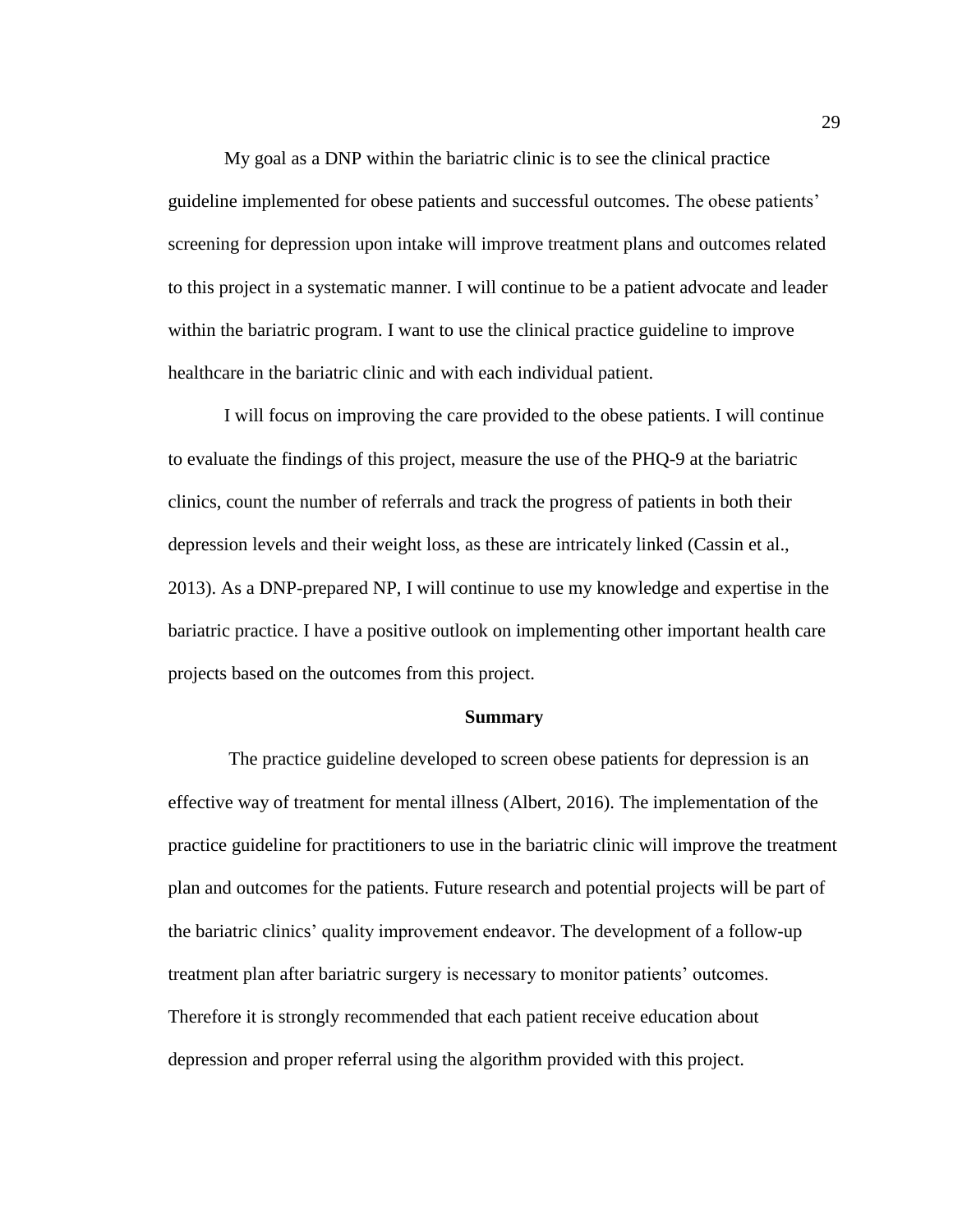Preoperative education should be provided for all patients, along with steps to take following the algorithm if they do become depressed. The practice guideline for the bariatric clinics and depression screenings will include follow up care and re-evaluations with the algorithm developed from the project will continue to provide quality care for each patient.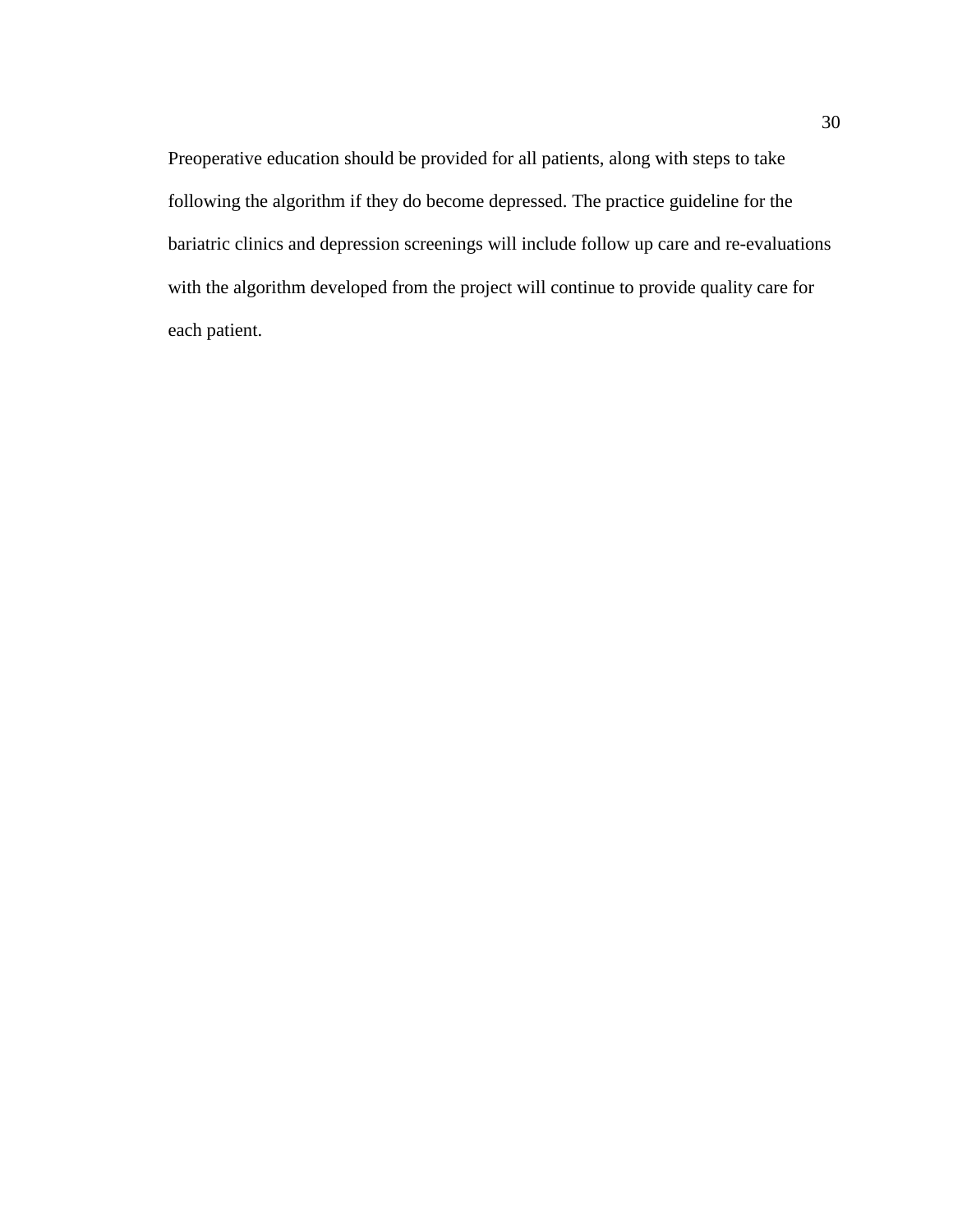#### References

<span id="page-40-0"></span>Albert, L. (2016). Screening for Depression in Adults. , *Journal American Medical Association*, 315(4): 380-387.doi:10.1001/jama.2015.18392

American Psychiatric Association (2017). APA format reference.

- Arroll B., Khin N., Kerse N. (2003). Screening for depression in primary care with two verbally asked questions: cross sectional study. *BMJ*. 327(7424):1144–1146.
- Banning, M. (2008). Clinical reasoning and its application to nursing: Concepts and research studies. Nurse Education in Practice, 8(3), 177-183.
- Brouwers, M., Kho, M., Browman, G., Cluzeau, F. Feder, G., Fervers, B., Hanna, S., Makarski, J. (2010) on behalf of the AGREE Next Steps Consortium. AGREE II: Advancing guideline development, reporting and evaluation in healthcare. *Canadian Medical Association Journal,* 182: E839-842. Doi: 10.1503/cmaj.090449
- Cassin, S., Sockalingam, S., Hawa, R., Wnuk, S., Royal, S., Taube-Schiff, M., Okrainec, A., (2013). , Pychometric Properties of the Patient Health Questionnaire (PHQ-9) as a Depression Screening Tool for Bariatric Surgery Candidates. Psychosomatics, 352-358.
- Centers for Disease Control and Prevention, (CDC), National Center for Health Statistics, (2014, 2016.) http://www.cdc.gov/nchs/fastats/overwt.htm
- Chisholm D., (2001). *Depression: Social and Economic*. London, United Kingdom: BMJ Books.
- Dalkey, N. & Helmer, O. (2017). An experimental application of the Delphi method to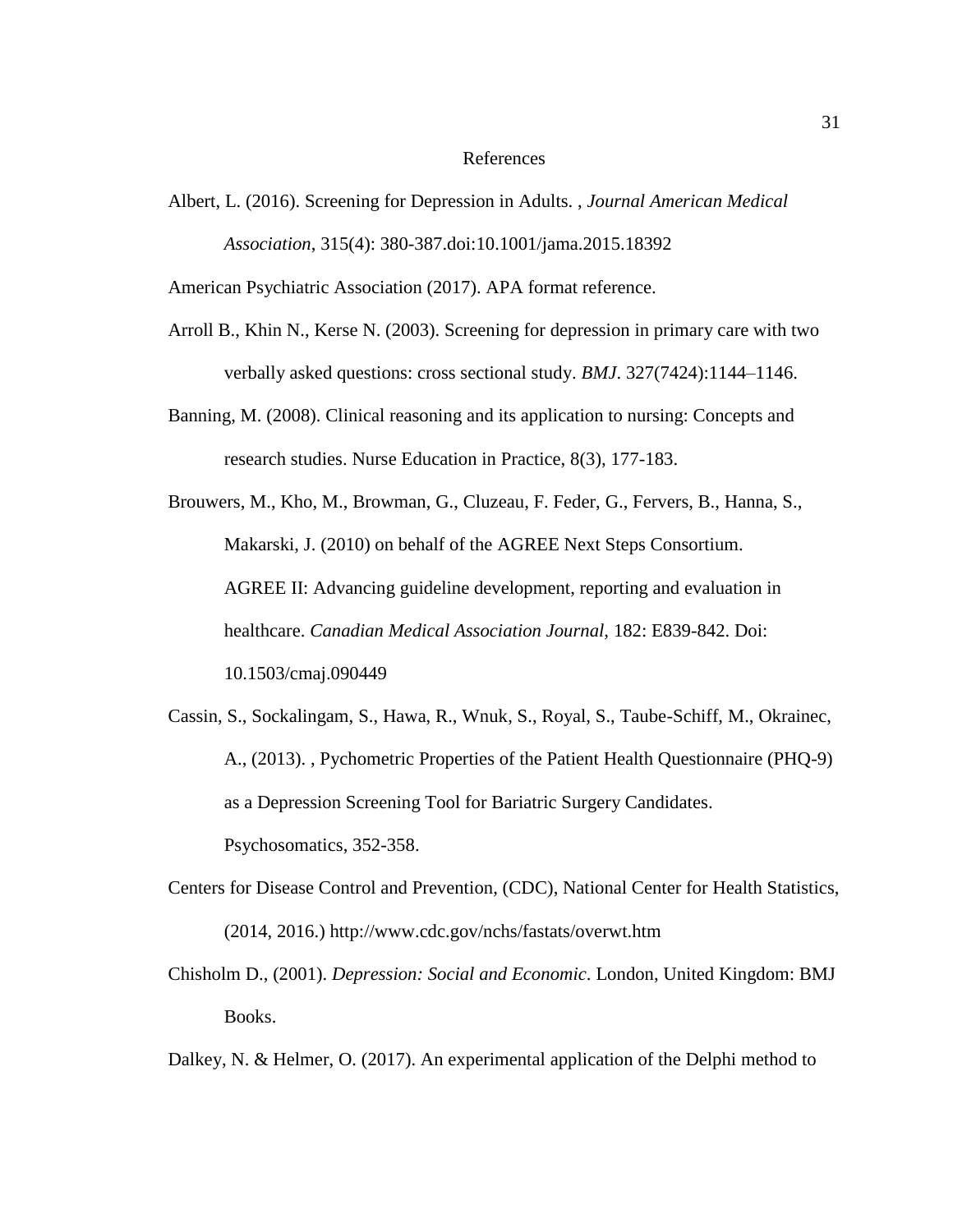the use of experts., Management Science (3), 458-467.

Engstrom, D., (2016) Obesity and Depression, Journal of Obesity Action, 14.

- Gilbody S., Richards D., Barkham M. (2007). Diagnosing depression in primary care using self-completed instruments: UK validation of PHQ-9 and CORE-OM. British Journal of Medicine, (541):650–2.
- Glanz, K., Rimer, B.K. & Lewis, F.M. (2002). *Health Behavior and Health Education. Theory, Research and Practice.* San Francisco: Wiley & Sons.
- Kessler, R. (2012). The Costs of Depression, Psychiatric Clinics of North America, 1-14.
- Kroenke K, Spitzer R, & Williams J. (2001), The PHQ-9 Validity of a brief depression severity measure, Journal of Psychiatric Medicine, 606-613.
- Kolotkin, R., Davidson, L., Crosby, R., Hunt, S., Adams, T., (2012)., Six-year changes in health-related quality of life in gastric bypass patients versus obese comparison groups, Journal of Surgery of Obesity and Bariatric (5), 625-633.
- Luppino F., Wit L., Bouvy P., (2012), Overweight, obesity and depression. A systematic review and meta-analysis of longitudinal studies. General Psychiatry, 212.
- Mitchell, J.E., Selzer, F., Kalarchian, M.A., Devlin, M.J., Strain, G.W., Elder, K.A., Yanovski, S.Z. (2012). Psychopathology before surgery in the Longitudinal Assessment of Bariatric Surgery-3 (LABS-3) Psychosocial Study. , Journal of surgery for Obesity and Related diseases. , 533-541.
- Mulder, P. (2017). Delphi technique in expert panel use. Tools Hero, 25.
- Onyike, C., Crum, R., Hochang, B., Lyketos, C., Eaton, S., (2010), Is Obesity Associated with Major Depression? Results from the Third National Health and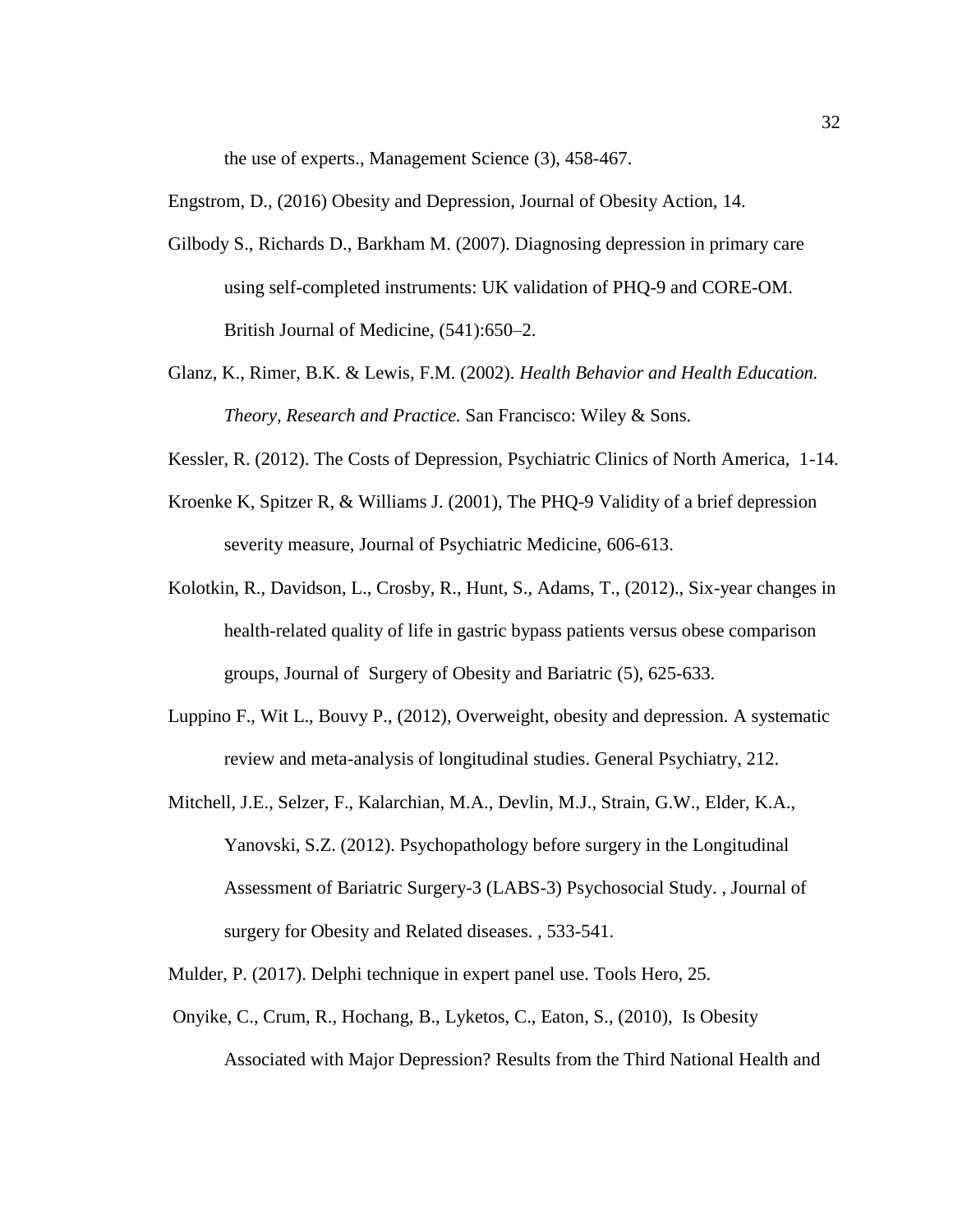Nutrition Examination Survey**,** Oxford Journals of Medicine & Health, 1139- 1147.

Pratt, L. & Brody, D., (2014) Depression and Obesity in United States, CDC.

- Sharp, L. & Lipsky, M. (2002). Screening for depression across the lifespan: a review of measures for use in primary care settings., American Practice Medicine, 1001- 1008.
- Singleton, J., & Levin, R. (2008). Strategies for learning evidence-based practice: Critically appraising practice guidelines. Nursing Education Journal, 380-383.

Stevelos, J., (2014). Combating Weight Bias, Obesity Action Coalition, 6-10.

<span id="page-42-0"></span>Terracciano, L., Brozek, J., Compalati, E., and Schunemann, H. (2010). GRADE system: New paradigm. *Current Opinion in Allergy and Clinical Immunology,* 10 (4), 337 – 383.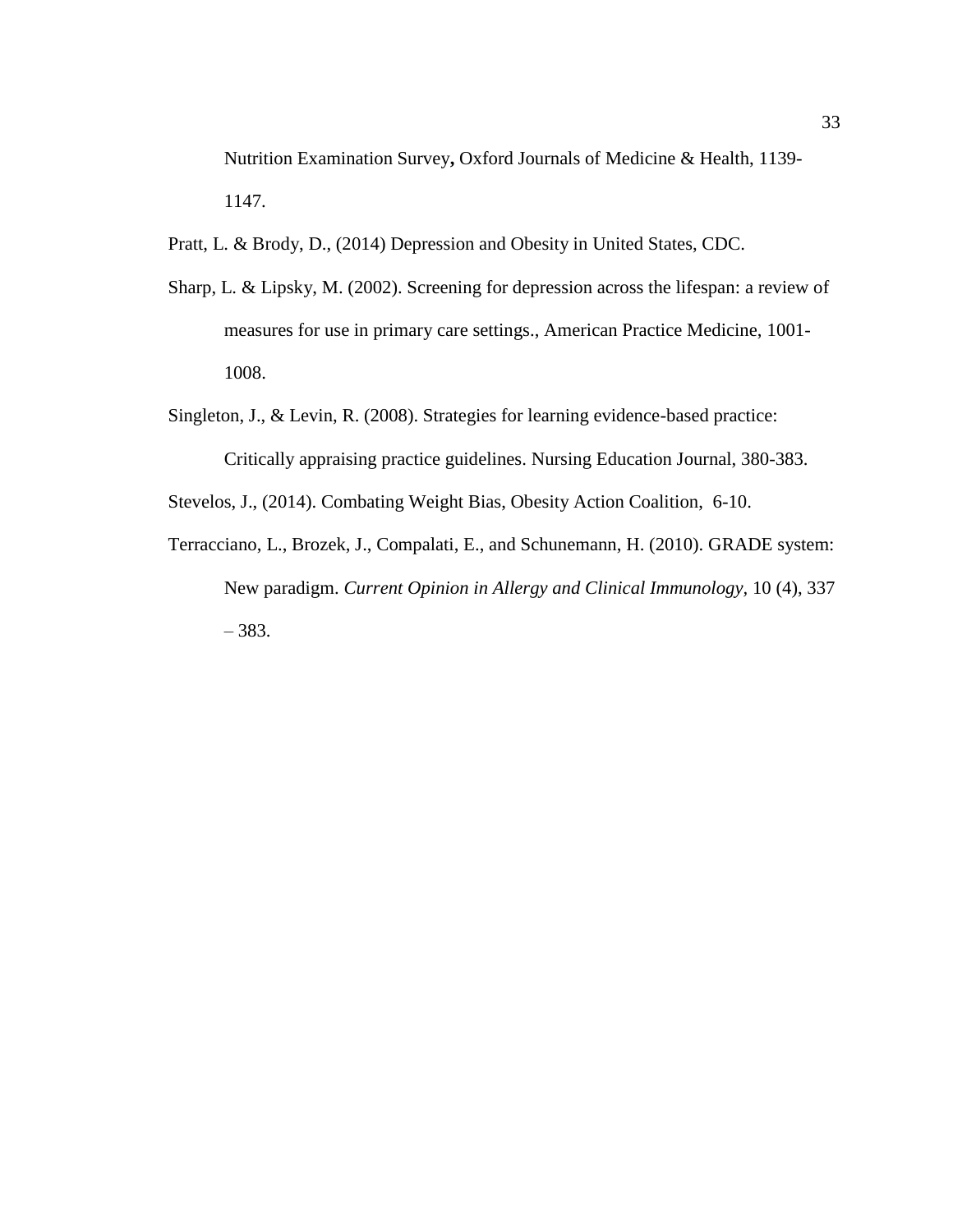| Authors                                                                                                           | Year | Title                                                                                                                  | Journal                                                                | Purpose                                                                                                                                    | Agree<br>$\mathbf{I}$ | GRADE*         |
|-------------------------------------------------------------------------------------------------------------------|------|------------------------------------------------------------------------------------------------------------------------|------------------------------------------------------------------------|--------------------------------------------------------------------------------------------------------------------------------------------|-----------------------|----------------|
| Albert, L.                                                                                                        | 2016 | Screening<br>for<br>Depression<br>in Adults                                                                            | <b>JAMA</b>                                                            | Determining<br>a valid<br>screening<br>tool for<br>depression in<br>adults                                                                 | 6                     | 2              |
| Arroll, B.<br>Khin, N.<br>Kerse, N.                                                                               | 2017 | Screening for<br>depression in<br>primary care<br>with two<br>verbally asked<br>questions:<br>cross sectional<br>study | <b>BMJ</b>                                                             | Study of a<br>cross<br>sectional<br>research in<br>primary care<br>and<br>screening for<br>depression<br>using two<br>verbal<br>questions. | $\overline{4}$        | 2              |
| Banning, M.                                                                                                       | 2008 | Clinical<br>reasoning<br>and its<br>application to<br>nursing.<br>Concepts<br>and research<br>studies.                 | <b>Nursing</b><br>Education<br>and<br>Practice                         | Application<br>of using<br>clinical<br>reasoning in<br>nursing<br>research.                                                                | 6                     | $\overline{4}$ |
| Brouwers,<br>M., Kho, M.<br>Browman,<br>G., Cluzeau,<br>F., Feder, G.<br>Fervers, B.<br>Hanna, S.<br>Makarski, J. | 2010 | <b>AGREE II:</b><br>advancing<br>guideline<br>development,<br>reporting and<br>evaluation in<br>healthcare.            | Canadian<br>Medical<br>AssociatioA of AGREE<br>ssociation<br>n Journal | Guideline for<br>development<br>II use in<br>literature<br>reviews.                                                                        | $\tau$                | $\overline{2}$ |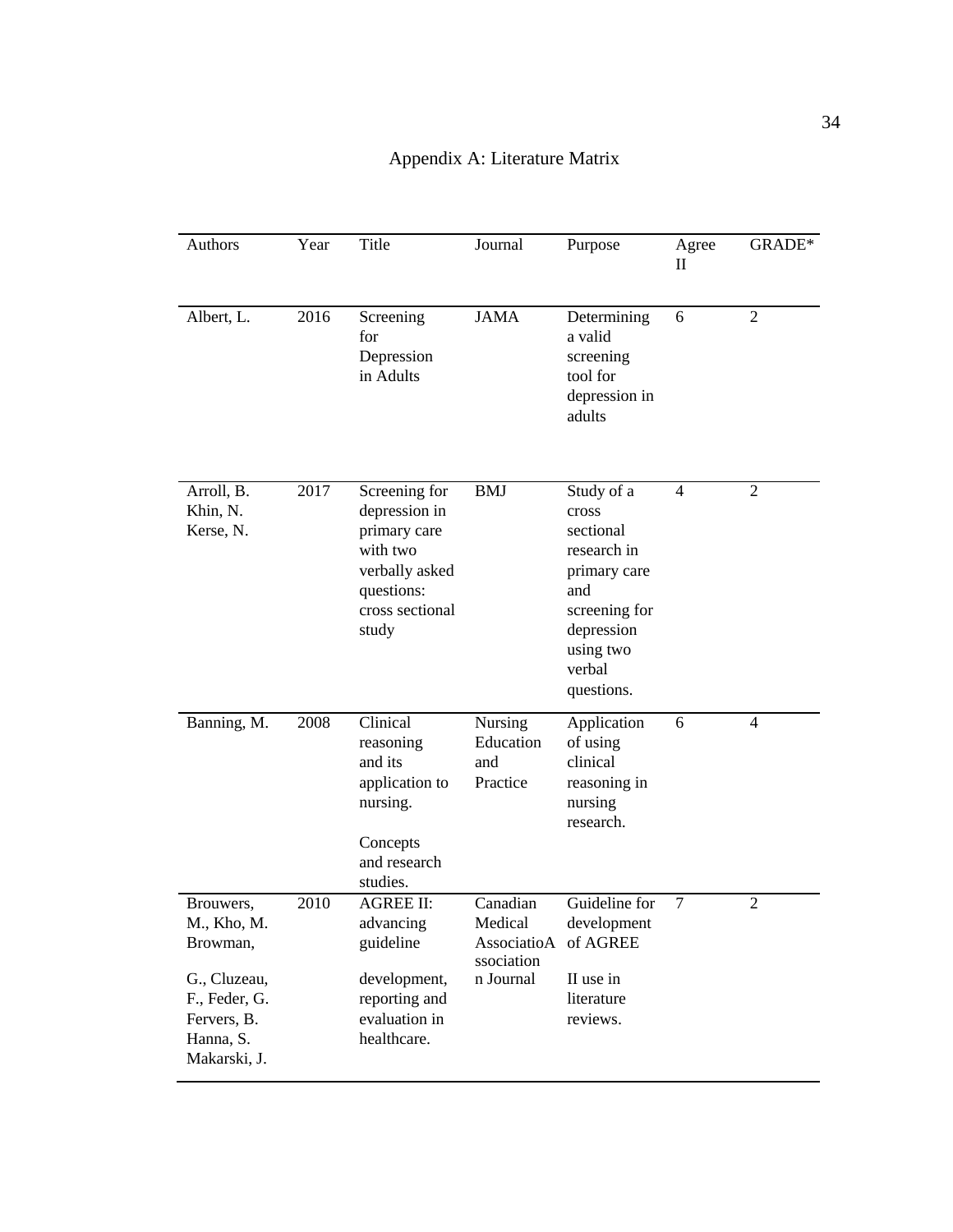| Cassin, S.<br>Sockalingam, S<br>Hawa, R.<br>Wnuk, S.<br>Royal, S.<br>Taube-Schiff, M<br>Okrainec, S |      | 2013 Psychometric<br>Properties of<br>the Patient<br>Health<br>Questionnaire<br>$(PHQ-9)$ as a<br>Depression<br>Screening Tool<br>for Bariatric<br>Surgery<br>Candidates | American<br>Psychiatric<br>Journal          | This article<br>described the<br>use of the<br>PHQ-9 as<br>screening for<br><b>Bariatric</b><br>surgery | $\overline{7}$ | $\overline{2}$ |
|-----------------------------------------------------------------------------------------------------|------|--------------------------------------------------------------------------------------------------------------------------------------------------------------------------|---------------------------------------------|---------------------------------------------------------------------------------------------------------|----------------|----------------|
| Centers for<br>Disease<br>Control and<br>Prevention<br>(CDC).                                       |      | 2016 National<br>Health<br><b>Statistics</b>                                                                                                                             | <b>CDC</b>                                  | The actual<br>facts for<br>National<br>Health in<br>obesity<br>statistics<br>described for<br>research. | 7              | $\overline{2}$ |
| Chisholm, D.                                                                                        | 2001 | The economic<br>costs of<br>Depression.                                                                                                                                  | Depression<br>and Social<br>Economics       | The<br>description<br>of the<br>economics<br>costs<br>increasing<br>due to the<br>obese<br>epidemic.    | 6              | 3              |
| Dalkey, N<br>Helmer, O.                                                                             | 2017 | The economic<br>costs of<br>depression.                                                                                                                                  | Manageme<br>nt Sciences<br>1963<br>original | The<br>application<br>of<br>experiments<br>using the<br>Delphi<br>method by<br>experts                  | $\overline{7}$ | $\overline{2}$ |
| Engstrom, D                                                                                         |      | 2016 Obesity and<br>Depression                                                                                                                                           | Obesity<br>Action<br>Coalition              | Description<br>of obesity<br>and<br>depression<br>related to                                            | $\overline{7}$ | $\overline{2}$ |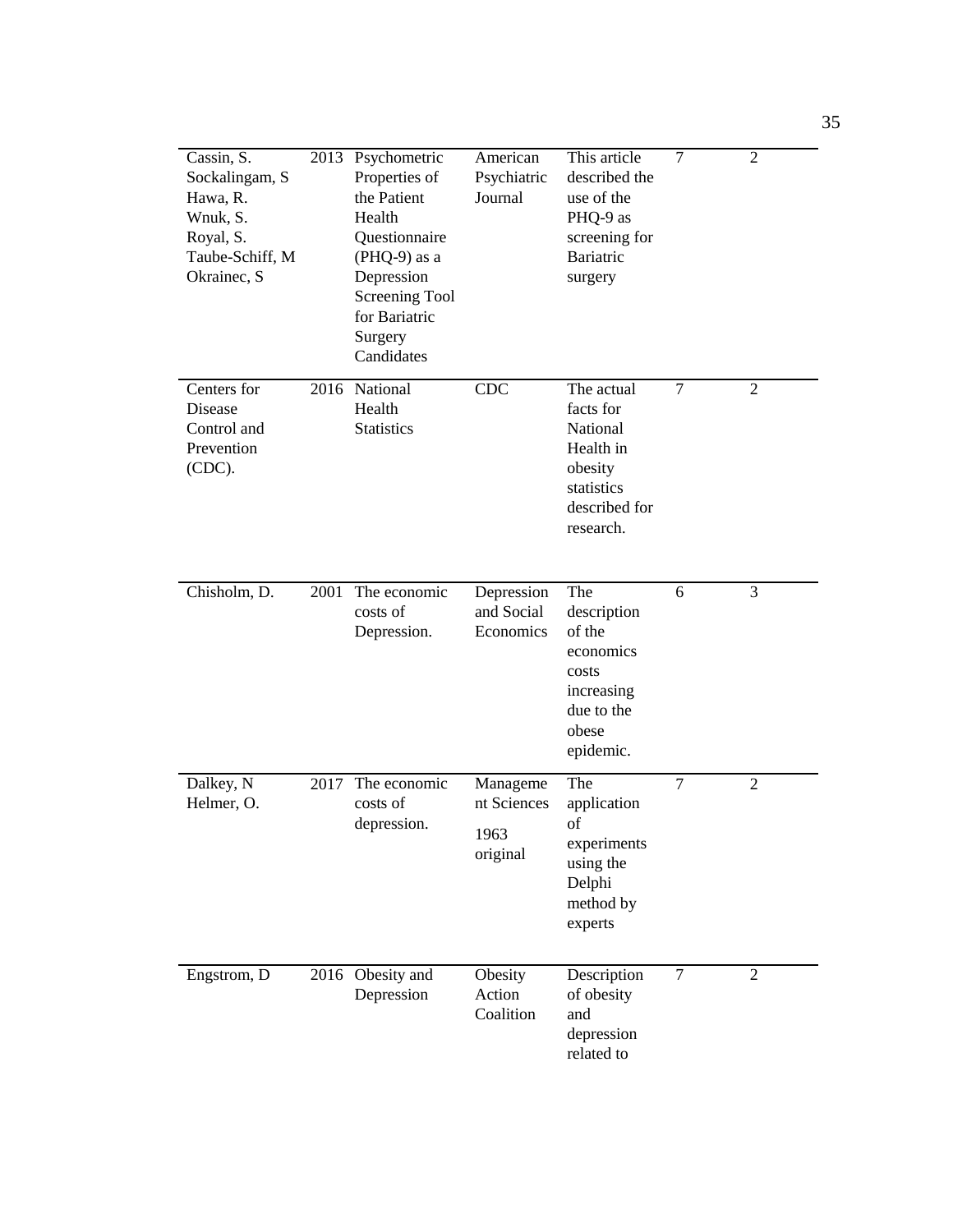adult patients

| Gilbody, S.<br>Richards, D.<br>Barkham, M.                                                             | 2007 | Diagnosing<br>depression in<br>primary care<br>using<br>self-completed<br>Instruments.            | Journal of<br>General<br>Practice                 | Validation of<br>PHQ-9 for<br>diagnosing<br>depression as<br>a<br>self-complete<br>Tool.         | $\tau$         | $\overline{2}$ |
|--------------------------------------------------------------------------------------------------------|------|---------------------------------------------------------------------------------------------------|---------------------------------------------------|--------------------------------------------------------------------------------------------------|----------------|----------------|
| Glanz, K.,<br>Rimer, B.K.<br>Lewis, F.                                                                 | 2002 | Health<br>Behavior and<br>research<br>Techniques.                                                 | Health<br><b>Behavior</b><br>and<br>Education     | Descriptions<br>of the theory<br>and health<br>behavior in<br>Research.                          | 5              | 1              |
| Kroenke, K.,<br>Spitzer, R.,<br>Williams, J.                                                           | 2001 | The PHQ-9<br>validity of<br>brief<br>depression                                                   | Journal of<br>internal<br>Medicine                | Measurement<br>of screening<br>tool                                                              | $\overline{7}$ | $\overline{2}$ |
| Kolotkin, R.<br>Davidson, L.<br>Crosby, R.<br>Hunt, A.<br>Adams, T.                                    | 2012 | The<br>comparison of<br>gastric bypass<br>patient of 6<br>years                                   | Surgical<br>Obesity<br>Related<br>disorders       | six year<br>changes in<br>health related<br>life of gastric<br>patients.                         | 6              | $\overline{2}$ |
| Luppino F.,<br>Wit, L.,<br>Bouvy, P.                                                                   | 2010 | Overweight<br>and obesity<br>and depression                                                       | General<br>Psychiatry                             | Studies in<br>obesity and<br>depression                                                          | 5              | 3              |
| Mitchell, J.,<br>Selzer, F.<br>Kalarchian, M<br>Devlin, M.,<br>Strain, G.<br>Elder, K.<br>Yanovski, S. | 2012 | Psychopatholo<br>gy before<br>surgery in<br>Longitudinal<br>assessment of<br>bariatric<br>surgery | Surgery<br>for obesity<br>and related<br>diseases | Assessment<br>of long term<br>study related<br>to physical<br>and mental<br>relationship         | 6              | 3              |
| Mulder, P.                                                                                             | 2017 | Delphi<br>technique                                                                               | <b>Tools</b><br>Hero                              | Use of the<br>Delphi tech.<br>decision<br>making                                                 | $\overline{7}$ | $\overline{2}$ |
| Onyike, C.,<br>Crum, R.,<br>Hochang, B.<br>Lyketos, C.<br>Eaton, S.                                    | 2010 | Is Obesity<br>Associated<br>with major<br>depression?                                             | Journal of<br>Health and<br>Medicine              | Results and<br>discussion of<br>health exam<br>survey<br>related to<br>obesity and<br>depression | 6              | $\overline{2}$ |
| Prat, L.,                                                                                              | 2014 | Screening for                                                                                     | National                                          | Description                                                                                      | 7              | $\overline{2}$ |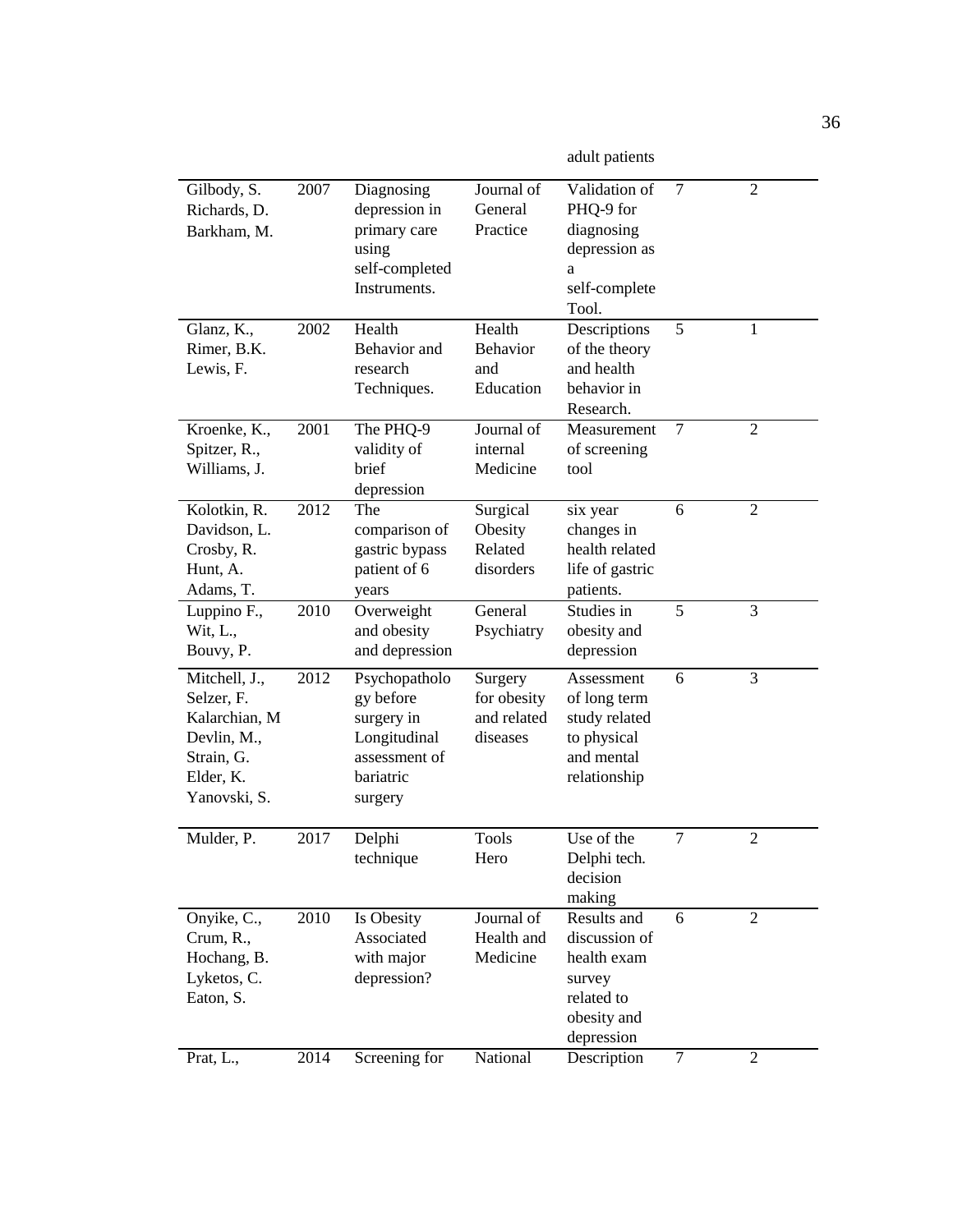| Brody, D.                  |      | depression<br>across the<br>lifespan                           | Health                             | of increase in<br>obesity in US                                                  |   |                |
|----------------------------|------|----------------------------------------------------------------|------------------------------------|----------------------------------------------------------------------------------|---|----------------|
| Sharp, L.,<br>Lipsky, M.   | 2002 | Strategies for<br>learning<br>evidence based<br>practice       | American<br>Family<br>Physician    | Critical<br>review of<br>measurement<br>screenings in<br>primary care<br>setting | 7 | 3              |
| Singleton, J.<br>Levin, R. | 2008 | Combating<br>weight bias<br>and working<br>with health<br>care | Journal of<br>Nursing<br>Education | study looking<br>at weight<br>bias with<br>obesity                               | 7 | $\overline{2}$ |
| Stevelos, J.               | 2014 | Screening<br>accuracy for<br>late life<br>depression           | Obesity<br>Coalition<br>Journal    | Systematic<br>review of<br>accurate<br>screening<br>performed                    | 6 | $\mathfrak{D}$ |

#### \*Key: for AGREE II use in the Literature Review

All AGREE II items are rated on the following 7-point scale:

1 strongly Disagree 2 3 4 5 6 7 Strongly Agree Score of 1 (Strongly Disagree).

A score of 1 should be given when there is no information that is relevant to the AGREE II item or if the concept is very poorly reported. Score of 7 (Strongly Agree). A score of 7 should be given if the quality of reporting is exceptional. A score between 2 and 6 is assigned when the reporting of the AGREE II item does not meet the full criteria or considerations.

A score is assigned depending on the completeness and quality of reporting.

Key: Grade information used in the literature review matrix

The GRADE system entails an assessment of the quality of a body of evidence for five factors:

- (1) Within-study risk of bias (methodological quality)
- (2) Directness of evidence
- (3) Heterogeneity (any kind of variability among studies)
- (4) Precision of effect estimates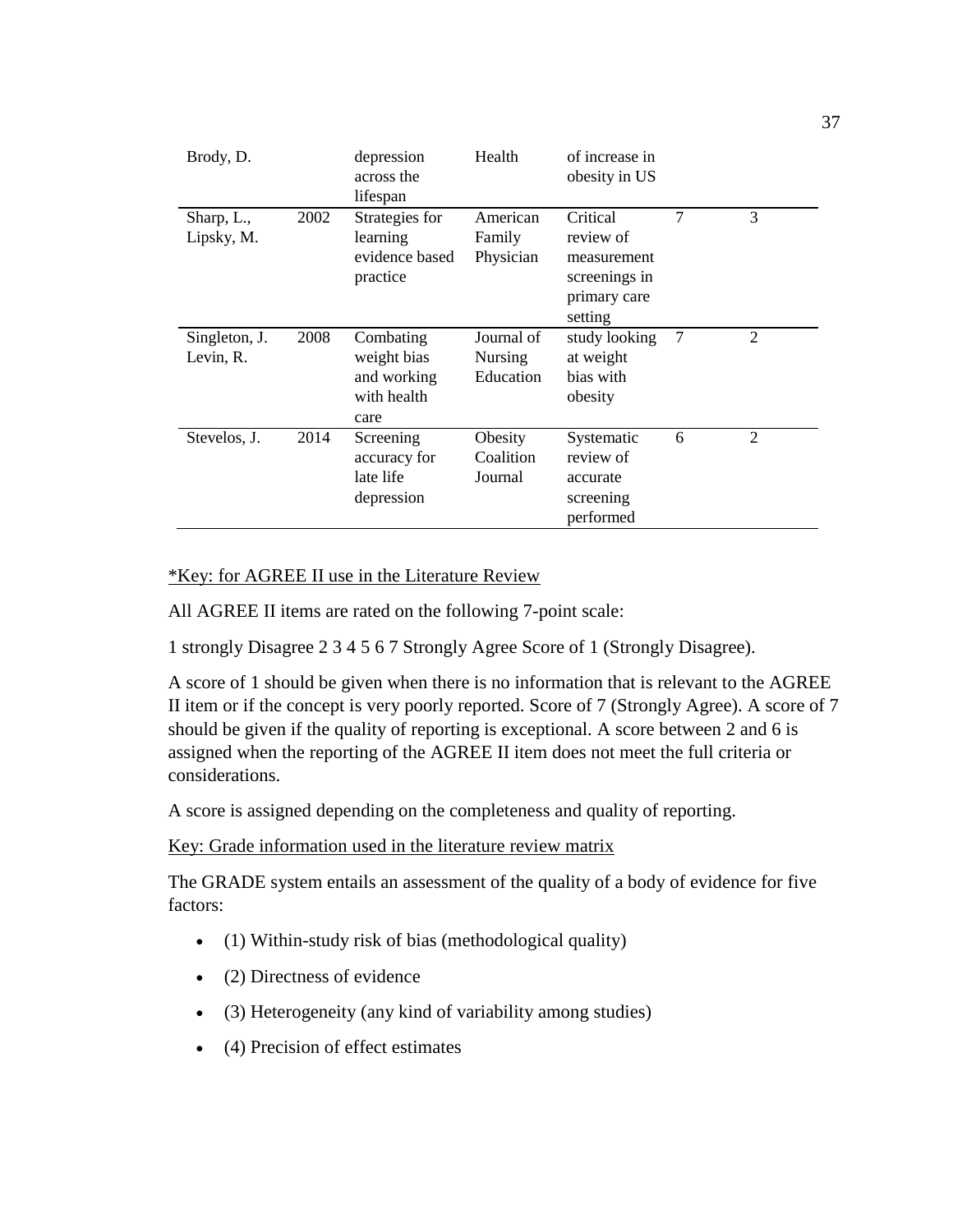(5) Risk of publication bias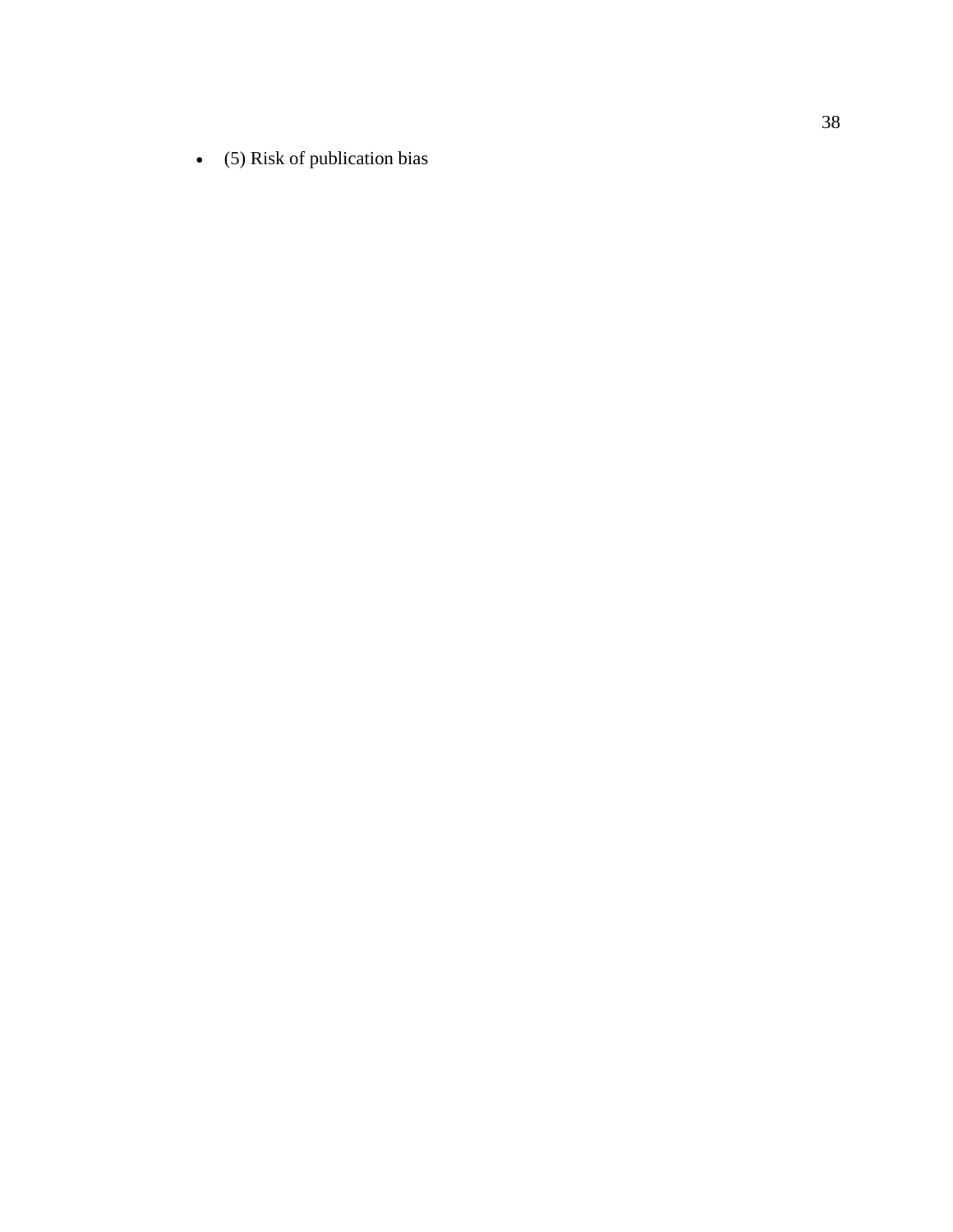<span id="page-48-0"></span>

#### Appendix B: Practice Guideline Overview for Presentation to Expert Panel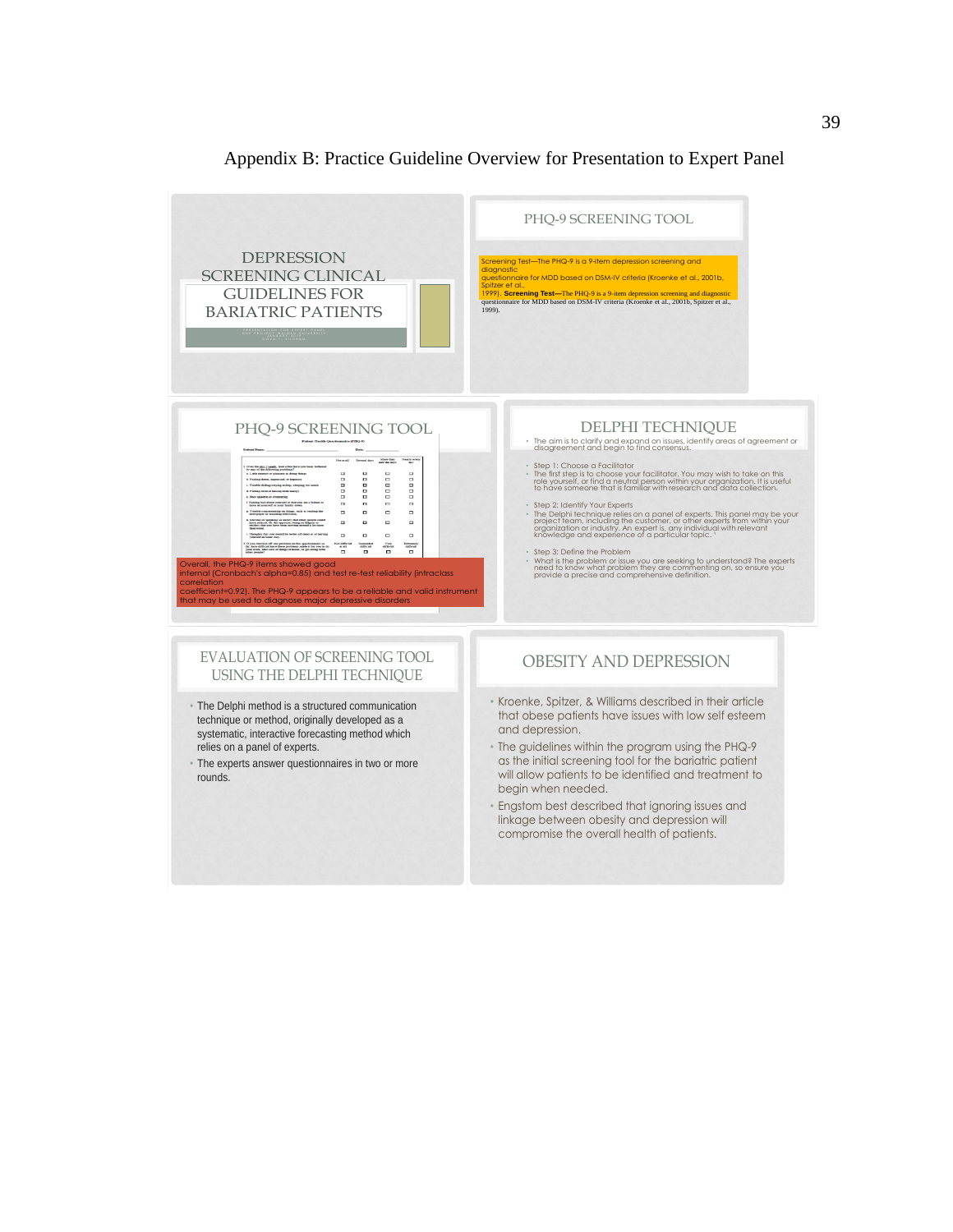#### SUMMARY

- The project is depression screening for Bariatric
- Surgical Patients<br>The tool used on initial assessment is valid • The tool used on initial assessment is valid measurement in depression screening which is the PHQ-9
- The advise and recommendations will be graciously accepted from the expert panel on use of the guidelines for depression screening in the bariatric
- patient.<br>Re-evaluation will continue within the program to
- maintain optimal care of the Bariatric patient. • QUESTIONS?



| Buchwald.H., Avidor, Y.,<br>Braunwald, E., Jensen, M.,<br>Pories, W., Fahrbach, K.,<br>Scholles, K. | 2004 | Bariatric Surgery<br>Systematic Review and<br>Meta-analysis                                          | <b>JAMA</b>                        | Review of Bariatric<br>Surgery and how it<br>affects obesity rates in<br>the adults.       |  | Dalkey, N. Helmer, O.                       | 1963.<br>2017 | The Delphi<br>methodology                                                                                                     | Management<br>Science          | The application of<br>experiments using the<br>Delphi method by<br>experts.      |  |
|-----------------------------------------------------------------------------------------------------|------|------------------------------------------------------------------------------------------------------|------------------------------------|--------------------------------------------------------------------------------------------|--|---------------------------------------------|---------------|-------------------------------------------------------------------------------------------------------------------------------|--------------------------------|----------------------------------------------------------------------------------|--|
| Cassin, S., Sockalingam, S.,<br>Hawa, R., Wask, S., Royal,<br>S., Taube-Schiff, M.,<br>Okrainec, A. | 2013 | Psychometric Properties<br>of the Patient Health<br>Ourstionnaire (PHO-9)<br>as a Depression         | American<br>Psychiatric Journal    | This article described the<br>use of the PHO-9 as<br>screening for Bariatric<br>surgery.   |  | Enestrom, D.                                | 2016          | Obesity and Depression                                                                                                        | Obesity Action<br>Coalition    | Description of obesity<br>and depression related to<br>adult patients.           |  |
| Centers for Disease Control<br>and Prevention (CDC)                                                 | 2016 | Screening Tool for<br><b>Bariatric Surgery</b><br>Candidates<br>National Health<br><b>Statistics</b> | CDC                                | The actual facts for<br>National Health in<br>obesity statistics<br>described for research |  | Folstein, M.F., Folstein S.E.,<br>McHugh P. | 1975.<br>2016 | Mini mental Health<br>Exam use as a practical<br>method of studing the<br>comitive state of<br>patients for the<br>clinician. | Icernal of<br>Psychiatry       | Hse of Mini mental<br>health exam in grading<br>psychiatric patients'<br>levels. |  |
| Chisholm, D.                                                                                        | 2001 | The economic costs of<br>depression.                                                                 | Depression and<br>Social Feonemics | The description of the<br>economics costs<br>increasing due to the<br>obese epidemic.      |  | Gilbody, S. Richards, D.<br>Barkham, M.     | 2007          | Diagnosing depression<br>in primary care using<br>self-completed<br>instruments.                                              | Iournal of General<br>Practice | Validation of PHO-9 for<br>diagnosing depression as<br>a self-completed tool.    |  |
|                                                                                                     |      |                                                                                                      |                                    |                                                                                            |  |                                             |               |                                                                                                                               |                                | Descriptions of theory                                                           |  |

#### REFERENCES

#### REFERENCES

. Αναλύδειά τρόπι. Στην προσπαθεί Μαίνου Καλιτικό Μαινου (2018)<br>- αποτελεί τρόπι - Στην προσπαθεί Μαινου (2018)<br>- αποτελεί τρόπι - Στην προσπαθεί Μαινου (2018)<br>- καθεί Καλιτικό Παρακολογία - Μαινου (2018)<br>- καθεί Καλιτι

Capital Malays Groups (Capital Previous), CDC Institute Capital Malays (2014)<br>Columbia Discovery Control Company, CDC Institute Capital Malays (2014)<br>Columbia Discovery Company (2016)<br>Columbia Discovery Company (2016)<br>Colu

- 
- $\frac{\log(200,0.000) \log(200,0.000)}{\log(200,0.000)} \leq \frac{\log(200,0.000)}{\log(200,0.000)} \leq \frac{\log(200,0.000)}{\log(200,0.000)} \leq \frac{\log(200,0.000)}{\log(200,0.000)} \leq \frac{\log(200,0.000)}{\log(200,0.000)} \leq \frac{\log(200,0.000)}{\log(200,0.000)} \leq \frac{\log(200,0.000)}{\log(200$
- 
- 
- 
- Part 1. Michael D. (2014) Dependented College) in the SAM Houstoched Hollens (Marketter 14), and the Samuel College of the Samuel College of the Samuel College of the Samuel College of the Samuel College of the Samuel Col
-